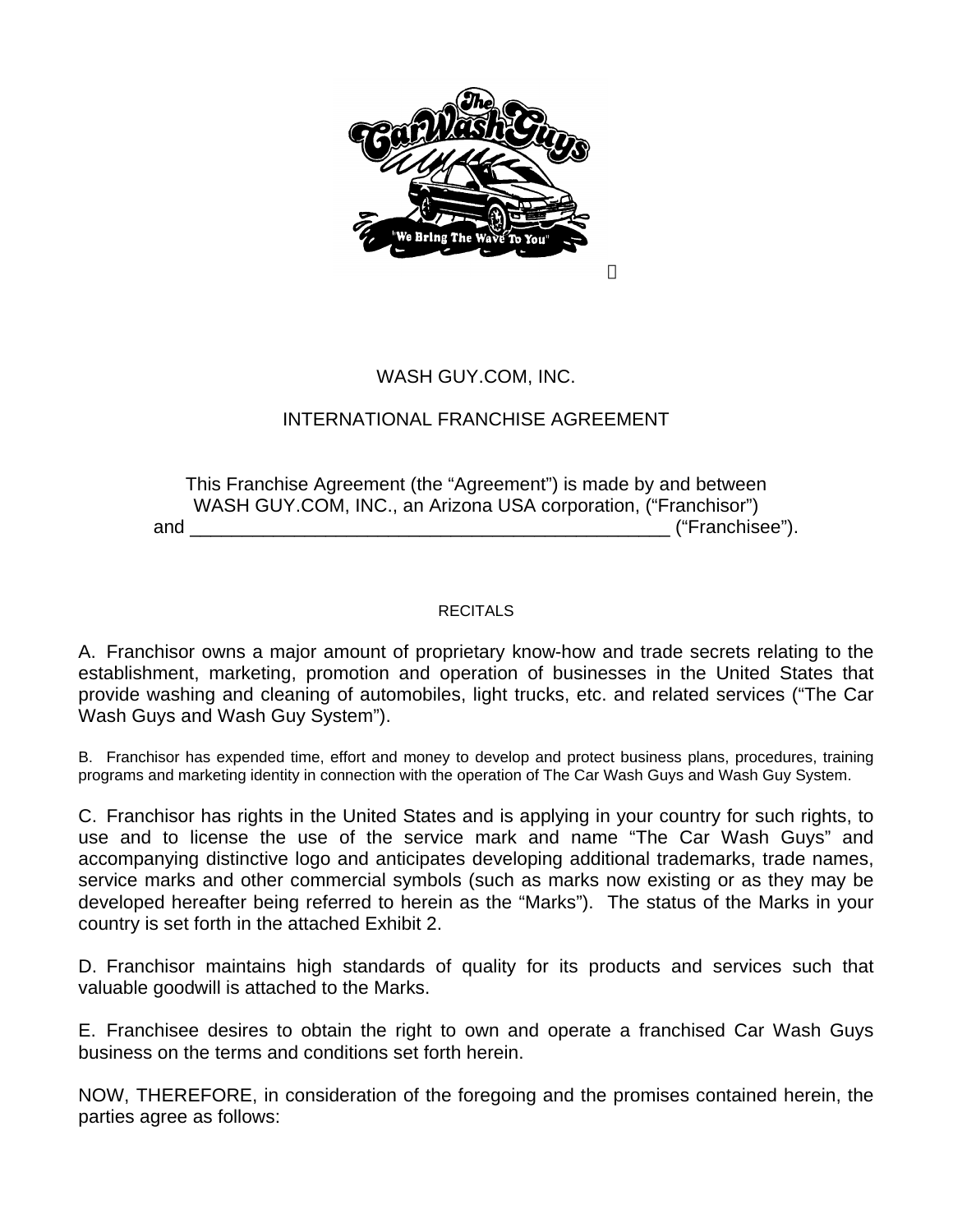# 1. FRANCHISE AND TERM

# 1.1 Grant of Franchise

Franchisor grants to Franchisee, and Franchisee accepts, the right to use the Marks and the Car Wash Guys System of Franchisor in the operation of a business (the "Franchised Business") at a location (as defined below) in the city and country (the Marketing Area") on the terms and conditions set forth in this Agreement. Franchisee may not use the Marks in any other business or offer any products or services which are not included within the Franchised Business without the prior written consent of Franchisor. Franchisee must provide: (1) mobile car washing and waxing services (the "Core Services"). At Franchisee's election (which election may be made at the date hereof or at any time during the term of the Agreement), Franchisee may provide automobile and light vehicle fleet washing ("Optional Services"). Franchisor reserves the right to introduce or eliminate any Core Services and Optional Services during the term of this Agreement as part of the Car Wash Guys System, provided any such additions must relate solely to cleaning, washing and waxing of automobiles and fleets of light vehicles. Franchisee shall be required to provide all such services that Franchisor designates as Core Services. In the event that, subsequent to the date hereof, Franchisee elects to provide any Optional Services offered as part of The Car Wash Guys System other than those listed herein, they must receive written permission. To the extent that Franchisee elects to provide any Optional Services during the term of this Agreement, including any renewal hereof, Franchisee shall at all times thereafter continue to provide such Optional Services unless and until Franchisor eliminates such service from The Car Wash Guys System. The Core services and any Optional Services which Franchisor elects to provide during the term of this Agreement are collectively referred to as the "Services".

# 1.2 Marketing Area

Franchisee is hereby granted a nonexclusive Marketing Area defined by geographic boundaries as determined by Franchisor in its sole discretion after giving considerations to relevant demographic information, including the number of vehicles, population and demographics, the actual boundaries of which are set forth on Exhibit 1 attached to this Agreement. Franchisee may not conduct any advertising that is circulated outside the Marketing Area or otherwise solicit customer accounts that are located outside the Marketing Area without the prior written consent of Franchisor. Franchisee may not solicit customers within the Marketing Area with respect to Services that would be provided to such customers both within and outside the Marketing Area (such customer being referred to as a "National or International Account") without the prior written consent of Franchisor.

In the event Franchisee enters into an agreement to provide Services to a National or International Account, Franchisee's agreement in respect thereof must provide that Services for locations other than in the Marketing Area must be subcontracted to other Car Wash Guys Franchisees in their licensed marketing areas ("Other Franchisees"), if any. Franchisor, in its discretion, may establish other Franchisees who may advertise and solicit customer accounts within the Marketing Area and who may be in competition with Franchisee. In addition, Franchisor retains the right to solicit and sell National or International Accounts within the Marketing Area, including but not limited to solicitation and sales via direct marketing campaigns, telemarketing, and by use of the Internet and other on-line computer networks.

Franchisee may not, directly or indirectly, sell, offer to sell, or provide any of the Services to any person or legal entity that is under contract with, is a current customer of, or was invoiced within the previous six (6) months ("Customer Accounts") by, another Car Wash Guys Franchisee who has been granted a marketing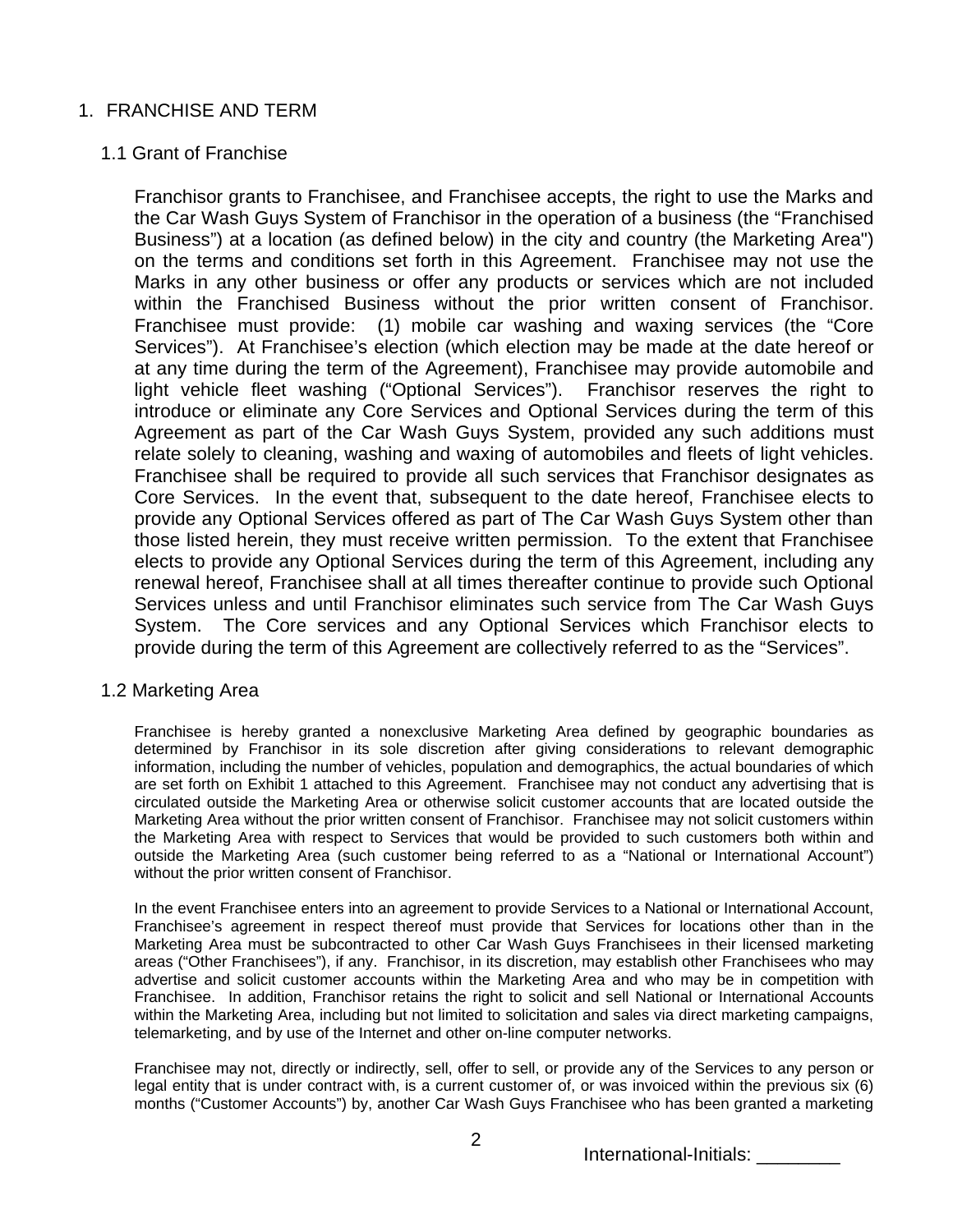area that overlaps (in part or whole) with the Marketing Area described in this Section 1.2 and Exhibit 1 of this Agreement ("Overlapping Franchisee"). The provisions of this paragraph shall apply only to Customer Accounts in which the customer is located in both Franchisee's Marketing Area and in a Overlapping Franchisee's marketing area ("Overlapping Territory"), and are intended to be broadly interpreted to prevent Franchisee from directly or indirectly interfering with any of the customer relationships that have been established by an Overlapping Franchisee in Overlapping Territory. The provisions of this paragraph shall not apply if Franchisee obtains written permission, granted by the President, Vice President or Continent Franchisor Director (CFD) of the Franchisor, to engage in conduct that otherwise is prohibited in this paragraph. If Franchisee violates any of the provisions of this paragraph, Franchisee shall pay to the Overlapping Franchisee(s) forty-three point five percent (43.5%) of the revenue derived from the Customer Accounts that caused Franchisee to violate this paragraph. Such revenue must be paid to the Overlapping Franchisee(s) with ten (10) calendar days of receiving such revenue, for so long as Franchisee receives revenue from those Customer Accounts. This paragraph shall be effective only if an Overlapping Franchisee is subject to the same or similar provisions of this paragraph.

## 1.3 Term

## 1.3.1 Initial Term

This Agreement is effective and binding for an initial term of five (5) years commencing on the date of its execution by Franchisor, unless sooner terminated as provided herein.

## 1.3.2 Renewal Term

Subject to Section 1.3.3, Franchisee may renew its right to operate as a Franchisee of Franchisor for five (5) successive two (2) year terms provided that the Franchisee has remained in full compliance throughout the previous term and on the same terms and conditions on which Franchisor is then customarily granting new franchises; or, if Franchisor is not then granting any new franchises, then on the same terms and conditions on which Franchisor is then customarily granting renewal franchises by executing the then current form of such agreement. Franchisee will not be required to pay a renewal fee upon exercise of such right. Franchisee must give Franchisor written notice of intent to renew such right not more than one hundred eighty (180) calendar days nor less than ninety (90) calendar days prior to the expiration of the preceding term.

The renewed Franchise Agreement will be evidenced by the Franchisee signing the Franchise Agreement forms which Franchisor is then using. These forms may vary materially from this Agreement. Royalty Fees, Advertising and Promotional Fund fees and other fees will be set at the then prevailing rates and terms. The failure or refusal to execute the Renewal Franchise Agreement forms within thirty (30) days after delivery to the Franchisee may be regarded as an election by the Franchisee not to renew. Upon renewal, the Franchised Business must remain located in the geographical territory designated in this Agreement. The Marketing Area may be modified and its geographic area may be reduced.

Franchisee will reimburse Franchisor for Franchisor's reasonable out-of-pocket costs concerning the renewal. Franchisee will refurbish, remodel, and replace the Franchise equipment to conform to the then current Confidential Operations Manual and System. There will be no limitation on the amount that Franchisor may require Franchisee to spend on refurbishing, remodeling and replacement. Upon renewal, Franchisee must execute a general release, in a form prescribed by Franchisor, following applicable law, to release Franchisor from any claims Franchisee may have against the Franchisor or any predecessor, sister or co-branding companies of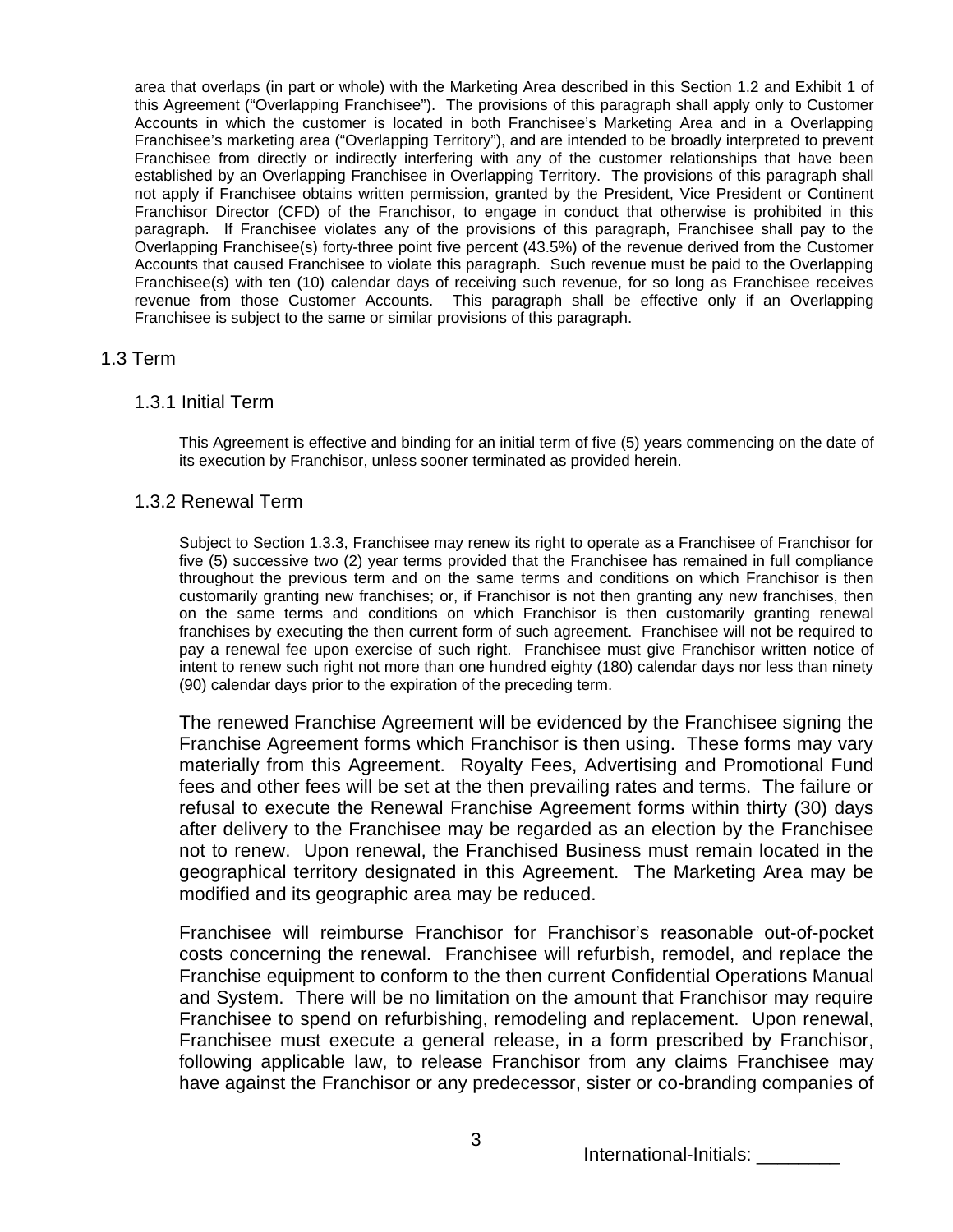the Franchisor, their current or former shareholders, directors, officers, employees, agents and their spouses.

Before renewal, Franchisee or their designated manager will attend and successfully complete any retraining program Franchisor prescribes in writing. This will be done at the Franchisee's expense, including travel, meals, lodging, and the then current training fee.

## 1.3.3 Refusal to Renew

Notwithstanding the foregoing provisions, Franchisor will not be obligated to renew Franchisee's rights to operate as a Franchisee of Franchisor if Franchisee has failed to satisfactorily comply with Franchisee's duties, obligations and covenants during the preceding term or is then in default of any provisions of this Agreement. The determination of satisfactory compliance will be within the exclusive discretion of Franchisor in good faith. If Franchisor refuses to renew, Franchisee must continue to perform under this Franchise Agreement until its expiration.

Continuation. If Franchisee is in the process of transferring the Franchised Business at the time of expiration Franchisee may be allowed to continue to operate the Franchise with Franchisor's express consent, following the expiration or termination of this Agreement. The continuation will be a monthto-month extension of this Franchise Agreement. Otherwise, all provisions of this Agreement will apply while operations continue.

# 1.4 Possible Expansion

After the fourth (4th) month following the opening and operation of the Location, Franchisor and Franchisee will discuss the possibility of Franchisee's expansion to other cities or other marketing area in the country. However, this Agreement does not require Franchisor to grant any additional rights to Franchisee.

# 2. FEES

# 2.1 Initial Fee

In consideration of the license granted herein, Franchisee shall pay to Franchisor, within ten (10) business days of the date this Agreement is executed, an initial fee of Twenty Thousand U.S. Dollars (US \$20,000).

# 2.2 Continuing Fees

### 2.2.1 Royalties

The royalties for each truck/unit will be \$100.00 per month. This royalty fee is due and payable in full on the seventeenth (17th) calendar day of each calendar month. These royalty payments are to be paid for every truck and trailer unit Franchisee operates. Payments of continuing royalty fees are not refundable and must be made via bank wire or such other electronic funds transfer procedure as Franchisor may require.

The royalty fee may not be uniform for all franchises now being offered by the Franchisor. Franchisor reserves the right to trade services for royalties upon our mutual consent. Franchisor reserves the right to administer National and International accounts and collect all monies. Franchisor may subtract out the royalty fees and/or the promotional fund fees that Franchisee pays Franchisor before forwarding any monies due the Franchisee. Payments to the Franchisee will be settled monthly.

International-Initials: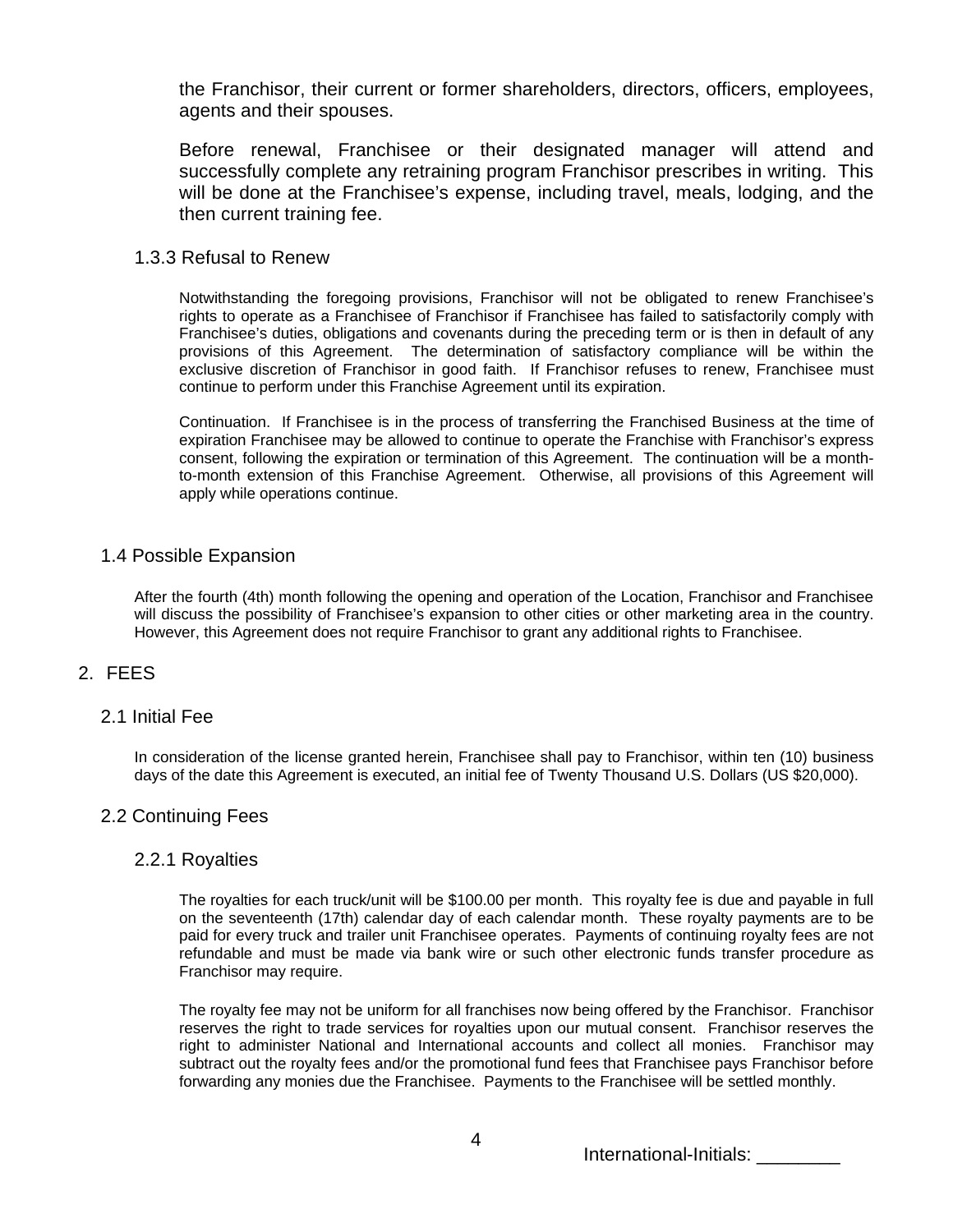# 2.2.2 Insurance Payments

Franchisee could be paying monthly for the insurance Franchisee is required to maintain for the operation of the Franchised Business. If Franchisee fails to keep in force their insurance requirements Franchisee may be terminated. (See Section 3.21 of this Agreement.)

### 2.3 Promotional Fund

## 2.3.1 Franchisee Contributions

Franchisee will pay to Franchisor each month as a contribution to a Car Wash Guys System promotional fund (the "Promotional Fund"), if and when established, one hundred dollars (\$100) per calendar month. Promotional Fund contributions are due and payable in full at the same time and in the same manner as continuing royalty fees. Payments of Promotional Fund contributions are not refundable.

## 2.3.2 Use

Franchisor will not commingle Promotional Fund contributions with its general funds, but will hold all Promotional Fund contributions from all its Franchisees in one or more designated accounts.

The Promotional Fund may be used as determined by Franchisor:

- (a) to purchase national, regional, and local advertising in broadcast, print, internet and electronic media;
- (b) to be used exclusively to meet any and all costs of maintaining, administering, researching, directing and preparing advertising and/or promotional activities (including, among other things, the costs of preparing and conducting television, radio, magazine, newspaper and internet advertising campaigns); direct mail and outdoor billboard advertising; marketing surveys and public relations activities; use of advertising agencies and website developers to assist with projects, website development and maintenance and internet informational and advertising links and promotional brochures, CD-ROMs, video tapes and other marketing materials for the Franchisor.
- (c) to acquire the services of in-house and outside advertising, public relations professionals and website developers;
- (d) to carry on other advertising and promotional activities as Franchisor may reasonably deem advisable to increase demand for Services offered by its Franchisees, whether Core Services or Optional Services; and
- (e) to pay the reasonable expenses of administering the Promotional Fund, including the reasonable compensation of Franchisor's employees and expenses of the advisory committee described in Section 2.3.3 (if established by Franchisor) while working on behalf of the Promotional Fund.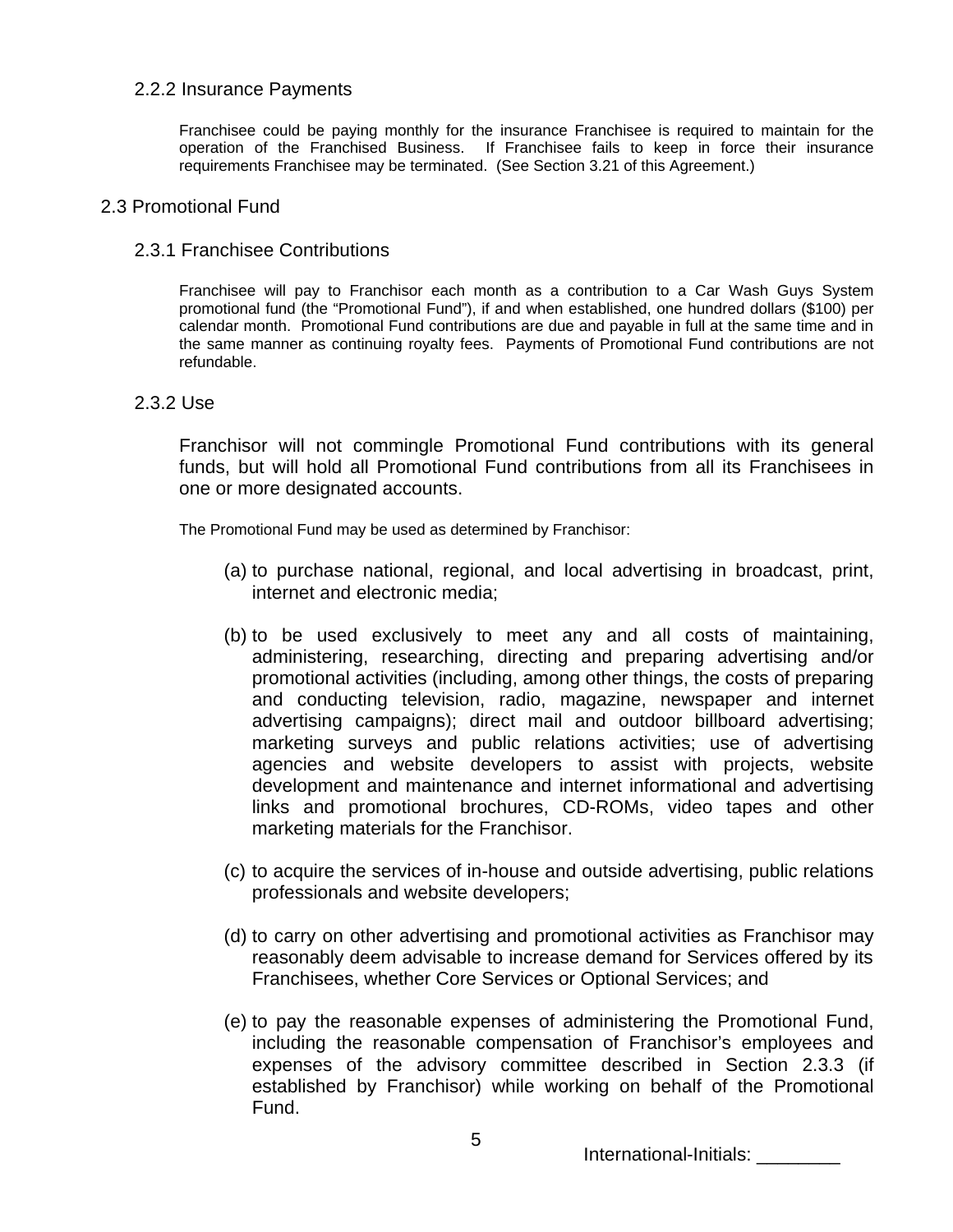# 2.3.3 Administration

The Promotional Fund will be administered by the Franchisor or by an advertising agency selected by the Franchisor. Franchisor, in its sole discretion, may establish a Franchisee advisory committee from time to time to provide input and suggestions regarding use of the Promotional Fund and the effectiveness of programs funded by the Promotional Fund. If the Franchisee advisory committee is appointed, it will consist of representatives of Franchisor and representatives of the Franchisees, with the representatives of Franchisees constituting a majority of the members thereof. Franchisor shall retain sole discretion over the use of the Promotional Fund.

### 2.3.4 Accounting

Franchisor will account to Franchisee annually for all Promotional Fund contributions received and spent. The accounting will be made by written report within ninety (90) calendar days of the end of the year setting forth the total contributions received from all Car Wash Guys System Franchisees as a group and all expenditures made by Franchisor, together with the balance on account in the Promotional Fund as of the date of the report.

# 2.3.5 Commercial Relationship

Franchisor and Franchisee agree that the rights and obligations of the parties arising from the Promotional Fund and all related matters are governed solely by this Agreement, and that this Agreement and the Promotional Fund are not in the nature of a "trust," "fiduciary relationship," or similar special relationship. Franchisor and Franchisee agree that the Promotional Fund and this Agreement are based on an ordinary commercial relationship between independent businesspersons.

### 2.4 Transfer Fee

Upon any transfer or assignment of this Agreement, Franchisee will pay to Franchisor a transfer fee in an amount equal to (i) US \$5,000 if transferred to an existing Car Wash Guys System Franchisee, or (ii) US \$10,000, if the franchise is transferred to a new Car Wash Guys System Franchisee.

# 2.5 Late Payment

Franchisee agrees that any payment to Franchisor that is not received within fifteen (15) calendar days after its due date will bear interest at the lower of one and one-half percent (1 1/2%) per month and the maximum rate permitted under applicable law in the Marketing Area, from the date payment was due to the date payment is received by Franchisor.

# 2.6 Currency

All fees, royalties and other payments referenced in this Agreement are stated in the currency of the United States of America ("U.S. Dollars"). All payments due to Franchisor under this Agreement shall be made in U.S. Dollars. Any fees or payments may be calculated and determined in the currency in which the receipts are denominated. However, payment of all such fees shall be made in U.S. Dollars based on the "Exchange Rate" in effect as of the last day of the date on which such fees or payments are due. As used herein, "Exchange Rate" shall mean the rate of exchange of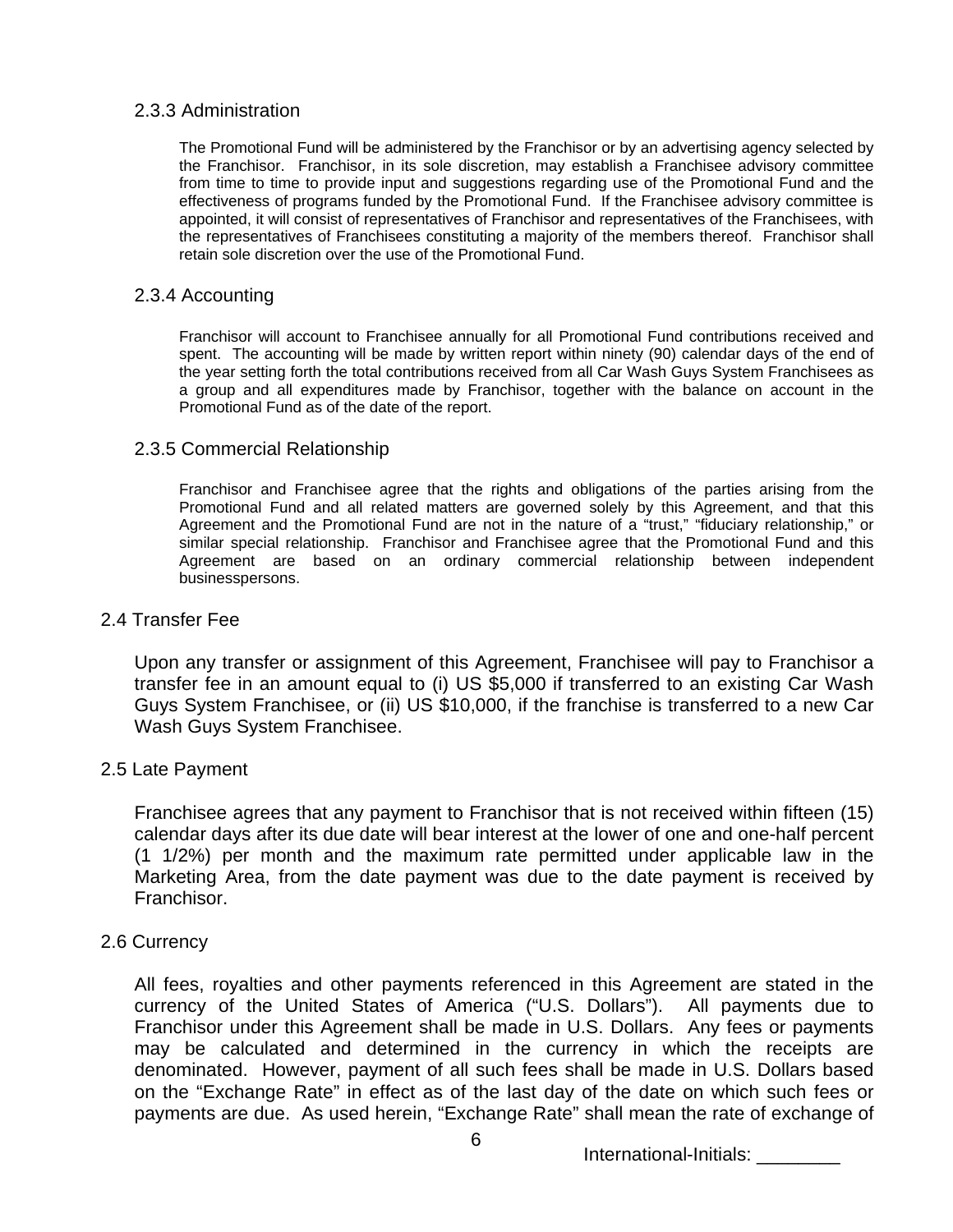the currency in which Gross Receipts of the Location are denominated and U.S. Dollars, as published in the United States edition of The Wall Street Journal on the next business day following the last day of the calendar month for which a fee or payment is due. In the event a payment is transmitted after the date payment is due, the currency exchange rate used shall be the Exchange Rate as of the date payment was due or the Exchange Rate as of the date the payment is transmitted, whichever rate produces the larger amount in U.S. Dollars, and regardless of any Late Payment (as defined in Section 2.5 above) or of any other remedy for non-payment or untimely payment of sums due pursuant to this Agreement. Franchisee shall be responsible for obtaining and maintaining any and all necessary or appropriate governmental approvals or permits enabling Franchisee to make payments to Franchisor in U.S. Dollars.

# 2.7 Transfer Restrictions

If at any time any legal restrictions shall be imposed upon the purchase of U.S. currency or the transfer to or credit of a non-resident corporation with payments in such currency, Franchisee shall notify Franchisor immediately. Franchisee shall use its best efforts to obtain any consents or authorizations which may be necessary to effect payment in U.S. currency. If Franchisee, despite its best efforts, is unable to effect payment in U.S. currency, Franchisor may direct Franchisee to make payment to Franchisor in such other currency and in such other territory or jurisdictions as Franchisor may select. Franchisor may (to the extent permissible by law) require Franchisee to make such payments to a separate account for the exclusive and sole use and benefit of Franchisor and provide Franchisor with evidence of such payments. Franchisor's acceptance of payment in a currency other than that of the U.S. shall not relieve or release Franchisee of or from its obligations to make future payments in U.S. currency to the extent permitted by law. If, having used its best efforts, Franchisee is unable to obtain consent to or authorization of a method and manner of payment acceptable to Franchisor, then Franchisor may, by written notice to Franchisee, forthwith terminate this Agreement without any claim being made by either party against the other with respect to such termination, but subject to the provisions of this Agreement which expressly or by implication become effective or continue in effect subsequent to such termination.

# 2.8 Tax Payments

If any amount payable by Franchisee to Franchisor hereunder is subject to withholding or other taxes that Franchisee is required to deduct from such payments, Franchisee shall withhold such amount, remit the withholding to the appropriate tax authority, and promptly deliver to Franchisor receipts of applicable governmental authorities for all such taxes withheld or paid. Franchisee shall be responsible for and shall indemnify and hold Franchisor harmless against any penalties, interest and expenses incurred by or assessed against Franchisor as a result of Franchisee's failure to withhold such taxes or to timely remit them to the appropriate taxing authority. Franchisee agrees to fully and promptly cooperate with Franchisor to provide such information and records Franchisor requests in connection with any application by Franchisor to any taxing authority with respect to Franchisee. If Franchisor is required to refund to Franchisee any amounts paid hereunder, Franchisor shall not be required to refund such amounts which were so withheld by Franchisee until Franchisor receives a refund of such amounts from the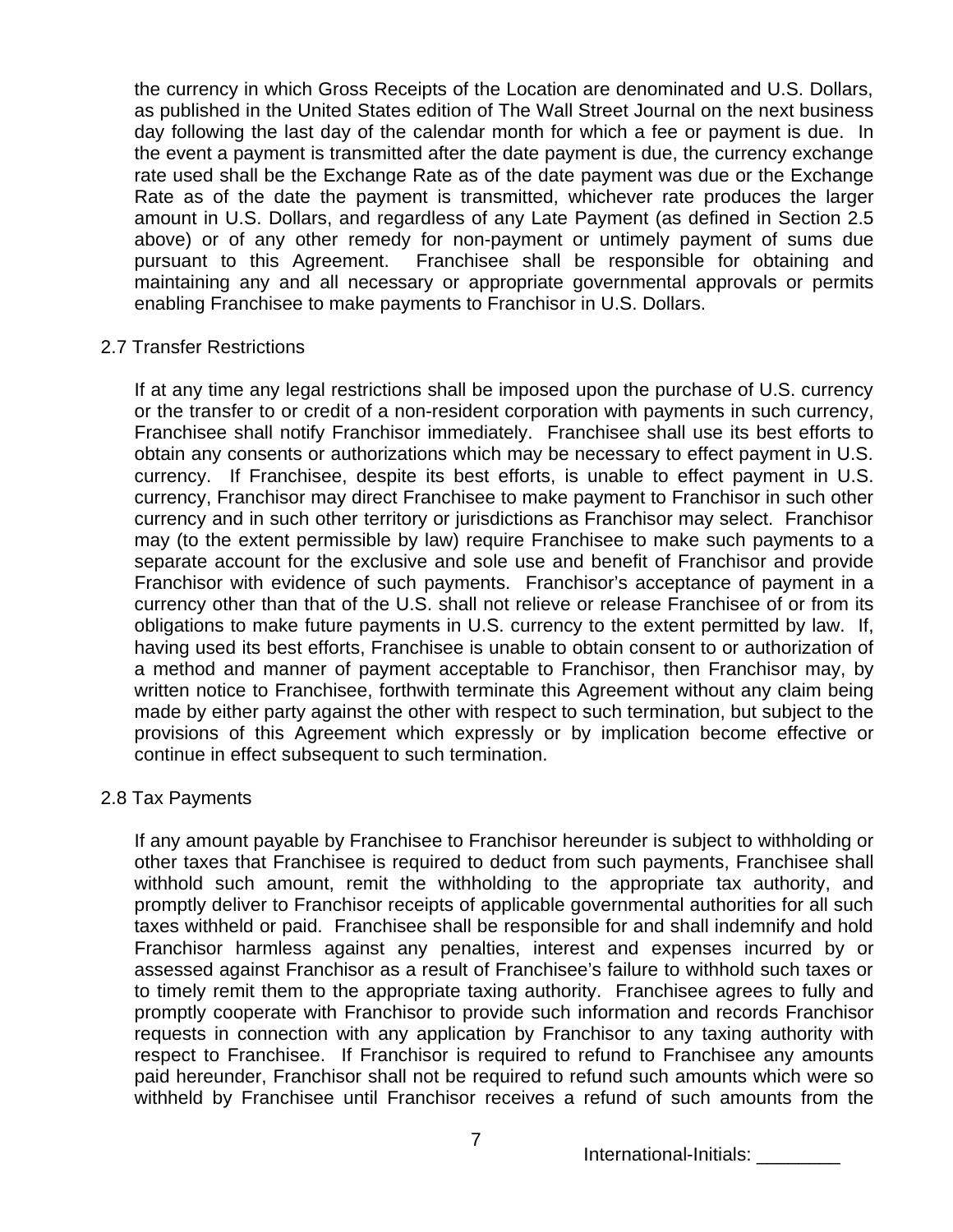applicable government and/or agency thereof or Franchisor utilizes a foreign tax credit directly attributable to such amounts on its United States Federal income tax return which is accepted in full by the United States Treasury or with respect to the period within with such credit may be reduced or disallowed has expired.

# 3. OBLIGATIONS OF FRANCHISEE

## 3.1 Lease

Franchisee must execute a lease or otherwise secure sales office and warehouse premises for the operation of the Location within ninety (90) calendar days after execution of this Agreement by Franchisor. If Franchisee does not secure premises within such 90-day period, Franchisor may terminate this Franchise Agreement.

## 3.2 Tenant Improvements

Upon execution of the lease for the Location, Franchisee must commence construction and installation of all tenant improvements, trade fixtures, displays and interior décor necessary or appropriate to commence business. The leased or owned premises must be maintained in a safe and orderly manner, present a neat and businesslike appearance and be adequately staffed. A generalized space plan and layout must meet Franchisor approval. Franchisor will make itself reasonably available to assist Franchisee in the design or layout of such premises and in the types of improvements appropriate.

### 3.3 Owner Participation

If Franchisee is an individual, Franchisee must devote his full time and best efforts to the day to day operation of the Franchised Business with no operational or management commitments in other businesses except other franchises offered by Franchisor. If Franchisee is a partnership, corporation, limited liability company or other legal entity, then Franchisee must designate a principal of the Franchisee who will devote his full time and best efforts to the day to day operation of the Franchised Business. Notwithstanding the foregoing, Franchisee may continue to operate such other business(es) in which Franchisee is engaged as of the date hereof, which business(es) (if any) is/are family owned. In the event Franchisee does continue to operate such other business(es), Franchisee will employ separate personnel for the same, market such services under one or more trading designations separate from the Marks, maintain separate offices and customer reception space (although such space may be located on the premises at the Location), and have the personnel related to such other business(es) wear apparel that does not feature any of the Marks. Notwithstanding the above, to the extent that any business in which Franchisee is engaged provides: (1) cleaning, washing and waxing of automobiles: or (2) Advisory Services, Franchisee shall be permitted to continue to operate such business only for a period of one hundred eighty (180) calendar days from the date thereof; but thereafter, if Franchisee has not disposed of its interest in such business, Franchisor shall have the immediate right to terminate this Agreement.

# 3.4 Managers; Training

No matter what form of business Franchisee decides to use, the person assigned to running the day to day operations of the business must have completed the initial training course. Anyone in Franchisee's employ who is a manager or crew leader of a mobile car wash truck/unit or anyone who will be operating your car wash truck/unit unsupervised must also have completed the required training course.

# 3.5 Employees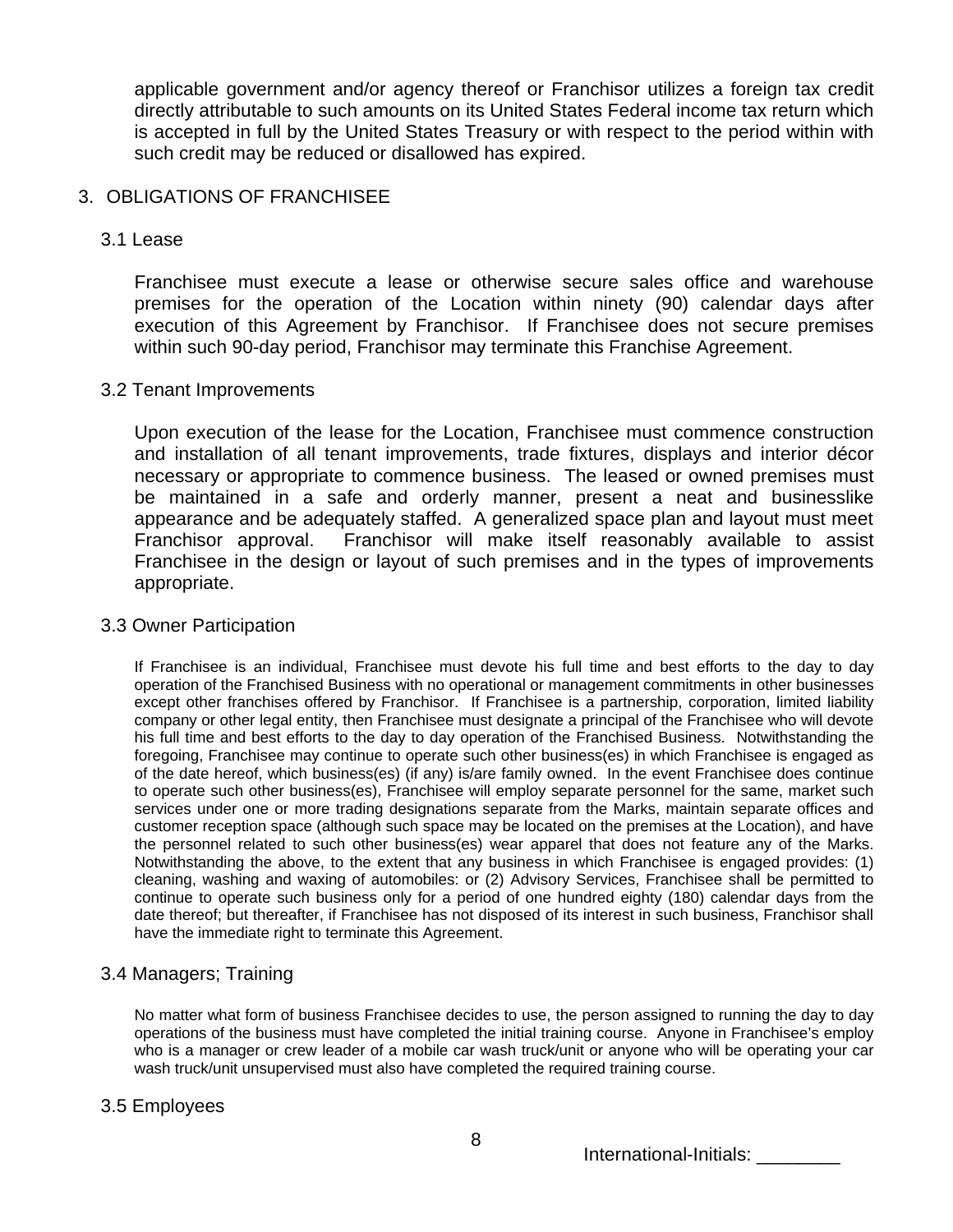Franchisee must hire and train all employees who are necessary for the operations of the Franchised Business. Franchisee will be solely responsible for the terms of employment of its personnel, including compensation, training, supervision and payroll withholding. Franchisee will in no way obligate Franchisor for expenses incurred in the operation of the Franchised Business including labor costs.

Franchisee is required to hire and maintain sufficient staff in order to handle customer volume at all times. Franchisee is required to pay their employees and staff the wage prevailing (or in some areas a wage high than the then prevailing wage) in the Marketing Area for employees with similar labor skills, people skills and similar job responsibilities.

Franchisee is responsible for making sure their crews meet the standards, specifications and procedures outlined in the Confidential Operations Manual. Franchisee will hire only efficient, competent, sober and courteous employees for the conduct of the Franchised Business and will pay their wages, commissions, piece work and any other compensation justly due with no liability on our part.

Franchisee must take all steps necessary to preserve and protect proprietary information from publication, communication or other unauthorized disclosure or misuse. Franchisee must not disclose any of the proprietary or confidential information, use it in any unauthorized way or assist any other person or entity to disclose or use it either during the term of this Franchise Agreement or at any time thereafter. In particular, Franchisee will require as a condition of the employment of any employee by the Franchisee in the management and operation of the Franchised Business that the employee similarly covenants to maintain and protect the confidential and proprietary information, including the signing of the Franchisee's employee non-compete agreement. Franchisee will be responsible for the compliance with such covenants by their employees, with such covenants being for the benefit of the Franchisor and enforceable by the Franchisor. In the event Franchisee becomes aware of any actual or threatened violations of any such covenants by any of their employees, Franchisee will promptly and fully advise Franchisor in writing of all related facts known to Franchisee. Franchisee will further cooperate with Franchisor in all ways reasonably requested by Franchisor to prevent or stop any such violation, including without limitation institution or permitting to be instituted in the name of Franchisee any demand, suit or action that Franchisor determines is advisable, which demand, suit or action may be maintained and prosecuted by Franchisor and/or Franchisee at the Franchisee's expense.

# 3.6 Training

# 3.6.1 Initial Training

A forty (40) hour initial training course is provided with the Franchised Business. Franchisee will be allowed to have up to three people including themselves take this course. This initial training course is required and anyone who will be operating Franchisee's initial car wash truck/unit unsupervised is required to complete the training. At least one person is required to take the training course. . At least one person is required to take the training course. This initial training course will be held at locations Franchisor designates in the United States and will be run by a US based franchisee.

International-Initials: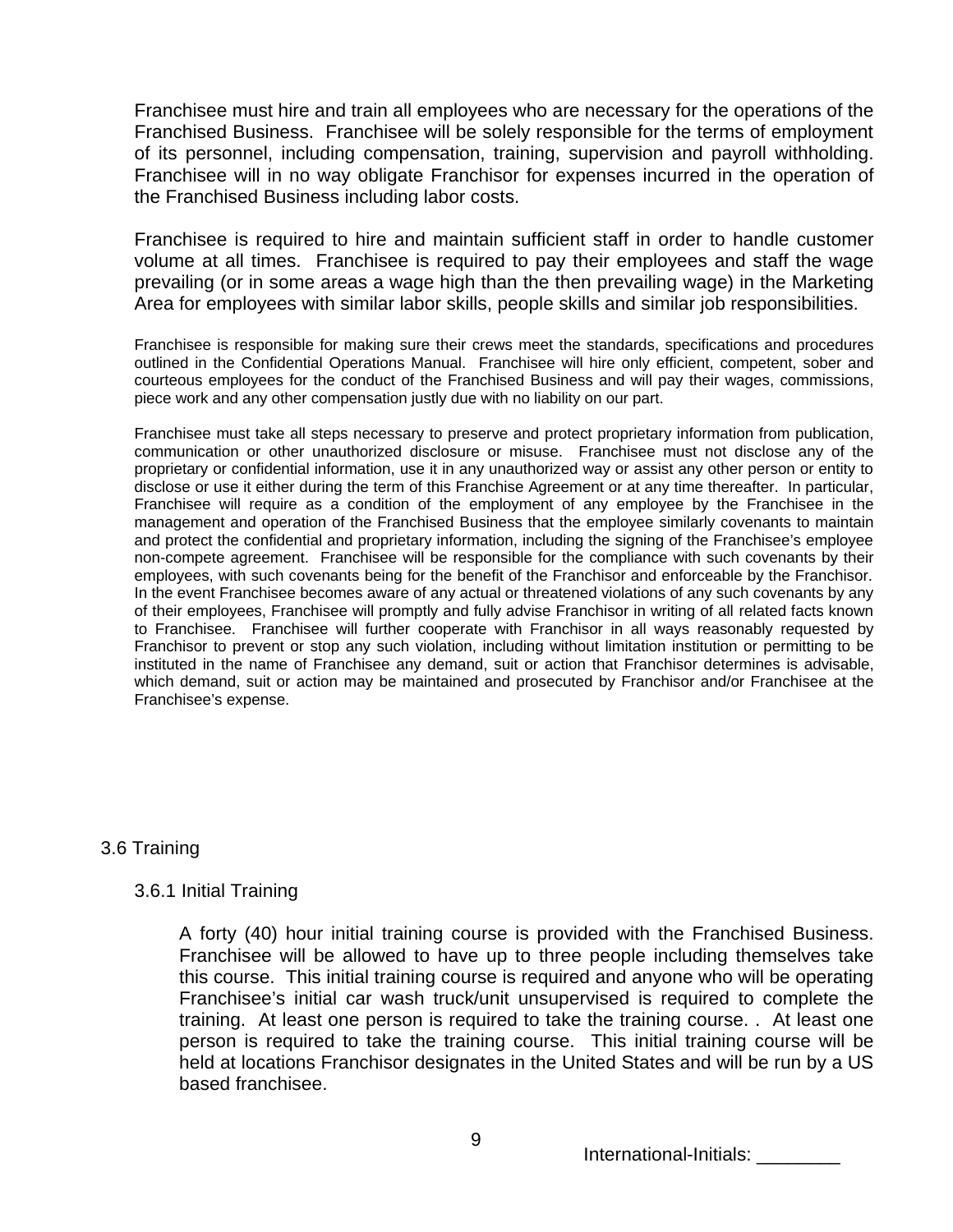## 3.6.2 Associated Costs

Franchisee agrees to pay any and all fees, charges, travel, living and other expenses and compensation which may be incurred by Franchisee and/or another designee in connection with this initial training program.

If Franchisee cannot attain legal entry into the United States to attend their required initial training program, Franchisee must submit for Franchisor's approval Franchisee's proposed initial training program. This proposal must include the location(s) of the training, the duration of training at each location (in days or hours), the topics covered and the amount of time spent on each topic (in hours) and the training fees and terms for payment of the fees to be paid at the training location(s). This initial training program must cover all aspects of the operation of the Franchise, equipment operation, financial controls, marketing techniques, car wash service methods, deployment of labor and maintenance of quality standards. If Franchisee's proposed initial training program is not approved in its original form Franchisee must modify it and resubmit a new training proposal. If Franchisee does not submit a proposal that meets with Franchisor approval, the franchise will be terminated.

## 3.6.3 Failing Training Initially

If Franchisee fails the initial training course, the franchise may be terminated. Franchisee or Franchisee's manager may retake the training program up to one additional time providing Franchisee gives Franchisor written notice of their intent to do so no later than one week after Franchisee or Franchisee's manager fails training. If Franchisee's general manager, whom Franchisee intends to have run Franchisee's business, fails the required initial training program, the franchise may be terminated. If Franchisee or Franchisee's manager fails the retake of the training course, the franchise will be terminated. \$10,000 of the initial franchise fee will be deemed fully earned and non-refundable in consideration of administrative and other expenses incurred by Franchisor in granting the franchise and for our lost or deferred opportunity to sell the franchise to other potential Franchisees. If Franchisee or Franchisee's manager fails to satisfactorily complete the initial training course, the remaining \$10,000 will be refunded to Franchisee if the full Initial Fee was paid upon signing this Franchise Agreement.

# 3.6.4 Failing On-Going Training

From time to time Franchisor may provide refresher training programs or seminars and may require that the Franchisee or their managers and crew leaders attend and complete them to Franchisor's exclusive satisfaction. These programs and seminars will be held at locations Franchisor designates. When Franchisor determines that it is in Franchisee's best interest to take additional training courses, Franchisor will notify Franchisee either via the Franchisee Forum intranet system, by e-mail or in writing. Franchisee will have up to six (6) months to schedule this required training. If Franchisee fails to schedule the required training, Franchisee will be notified that Franchisee is in default of this Agreement. Franchisee will then have thirty (30) calendar days to cure this default. If Franchisee fails an on-going training course, Franchisee may be deemed in default and Franchisee will have thirty (30) calendar days to cure this default by re-taking and passing the required course or courses.

# 3.6.5 On-Going Training and Associated Costs

Franchisee will be exclusively responsible for paying any and all fees, charges, travel, living and other expenses and compensation incurred by Franchisee and their managers and crew leaders in connection with attending these programs, seminars and courses including any registration fee that may be charged by Franchisor or the training providers.

3.7 Confidential Operations Manual And Specifications For Initial And On-Going Equipment, Inventory And Supplies

International-Initials: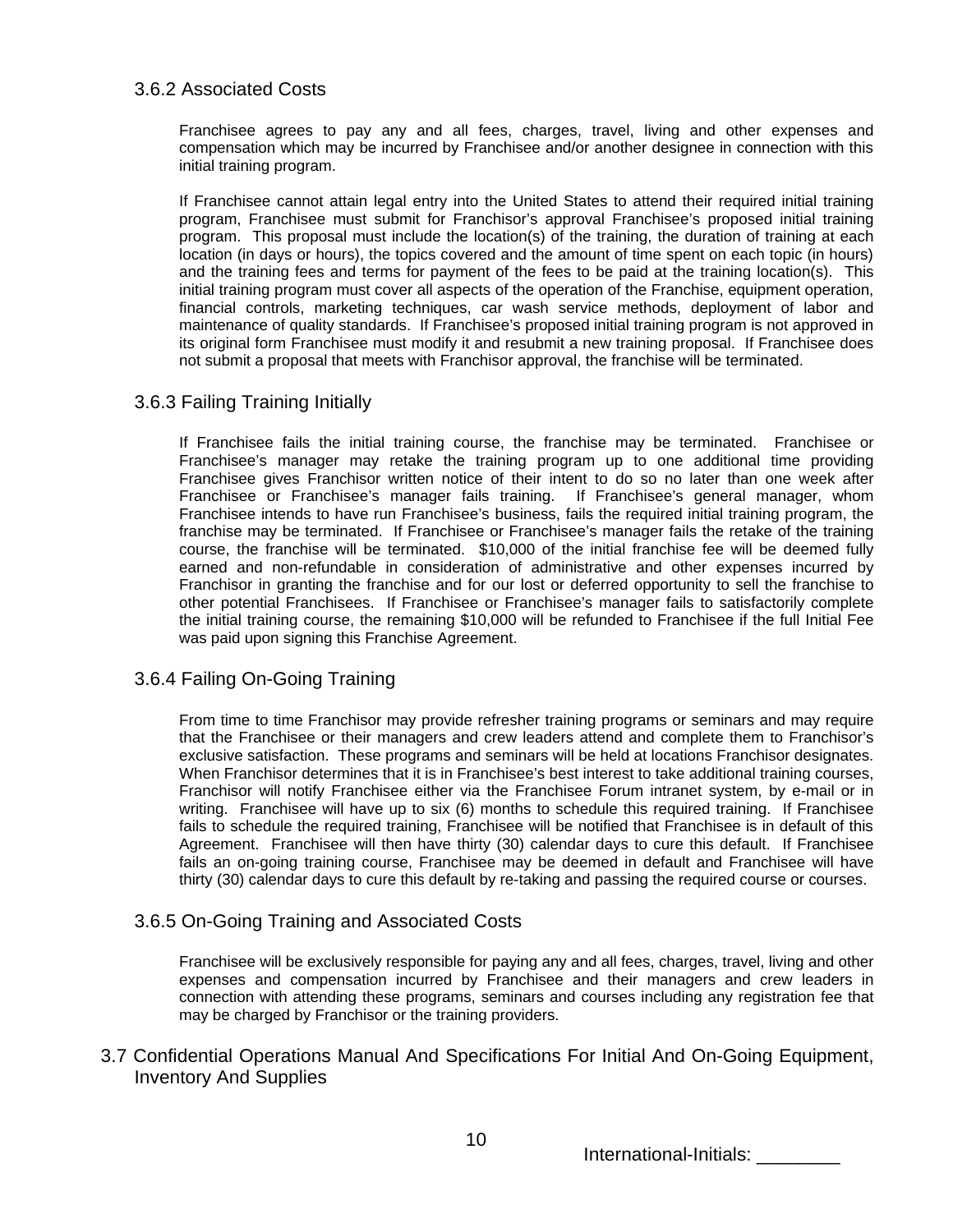Our industry is highly competitive. Continuous efforts to maintain, update and improve the System are essential. The developments Franchisor will make for the benefit of the System as a whole are contemplated throughout the term of this Agreement. The continuous development of the System in this manner is an important and beneficial aspect of the relationship Franchisee wants to have with Franchisor. Franchisor agrees to provide Franchisee with one password to access the loaned copy of The Car Wash Guys Confidential Operations Manual once Franchisee has paid to Franchisor the Initial Fee, in full. The Confidential Operations Manual contains the System, including specifications, standards, operating procedures, accounting and bookkeeping methods, marketing ideas, inventory requirements and control techniques, wash unit plans and specifications, equipment and sign requirements, public relations and other rules that Franchisor may prescribe from time to time. The Confidential Operations Manual is and will remain confidential and Franchisor's exclusive property. Franchisee will not disclose, copy or duplicate any part of the Confidential Operations Manual for any reason.

Franchisor develops minimum requirements for wash products, chemicals, merchandise, inventory, supplies, stationary, business forms, advertising, decor, wash unit plans and specifications, materials, equipment and signs, among other things. These requirements are outlined in the Confidential Operations Manual. Franchisee will purchase all wash products and inventory items specified in the Confidential Operations Manual. Franchisor may amend the Confidential Operations Manual, including changes which may affect minimum requirements for the franchise operations. Franchisee will strictly adhere to the requirements of the Confidential Operations Manual as Franchisor amends it from time to time. Franchisee will implement immediately all changes at Franchisee's cost, unless Franchisor otherwise specifies. Franchisor reasonably may restrict Franchisee from producing, stocking, and selling certain items and goods, from time to time, as specified in the Confidential Operations Manual.

Franchisee may purchase some wash equipment, inventory, and supply items from Franchisor, if offered, at Franchisor's then current prices. If Franchisee desires to purchase any items from Franchisor, payment arrangements must be made when Franchisee places their order. The items Franchisor may offer include among other things equipment, merchandise and supplies that bear the Service Marks. Franchisee must purchase all wash products, supplies, chemicals and inventory items from Franchisor, if offered, or suppliers Franchisor approves from time to time.

Franchisor will not be liable to Franchisee if Franchisor is unable to deliver equipment, inventory, chemicals or supply items to Franchisee because of any loss, damage, or delay caused by strikes, riots, fire, insurrection, war, elements, embargoes, national or local holidays, failure of carriers, inability to obtain transportation facilities, forces majeuer, acts of God or of the public enemy, or any other cause beyond Franchisor's control.

Franchisee must purchase all equipment, chemicals, products, supplies and materials required for the operation of the Franchise from manufacturers, vendors, suppliers or distributors approved by Franchisor. All specifications that Franchisor requires of Franchisee and lists of approved vendors and suppliers will be included in the Confidential Operations Manual and the Franchisee Forum intranet system. Franchisor will use their best judgment to set and modify specifications in order to maintain the integrity and quality of the franchise system.

Additional car wash trucks/units and related equipment must be purchased through Franchisor, if offered, or from a list of approved vendors. Franchisee understands that the prices of such equipment bought from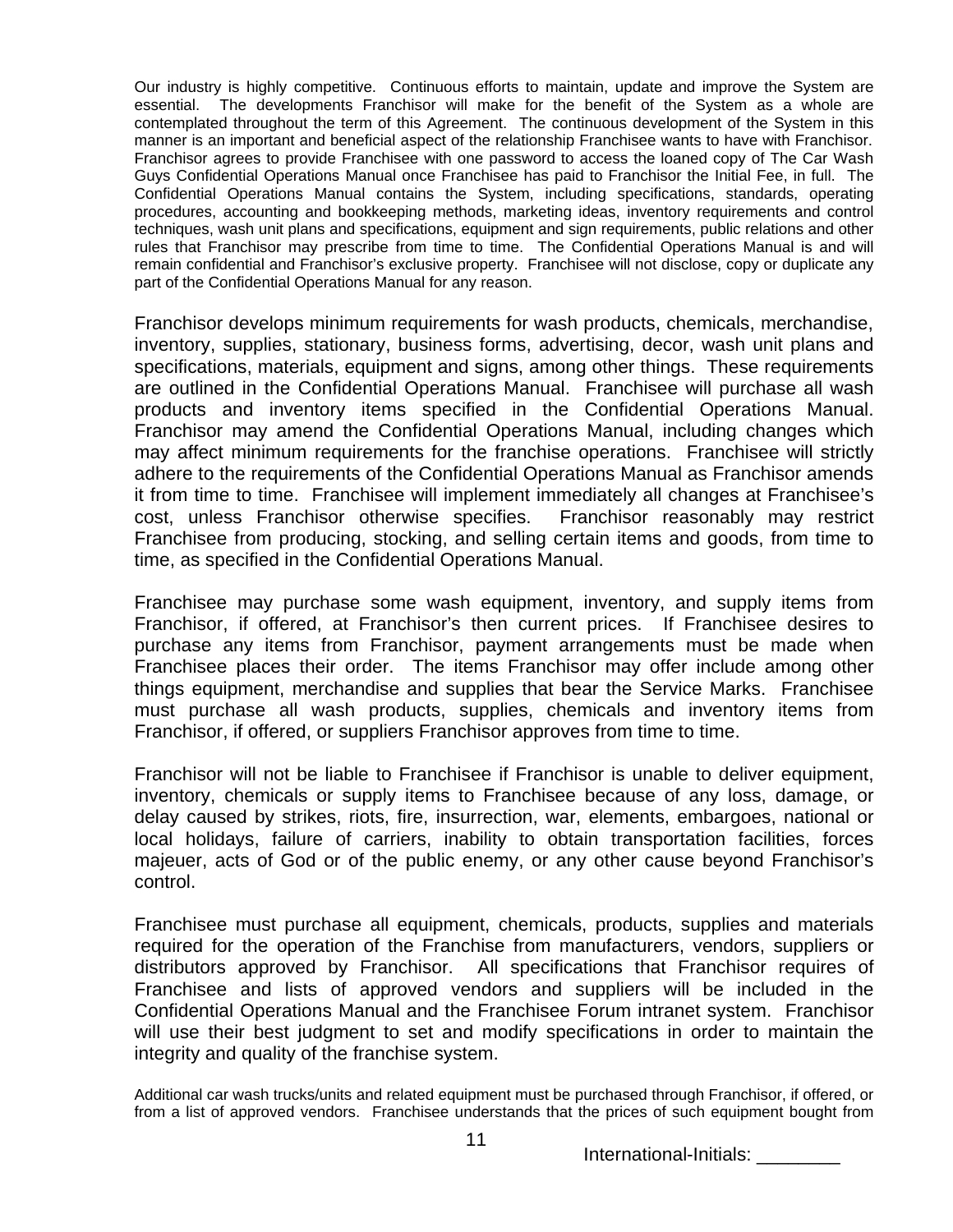Franchisor may be raised or lowered by Franchisor from time to time due to increases or decreases in prices by Franchisor's vendors. Franchisee further understands that items Franchisee buys from vendors might also change in price.

Upon advance written request, Franchisee may request Franchisor approval to obtain equipment, chemicals, products, supplies or materials from sources that Franchisor has not previously approved. Franchisor requests that Franchisee seek out manufacturers, vendors, suppliers and distributors in their Marketing Area to continually expand the approved vendors and products available to franchisees systemwide. Franchisor additionally requests that Franchisee seek out new services, concepts, technologies, materials and methods from their Marketing Area that can be introduced to continually update, improve and expand the System and keep all franchisees systemwide on the leading edge.

Franchisor may require Franchisee to give Franchisor sufficient information, photographs, MSDS sheets, drawings, samples, and other data to allow Franchisor to determine whether the items from these other sources meet Franchisor specifications and standards, as established from time to time. These specifications and standards will relate to quality, texture, composition, absorbency, strength, finish and appearance, and the suppliers' capacity and facility to supply Franchisee's needs in the quantities, at the times, and with the reliability necessary for efficient operation. Franchisor may require that samples from any supplier be delivered to a designated independent testing laboratory for testing prior to approval and use. Franchisee will reimburse Franchisor for the actual cost of the tests. Franchisor will license any supplier, that can meet or exceed Franchisor quality control and confidential formula requirements and standards, for a reasonable license fee, to produce and deliver products to Franchisee but to no other person.

Franchisor confidential manufacturing requirements, equipment, designs, systems and formulas will be disclosed to potential suppliers only after Franchisor has received reasonable evidence that the proposed supplier is trustworthy and reputable; has the capacity to consistently adhere to Franchisor standards, requirements and testing procedures; will maintain the confidentiality of the designs, systems and formulas; and will adequately supply Franchisee's reasonable needs. Franchisor will not unreasonably withhold approval of a supplier Franchisee proposes. Franchisor will notify Franchisee in writing of the approval or disapproval of any supplier Franchisee proposes.

From time to time Franchisor or their agents may inspect any approved manufacturer's, supplier's or distributor's facilities and products to assure proper production, processing, packaging, storing, and transportation. Permission for inspection will be a condition of Franchisor's continued approval of any manufacturer, supplier or distributor. Should Franchisor determine from any inspection that a manufacturer, supplier or distributor fails to meet Franchisor's specifications and standards, Franchisor will give written notice describing this failure to Franchisee and to the manufacturer, supplier or distributor, together with a notice that unless the failure or deficiency is corrected within thirty (30) days, the manufacturer, supplier or distributor will no longer be approved.

All initial transactions with vendors must be negotiated by Franchisee prior to the opening of the Franchised Business. Franchisee must purchase the required items through Franchisor's approved vendors and sources, have taken receipt of, installed in Franchisee's mobile car wash truck/unit and have fully operational all required items within one hundred thirty-five (135) calendar days of signing the Franchise Agreement. Franchisee will find all specifications for the initial equipment in the Confidential Operations Manual and the Franchisee Forum intranet system. If Franchisee does not have all required equipment ready within one hundred thirty-five (135) calendar days due to circumstances beyond Franchisee's control, Franchisee agrees to borrow a loaner unit to start the Franchised Business if one is available and Franchisor offers it to Franchisee.

# 3.8 Opening of Business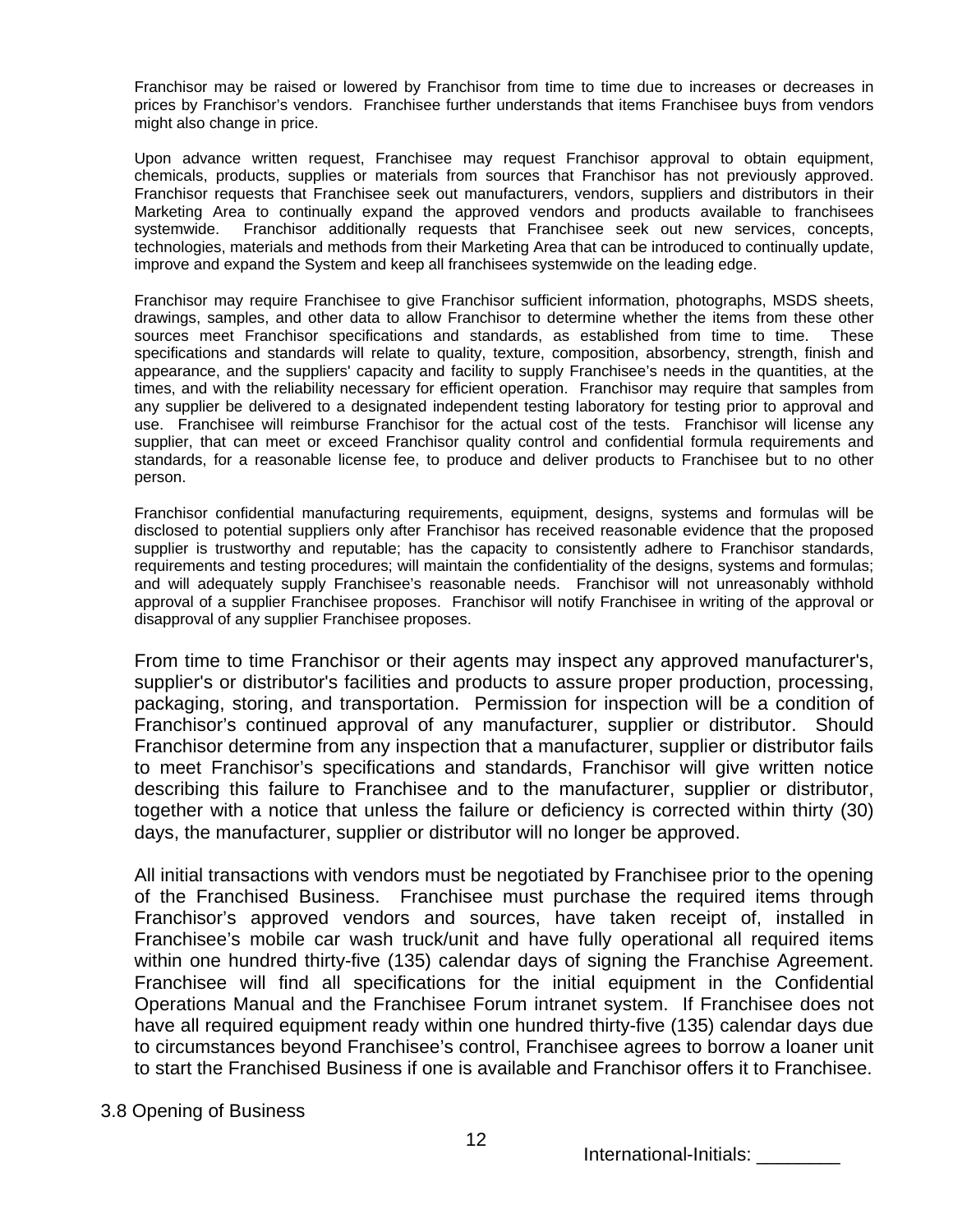Before Franchisee commences business operations Franchisee must have all licenses, certificates, registrations, insurance, environmental requirements and permits current with any local, regional, state or national governmental agency requiring such. Franchisee must also have completed training, purchased their vehicle(s), purchased, taken delivery of and installed the required equipment on their mobile car wash trucks/units and purchased and taken delivery of the additional required equipment and supplies. Unless otherwise agreed in writing, Franchisee must commence full and continuous operation of the Franchised Business within sixty (60) calendar days of the date this Agreement is executed. Thereafter, Franchisee must continually operate the Franchised Business as a full-time business enterprise.

Franchisee understands that both Franchisee and Franchisor may be allowed more than sixty (60) days in case of unforeseen problems with delivery. Franchisee may delay delivery time and subsequently the length of time to the opening of their Franchised Business due to Franchisee's inability to secure financing in a reasonable time. If Franchisee is delayed in commencing business operations for causes reasonably beyond the control of Franchisee, then the time for performance by Franchisee will be extended for a period equivalent to the time of the delay.

If this commencement of operation obligation is not fulfilled, Franchisor may terminate this Agreement.

## 3.9 Business Hours

Franchisee must keep the Franchised Business open for business for the number of hours needed to service customer demand unless otherwise authorized in writing by Franchisor.

# 3.10 Apparel

Franchisee and its employees must wear shirts, jackets or other approved apparel with The Car Wash Guys logo as designated by Franchisor when performing Services for the Franchised Business. In the event Franchisee operated any business(es) other than the Franchised Business or other franchises offered by Franchisor to the extent expressly permitted in Section 3.3, the personnel employed in such other business(es) must wear apparel that does not feature any of the marks or color schemes of the Franchised Business.

# 3.11 Use of Marks

Franchisee must conduct the Franchises Business only under the Marks and in strict compliance with the Confidential Operations Manual. If Franchisee is a partnership, corporation, limited liability company or other legal entity, Franchisee may not use any portion of the Marks as part of Franchisee's trade/entity name.

### 3.11.1 Proprietary Rights

Franchisee acknowledges the exclusive right, title and interest of Franchisor in and to the Marks. Franchisee agrees that the Service Marks, Confidential Operations Manual, and System are Franchisor's sole and exclusive property. Nothing in this Agreement or any other agreement will give Franchisee or others any right, title, or interest whatsoever in or to the Service Marks, Confidential Operations Manual, or System as it exists or as it is developed. Franchisee's license to use the Service Marks is non-exclusive. Franchisor, in its sole discretion, may operate under the Service Marks and may grant licenses to others to use the Service Marks on any terms and conditions Franchisor deems appropriate. Franchisor may make reasonable efforts to protect Franchisee's rights to use the Service Marks. In those states and nations where applicable, Franchisee agrees to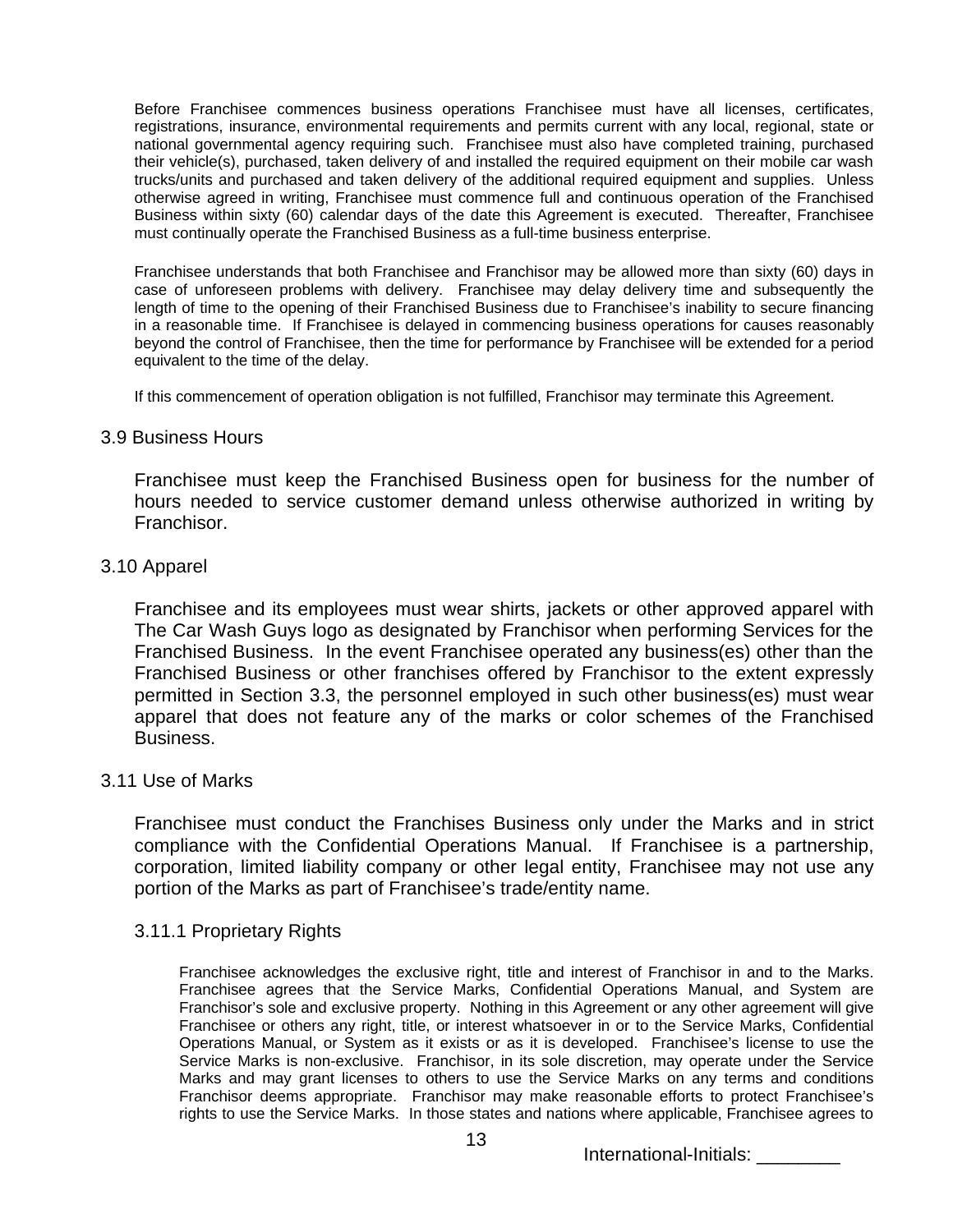execute on request all documents necessary to record Franchisee as a registered user of the Service Marks.

Franchisee will immediately notify Franchisor of any infringement of, or challenge to, their use of the Service Marks. Franchisor will have sole discretion to take or not to take action, as Franchisor deems appropriate. If Franchisor undertakes the defense or prosecution of any litigation involving Franchisee or any litigation involving the Service Marks, Franchisee agree to execute any and all documents and to do all acts and things, that in the opinion of Franchisor's counsel are necessary or advisable to carry out the defense or prosecution. This may be done either in Franchisor's name or in Franchisee's name, as Franchisor will elect. Franchisee will modify or discontinue use of any franchise names or Service Marks, or will use one or more substitute names or marks, if Franchisor so directs in writing at any time. Franchisor's sole obligation in this event will be to reimburse Franchisee for their tangible costs in complying with Franchisor's direction (i.e., cost of changing signs, stationery, etc.). Under no circumstances will Franchisor be liable to Franchisee for any other damages, costs, losses, rights, or detriments related to any modification, discontinuance, or substitution. All obligations or requirements imposed upon Franchisee relating to the Service Marks will apply with equal force to any modified or substituted names or marks.

Franchisee will not contest, directly or indirectly: Franchisor's ownership, title, right, or interest in the Service Marks, the Confidential Operations Manual, the Confidential Marketing Manuals or the System; or Franchisor's exclusive right to register, use, or license others to use the Service Marks, Confidential Operations Manual, the Confidential Marketing Manuals and System. Franchisee will not advertise or use the Service Marks without following Franchisor's then current guidelines and requirements. These may include, but will not be limited to, the placement of appropriate (C) or (R) copyright and registration marks, or the designations TM or SM, where applicable.

Any and all goodwill associated with the Service Marks, as existing or as developed, including any goodwill that might be deemed to have arisen through Franchisee's activities, will accrue directly and exclusively to the Franchisor's benefit, except as otherwise provided by applicable law. Franchisee appoints Franchisor as their agent and attorney-in-fact to amend or cancel any Registered User or Business Name filings obtained by Franchisee or on Franchisee's behalf that involve or pertain to the Service Marks.

Franchisee acknowledges and agrees at all times and in all respects that Franchisor's trademarks, trade names, service marks, patents, copyrights and all goodwill (local, regional and national) are the Franchisor's sole and exclusive property. Franchisee also acknowledges that Franchisee has only a license to use such rights and marks according to the provisions of this Franchise Agreement and in strict accordance with the standards, specifications and procedures as outlined in the Confidential Operations Manual. Franchisee will not take any action contesting or impairing the exclusive right, title and interest of the Franchisor's in any trademarks, trade names, service marks, patents and copyrights. Franchisee will not represent that Franchisee has any ownership rights in the Marks and Franchisee acknowledges that use of the Marks will not create in its favor any right, title or interest in or to the Marks, but that all uses will inure to the benefit of the Franchisor. Neither Franchisee nor any officer, director, agent or employee of Franchisee shall in any way register or attempt to register the Marks, whether within or outside the Marketing Area, with any government or any other authority, nor dispute or impugn the validity of the Marks, any registration or application to register any of the Marks, Franchisor's rights to the Marks, or Franchisor's rights to use Marks or grant licenses to others to use the Marks.

Franchisee must affix and change trademark notices and indications of registration when and as instructed by Franchisor. Franchisee must assist Franchisor to the extent reasonable requested in obtaining or maintaining any registration of any of the Marks to the extent reasonably requested, including by providing advertising samples.

### 3.11.2 Display of Name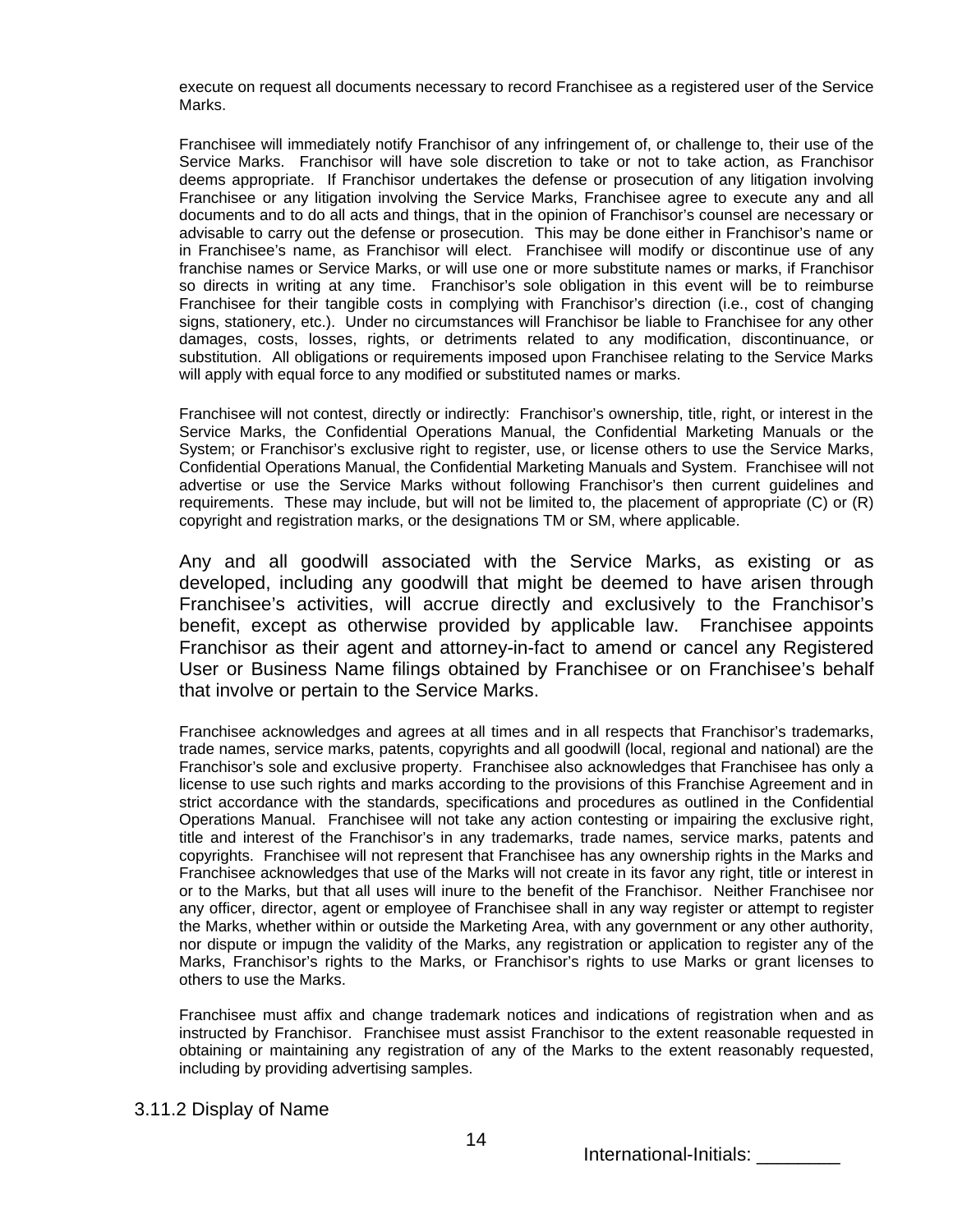At the times during the term of this Agreement, Franchisee will use the Marks, in a form and manner approved by Franchisor, in all advertising promotions and communications involving the Franchised Business, including telephone yellow pages listings, Websites, signs, banners, business cards, stationary, promotional and advertising materials, forms, contracts and all other materials which identify the Franchised Business. Except as provided in this Agreement, Franchisee will not use or give others permission to use the Service Marks, or any colorable imitation of them, combined with any other words or phrases. Franchisee and their shareholders, officers, agents, partners, members or managers will not form or participate in the formation of any company, firm, corporation, or other entity having a name containing the words of the Service Marks. Franchisee may not combine or associate with any name or symbol of the Service Marks with any other name or word in any advertising or sign. The Service Marks must be used in exact conformity with specifications Franchisor sets in the Confidential Operations Manual.

All uses of the Marks by Franchisee must be prominently displayed and must clearly state that Franchisee is independently owned and operated. In the event that Franchisee is expressly permitted by Section 3.3 to own any business(es) other than the Franchised Business unless such business is also a franchise offered by Franchisor, neither Franchisee nor the personnel engaged in such other business(es) may conduct the same under any of the Marks or color schemes of the Franchised Business, or operate in any manner so as to cause confusion of origin or sponsorship between The Car Wash Guys related services and products and the services or products offered or rendered by such other business(es).

### 3.11.3 Name Infringement

Franchisee will promptly notify Franchisor of any unauthorized use of any of the Marks or any colorable variation thereof, by third parties. Franchisee will promptly notify Franchisor of any claim, demand or suit against Franchisee based upon or arising in connection with Franchisee's use of any of the Marks. Franchisee acknowledges that Franchisee has no authority to defend or prosecute any action relating to the Marks, and that Franchisor, at its sole discretion, may elect to defend or prosecute any action relating to the Marks. In the event that Franchisor undertakes the defense or prosecution of any litigation relating to the Marks, Franchisee will execute any and all documents and do all acts and things which may be necessary or of aid, at the determination of Franchisor's legal counsel and at the expense of Franchisor, to carry out the litigation.

# 3.12 Confidential Operations Manual

# 3.12.1 Updating Manual And System

Franchisee acknowledges that the Service Marks, Confidential Operations Manual, and System, including any future amendments or modifications to them, have substantial value, and that the conditions, restrictions, covenants not to compete, and other limitations imposed by this Agreement are necessary, equitable, and reasonable for the general benefit of Franchisee, Franchisor, and others enjoying any lawful economic interest in the Service Marks, Confidential Operations Manual, and System.

Franchisor may change or modify any part of the Service Marks, Confidential Operations Manual, or System from time to time at its sole discretion. Franchisee will accept, use, and protect, for the purposes of this Franchise Agreement, all changes and modifications as if they were a part of the Service Marks, Confidential Operations Manual, and System at the time this Franchise Agreement is executed. Franchisee will bear all costs and expenses which may be reasonably necessary as a result of such changes or modifications. Under no circumstances will Franchisor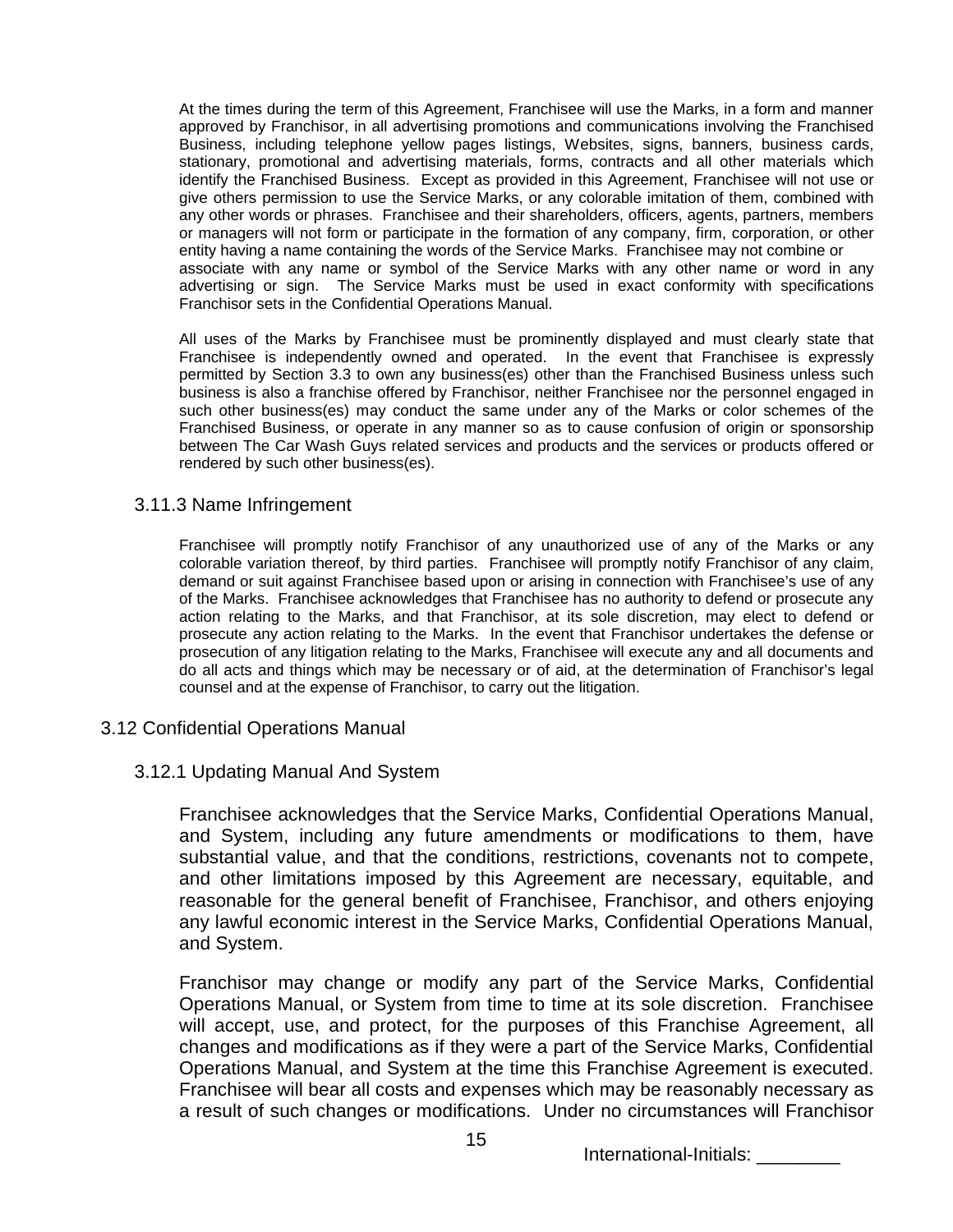be liable to Franchisee for any damages, costs, losses, or detriments related to of these changes or modifications.

Complete and detailed uniformity of the Service Marks, Confidential Operations Manual, and System under the varying conditions to be experienced by our Franchisees may not be possible or practicable. Therefore Franchisor reserves the right, at its discretion, to accommodate Franchisees special needs, or those of any other of our franchisees. These needs may result from the peculiarities of a particular site or location, density of population, business potential, populations of trade area, existing business practices, requirements of local law or local customers, zoning requirements, daytime population, landlord requirements or any other condition which Franchisor deems to be important to the successful operation of the franchisee's business. From time to time, Franchisor may allow certain franchisees to depart from normal system standards and routines to experiment with or test new products, equipment, designs, and procedures. In no event will any variance or testing be deemed a waiver of any of the Franchisor's rights, or an excuse for Franchisee to not perform any of their duties under this Franchise Agreement. Franchisor may require Franchisee at any time to commence full compliance with the Confidential Operations Manual and the System. Franchisor will not be required to grant any variance to Franchisee under any circumstances.

In order to protect the reputation and the goodwill associated with the Franchisor's trademarks and to maintain the Franchisor's uniform standards of quality and operations, Franchisee must conduct their Franchised Business in strict accordance with the Confidential Operations Manual, as amended. Franchisee will update their manual via the Franchisee Forum intranet system, electronic mail, diskettes, CD-ROM's, zip disks or other medium for their computer immediately upon receipt or insert new pages in their loaned copy of the Confidential Operations Manual. Any subsequently revised pages or old diskettes must be returned to Franchisor or completely shredded, burned up or destroyed immediately to insure confidentiality. Franchisor will advise Franchisee of what to do after each revision.

Franchisor may, at its sole discretion, revise any or all contents of the Confidential Operations Manual to convey to Franchisee any advancements and new developments in sales, marketing, operational techniques and other items and procedures relevant to the operation of the Franchised Business. There will be no additional costs associated with updating Franchisee's loaned copy of the Confidential Operations Manual. This remains a service funded by Franchisee's on-going royalty fees.

### 3.12.2 On Loan to Franchisee

Franchisee copy of the Confidential Operations Manual is on loan to Franchisee for the duration of this Agreement. It is not Franchisee's to keep. Franchisee must return it to Franchisor upon termination, nonrenewal, transfer or expiration of this Agreement. If Franchisee fails to return it, Franchisee agrees to pay Franchisor for any expenses incurred by Franchisor, including all attorneys' fees, to retrieve the Confidential Operations Manual. At all times Franchisee will insure that their copy of the Confidential Operations Manual and any other manuals and software given to Franchisee are kept current and up to date. If of any dispute as to the contents of the Confidential Operations Manual, the terms of Franchisor's master copies maintained at Franchisor's principal place of business will be controlling.

### 3.12.3 Franchisee Agrees to Operate in Accordance

The requirements of the Confidential Operations Manual will govern the operation of the Franchised Business. Franchisee will operate their business in accordance with the standards, specifications and procedures set forth in the Confidential Operations Manual. Franchisee will comply with any changes made by Franchisor in such standards, specifications and procedures as may become necessary and desirable from time to time and will accept as reasonable any modifications, revisions and additions and accept that Franchisor exercised in good faith and in its best judgment believed these changes to be necessary and desirable.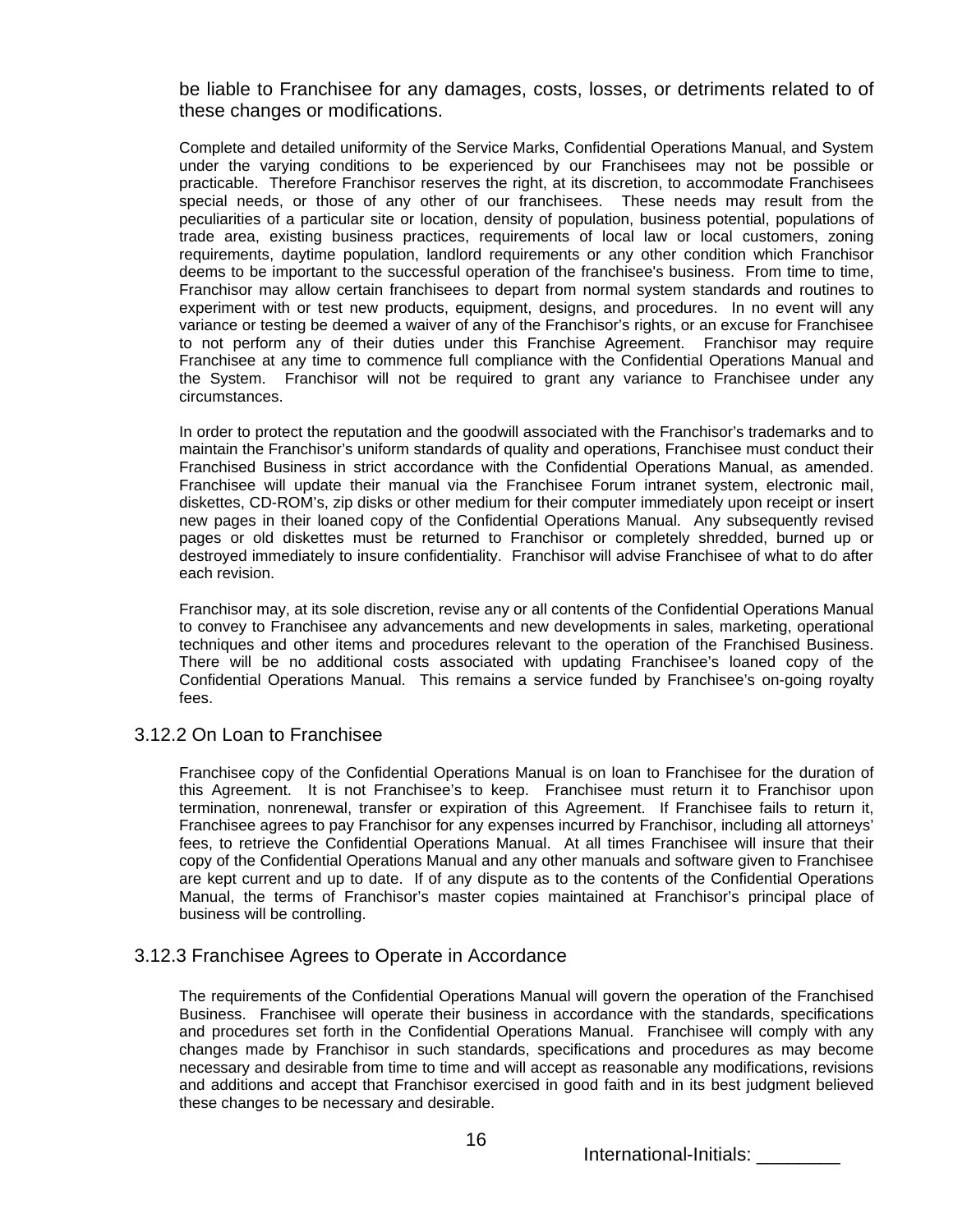# 3.13 Proprietary Products

In order to maintain the high standards of quality associated with The Car Wash Guys System, Franchisee must purchase Proprietary Products or equipment from Franchisor or a person designated by Franchisor referred to in Section 4.5. Franchisee must not alter, amend or modify any of such Proprietary Products or equipment or use any other products instead of the Proprietary Products or equipment without the written authorization of the President of the Franchisor.

Franchisee will not resell The Car Wash Guys or Franchisor's supplies.

## 3.14 Equipment and Supplies

Franchisee will display, sell and use only such equipment and supply items of independent suppliers which have been approved by Franchisor in accordance with Section 4.6 hereof. In the event Franchisee desires Franchisor approval of a particular supplier, equipment or supply item, Franchisee will provide the documentation contemplated by Section 4.6 at its sole expense and will reimburse Franchisor for costs of further testing as contemplated by Section 4.6. Franchisee may not enter into or renew any agreement with a third-party vendor of services, supplies or equipment if such agreement requires that Franchisee disclose information regarding the identity of its customers or the Services performed by Franchisee for any of its customers. If, as of the date of this Agreement, Franchisee is already a party to an agreement of the sort described in the preceding sentence, Franchisee will not be deemed to be in violation of any of the provisions of this Agreement by virtue thereof for the remainder of the current term of such agreement.

### 3.15 Pricing

Franchisee may determine the prices at which Franchisee sells the products and Services, as well as the terms and conditions of sale for such products and Services. Franchisor may from time to time suggest prices to Franchisee for the sale of The Car Wash Guys products and Services, but the Franchisee will not be required at any time to sell at or above such suggested prices.

### 3.16 Advertising and Promotion

### 3.16.1 Independent Advertising

Franchisee, at its own expense, must conduct local advertising and promotional activities as reasonably required to enhance the public awareness, goodwill and image of the Franchised Business. Franchisee may not use any advertising, sales or promotional materials of any kind or conduct any broadcast advertising or promotion, without first obtaining the written approval of Franchisor, which approval will not be withheld unreasonably. To obtain approval, Franchisee must submit a copy of the proposed advertising to Franchisor for review. If Franchisor does not give Franchisee written notice of disapproval within fifteen (15) business days after receipt of the proposed advertising, then such advertising will be deemed to be approved. Nothwithstanding the foregoing, Franchisor may from time to time, in its reasonable discretion, provide Franchisee with such marketing programs and brochures developed by Franchisor as Franchisor deems appropriate for use in the Marketing Area. Franchisee may use such of Franchisor's marketing materials in connection with Franchisee's local advertising in accordance with Franchsior's advertising standards and without Franchisor's prior approval unless Franchisor sends written notice to Franchisee that the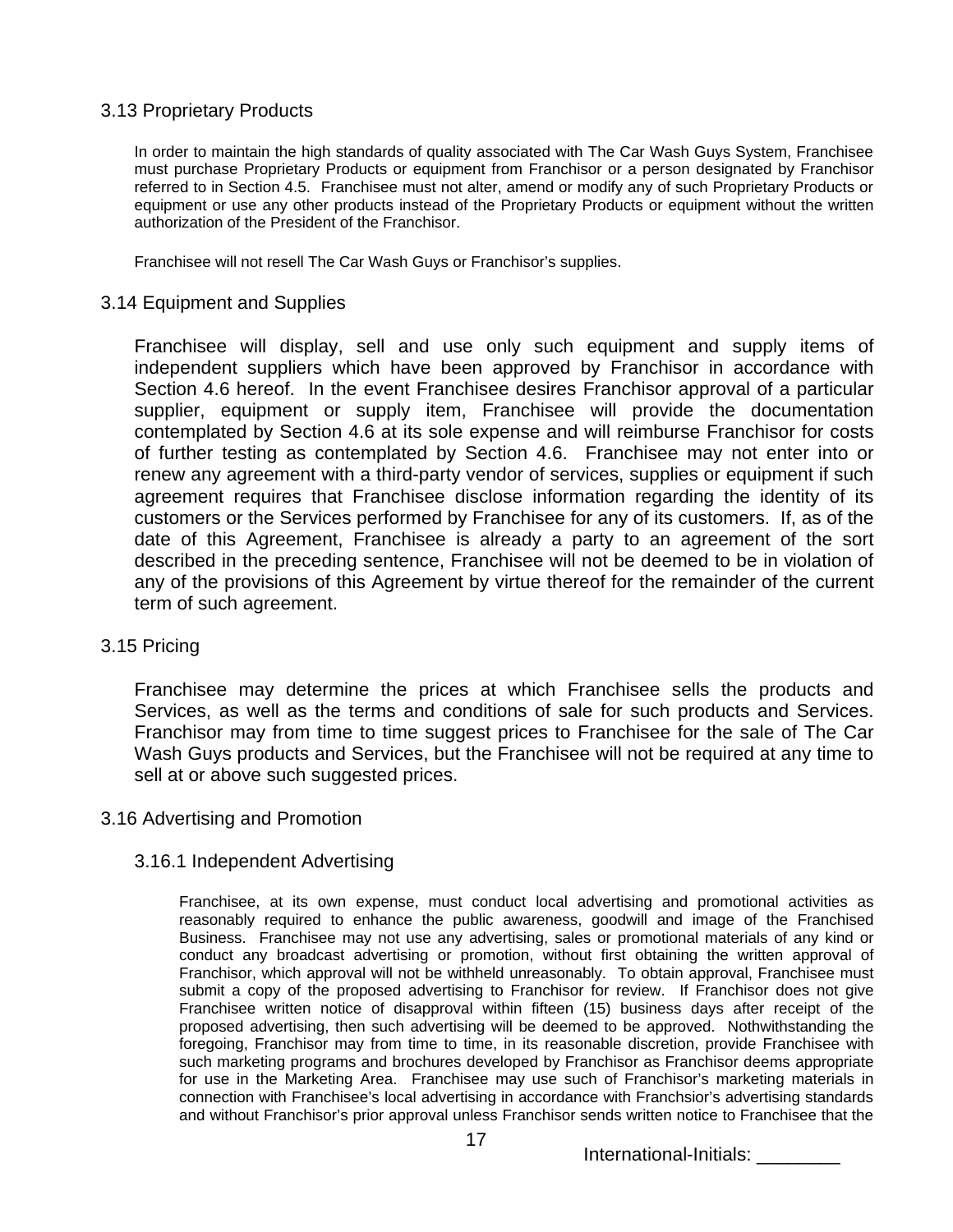use of such marketing material is thereafter prohibited. Except as permitted under Section 3.15 above, Franchisor's approval will not be required and Franchisor will not review any portion of the materials referenced in this Section 3.16, with respect to pricing or the other terms of sale of the Services to be provided by Franchisee.

## 3.16.2 Website

Franchisee specifically acknowledges and agrees that any Website (as defined below) shall be deemed "advertising" under this Agreement and will be subject to (among other things) Franchisor's approval under this Section 3.16.2. (As used in this Agreement, the term "Website" means an interactive electronic document, contained in a network of computers linked by communications software, that Franchisee operates or authorizes others to operate and that refers to the Franchised Business, Proprietary Marks, Franchisor and/or the System. The term Website includes, but is not limited to, Internet and World Wide Web home pages.) In connection to any Website, Franchisee agrees to the following:

- (a) Before establishing the Website, Franchisee shall submit to Franchisor a sample of the Website format and information in the form and manner Franchisor may reasonably require.
- (b) Franchisee shall not establish or use the Website without Franchisor's prior written approval.
- (c) In addition to any other applicable requirements, Franchisee shall comply with Franchisor's standards and specifications for Websites as prescribed by Franchisor from time to time in the Confidential Operations Manual or otherwise in writing or on the Franchisee Forum intranet system. If required by Franchisor, Franchisee shall establish its Website as part of Franchsior's Website and/or establish electronic links to Franchisor's Website.
- (d) If Franchisee proposes any material revision to the Website or any of the information contained in the Website, Franchisee shall submit each such revision to Franchisor for Franchisor's prior written approval.
	- (e) Franchisee shall use only approved key words, meta tags and titles pertaining to our industry. Franchisor will e-mail or respond via facsimile approved key words, meta tags and titles upon Franchisee's request by e-mail or facsimile.
	- (f) An electronic link to Franchisor's Website shall be established and Franchisor will provide a reciprocal electronic link to Franchisee's Website five (5) business days after approval or launching of Franchisee's Website.
	- (g) Franchisee may only offer approved products or services on Franchisee's Website. Any Website changes made without Franchisor's approval will put Franchisee in default of this Franchise Agreement.

### 3.16.3 Mass Electronic Mail

Any more than fifty (50) electronic mailings of an unsolicited nature per week are prohibited unless approved by Franchisor.

## 3.16.4 Blast Fax

Any more than one hundred (100) faxes of an unsolicited nature per week are prohibited unless approved by Franchisor.

3.16.5 Community Events

International-Initials: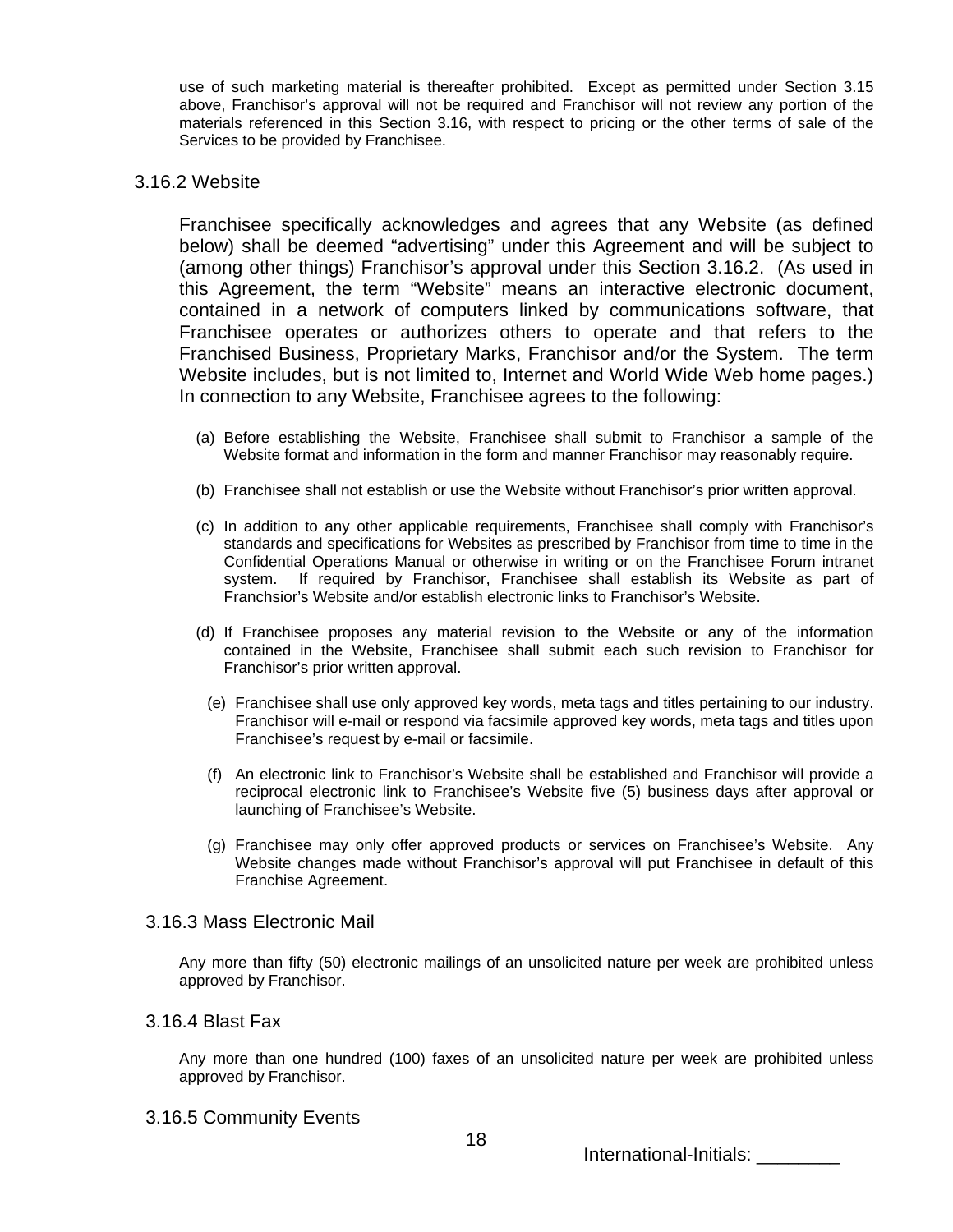Franchisee must perform twelve (12) car wash fundraisers, one for each month, for their local community(s) each year.

During rainy months in your Marketing Area and with our prior written approval Franchisee may substitute one community service project per quarter in lieu of three car wash fundraisers as outlined in the Confidential Operations Manual. All community events are to be performed no further than fifteen (15) miles from any border of their Marketing Area or within their Marketing Area.

### 3.17 Accounting Records and Reports

### 3.17.1 Maintenance of Books; Reports

Franchisee must maintain full and complete records of all business done and revenue Franchisee receives through the Franchised Business in accordance with generally accepted accounting principles employed in the Marketing Area or the United States and the standards and Confidential Operations Manual provided by Franchisor. These records will include, but are not limited to, order sheets, sales agreement forms, daily sales summaries, tax returns, financial statements, and invoices. Franchisee will date, file in consecutive order, retain for a period of five years, and make available to Franchisor for inspection and audit all of Franchisee's records.

Franchisee, if a natural person or persons, will submit to Franchisor a list of all owners of the Franchise Business and the respective interests held by each as of the end of each fiscal year. Franchisee, if a partnership, will submit to Franchisor a list of all partners and the respective interests in Franchisee held by each partner as of the end of each fiscal year. Franchisee, if a limited liability company, will submit to Franchisor a list of all members and the respective interests in Franchisee held by each member as of the end of each fiscal year. Franchisee, if a corporation, will submit to Franchisor a list of all shareholders and the respective interests in Franchisee held by each shareholder as of the end of each fiscal year (provided, however, if Franchisee's shares are publicly traded, the list of shareholders required will include only those owning five percent or more of the shares outstanding). The required report will be submitted to Franchisor within ninety (90) calendar days after the end of Franchisor's fiscal year.

Franchisee will furnish Franchisor with unaudited financial statements for the Franchised Business within ninety (90) calendar days of the end of each calendar year signed by the Franchisee, if the Franchisee is an individual, or the majority partner, shareholder or member of the Franchisee if the Franchisee is a partnership, corporation or limited liability company, which shall include an income statement and balance sheet. If Franchisee is a division of a corporation, then the financial statements need only relate to the operations of such division. These statements must be prepared following generally accepted accounting principles.

### 3.17.2 Right of Inspection

Franchisor has the right, upon a minimum of forty-eight (48) hours notice, to inspect and audit Franchisee's books, records, ledgers, journals, bank statements, sales tax reports, income tax returns, cash control systems and other accounting records pertaining to the Franchised Business. If any audit shows that the Franchisee has underpaid any royalties or other amounts due to Franchisor, Franchisee must immediately make payment to Franchisor to correct the underpayment. If the underpayment exceeds two percent (2%) of the total royalties, Promotional Fund contributions or other amounts due in any twelve (12) month period, which includes the date when the underpayment occurred, Franchisee must also pay or reimburse Franchisor for the costs of conducting the audit, in addition to any Late Payment owed to Franchisor.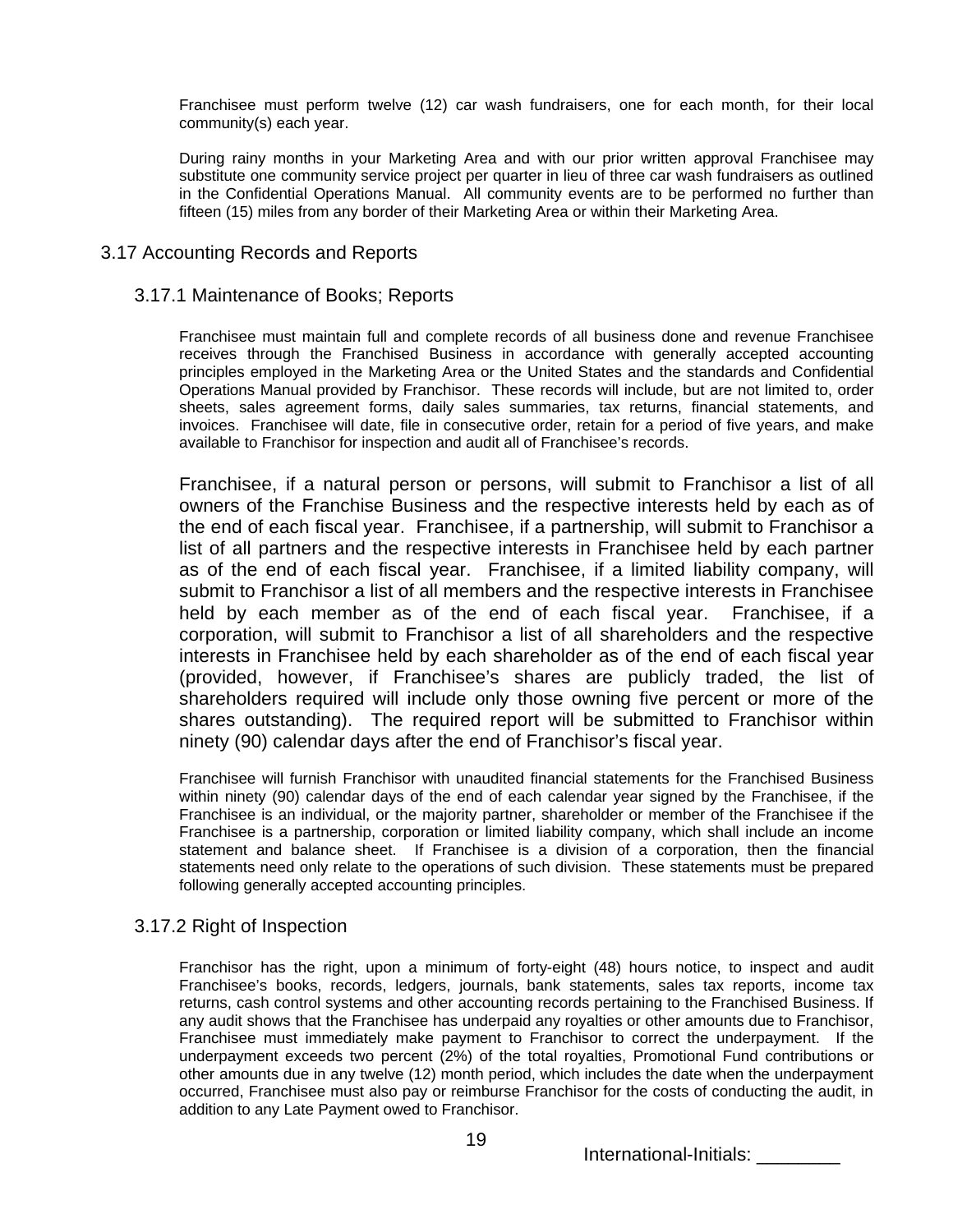# 3.18 Maintenance and Repair

# 3.18.1 Maintenance and Appearance of Business Location

Franchisee must maintain the condition and appearance of the Franchised Business in a manner consistent with The Car Wash Guys System image. Franchisee will perform all maintenance that is reasonably required from time to time to maintain the condition, appearance and efficient operation of the Franchised Business, including replacement of worn-out or obsolete fixtures, equipment, signs, supplies and inventory, repair of the interior and exterior of the premises and periodic cleaning and decorating. If at any time in the Franchisor's reasonable judgement the general state of repair, appearance or cleanliness of the Franchised Business does not meet Franchisor's standards, then Franchisor will give Franchisee written notice specifying the action to be taken by Franchisee to correct the deficiency and Franchisee will initiate the required action immediately upon receipt of the notice.

# 3.18.2 Maintenance of Required Equipment

Maintenance and repair of Franchisee's car wash truck/unit(s), washing equipment, credit card machine, car phone, pager, fax machine and computer system are Franchisee's sole responsibility. Franchisee agrees to keep all tangible items used in the Franchised Business in excellent repair or fix any item which is worn, breaks, becomes obsolete or mechanically impaired. All items replaced or repaired shall be done so with strict accordance to the standards, specifications and procedures outlines in the loaned copy of the Confidential Operations Manual.

# 3.19 Proprietary And Confidential Information

The System includes valuable confidential information. Franchisee agrees to not communicate or divulge the contents of our Confidential Operations Manuals, our Confidential Marketing Manuals, our Franchisee Forum intranet system or any other information related to the System or to the operation of the Franchise or The Car Wash Guys or the WASH GUY.COM franchise system to any person or entity except those Franchisor authorizes in writing to receive the information. Franchisee agrees that these contents and information are confidential. They are Franchisor's exclusive property, and Franchisee may only use them in the Franchise subject to the provisions and duration of this Franchise Agreement. Franchisee agrees to fully and strictly adhere to all security procedures Franchisor prescribes for maintaining the secrecy of the information. Franchisee agrees to disclose information to their employees only to the extent necessary to perform the franchise business.

Franchisee will assure that Franchisee and all their agents, employees, consultants, partners, owners, officers, directors, and shareholders and other persons in their control, to whom any information is communicated, keep, preserve, and protect all confidential information.

Franchisee acknowledges that during the term of this Franchise Agreement, Franchisee will have access to, become acquainted with and have disclosed to Franchisee by Franchisor confidential information, programs, devices, methods, techniques and processes that are not generally known to the public pertaining to the promotion, marketing, operation and management of a business that offers the cleaning, washing and waxing of automobiles and fleet vehicle washing including the information contained in the Confidential Operations Manual and on the Franchisee Forum intranet system.

Franchisee will not, during the term of this Franchise Agreement or thereafter, communicate, fax, e-mail, post on an internet electronic bulletin board, divulge or use for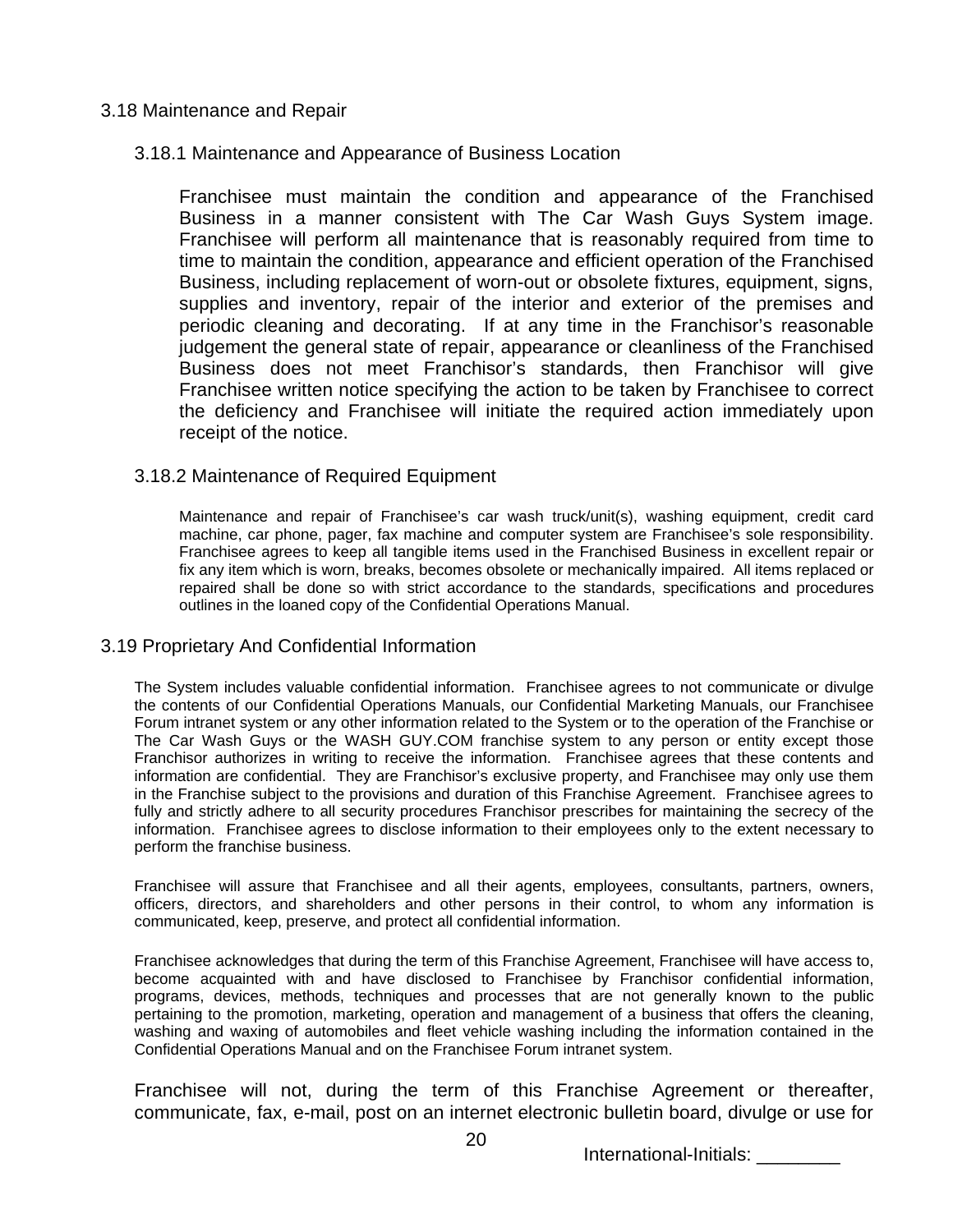the benefit or any other person, persons, partnerships, associations, companies or corporations any confidential or proprietary information, knowledge or know-how concerning our methods of operation of the franchised business Franchisor has licensed to Franchisee or any information Franchisor has communicated to Franchisee in written, verbal or electronic form, including intranet passwords, for the operation of the Franchised Business.

## 3.20 Covenants Not To Compete

Franchisee specifically acknowledges that, pursuant to the Franchise Agreement, Franchisee will receive valuable specialized and confidential information, including information regarding the operational, sales, promotional and marketing methods and techniques of Franchisors and the System. Franchisee agrees not to copy, download to internet, intranet, modem, fax, e-mail, mail or send any confidential material or divulge any material directly or indirectly to any other person or enterprise outside of this System. Franchisees agree that, during the term of the Franchise Agreement, except as otherwise approved in writing by Franchisor, Franchisee must not, either directly or indirectly, divert or attempt to divert any business to any competitor, by direct or indirect inducement or otherwise, or do or perform, directly or indirectly, any other act injurious or prejudicial to the goodwill associated with the Franchisor's proprietary marks and System.

Franchisee specifically agrees that, except as otherwise approved in writing by Franchisor, Franchisee will not, during the term of the Franchise Agreement and for a continuous uninterrupted two (2) year period commencing upon the expiration or termination of the Franchise Agreement, regardless of the cause of termination, either directly or indirectly for Franchisee or on behalf of or in conjunction with any other person, partnership, corporation or limited liability company, own, maintain, engage in, participate in or have any interest in the operation of any business that offers products, that are essentially the same as, or substantially similar to, the products, Core Services or Optional Services that are part of The Car Wash Guys or the WASH GUY.COM System, a predecessor, sister or co-branding company of Franchisors except other franchises offered by Franchisor (any business carrying on such activities, being called a "Competing Business") which is, or is intended to be, located anywhere in the country of the Franchisee's Marketing Area.

Franchisee specifically agrees not to compete with any other franchisees or establish customers in franchisee's respective Marketing Areas or within thirty-five (35) miles for two (2) years from expiration or termination of the Franchise Agreement.

These covenants against competition will not apply to ownership by Franchisee of less than a five percent (5%) beneficial interest in the outstanding equity securities of any publicly held corporation even if that corporation is in competition with Franchisor.

Franchisee specifically agrees that during the term of the Franchise Agreement and for a continuous uninterrupted two (2) year period commencing upon the expiration or termination of the Franchise Agreement, regardless of the cause of termination, Franchisee will not, either directly or indirectly, on Franchisee's own behalf or in the service or on behalf of others, solicit, divert, or hire away, or attempt to solicit, divert, or hire away, to the Franchised Business or any Competing Business, any person employed by the Franchisor, whether or not such employee is a full-time or temporary employee of the Franchisor, whether or not such employment was pursuant to written agreement and whether or not such employment was for a determined period or was "at will." Similarly, Franchisee will not solicit, divert, or hire away, or attempt to solicit, divert, or hire away, to the Franchised Business or any Competing Business, any such employee of any licensee or Franchisee of the Franchisor, without the prior written consent of such licensee or Franchisee.

Franchisee expressly agrees that the existence of any claims Franchisee may have will not constitute a defense to the enforcement by Franchisor of the covenants described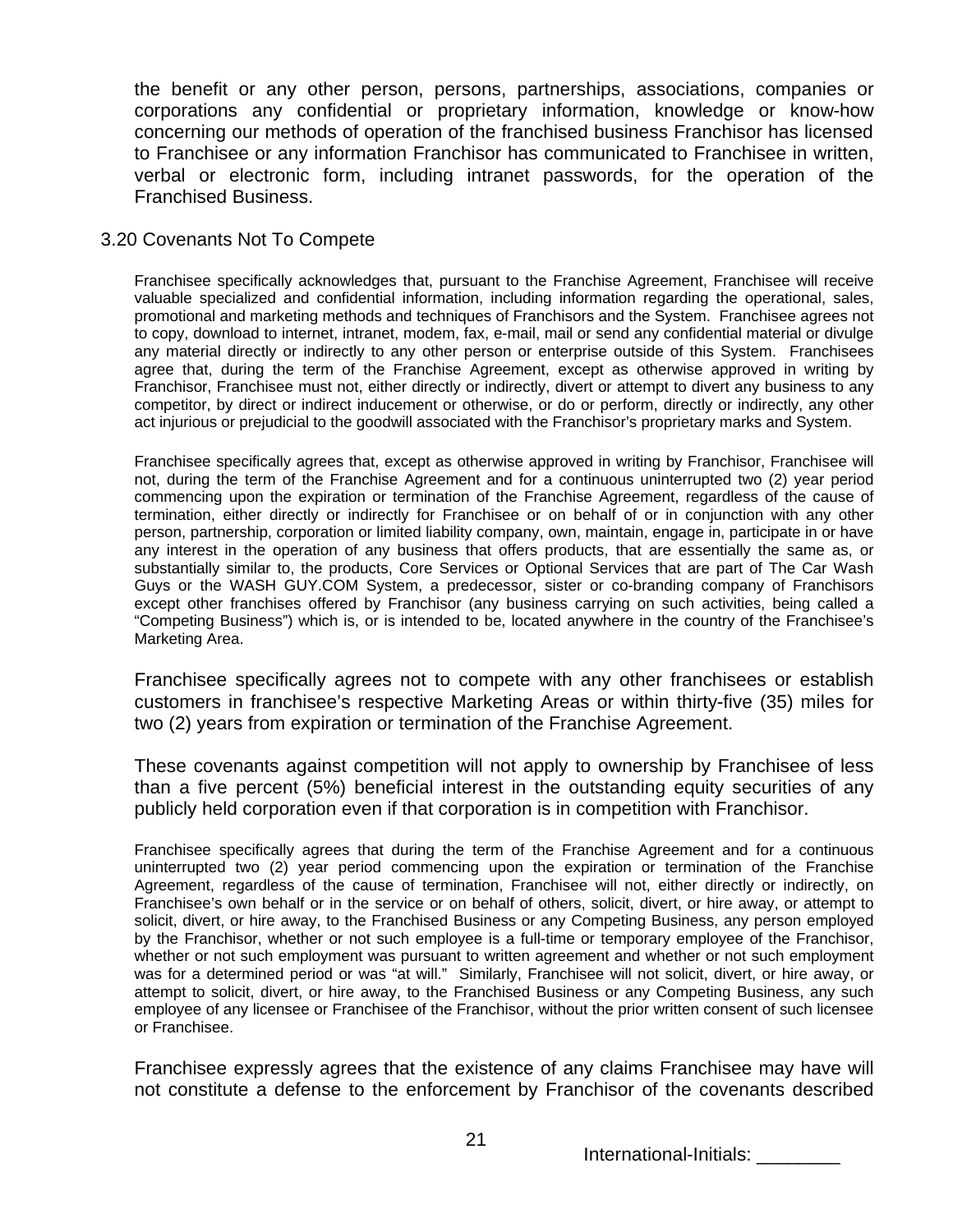above. Franchisee will pay all costs and expenses (including attorneys' fees) incurred by Franchisor and Franchisee in connection with the enforcement of these covenants.

Franchisee acknowledges that any violation of the covenants not to compete would result in irreparable injury to Franchisor for which no adequate remedy at law may be available and Franchisee accordingly consents to the issuance of an injunction prohibiting any conduct by Franchisee in violation of the terms of the covenants not to compete.

Franchisee agrees that each of the foregoing covenants will be constructed as independent of any other covenant or provision. If all, parts or any portion of a covenant in the Franchise Agreement is held unreasonable or unenforceable by a court or agency having valid jurisdiction in an unappealed final decision to which Franchisor is a party, Franchisee expressly agrees to be bound by any lesser covenant subsumed within the terms of such covenant that imposes the maximum duty permitted by law, as if the resulting covenant were separately stated in and made a part of this item.

Each of these covenants is a separate and independent covenant in each of the separate countries and states in the United States in which Franchisor transacts business. To the extent that any such covenant may be determined to be judicially unenforceable in any country or state, that covenant will not be affected with respect to any other country or state.

Franchisee acknowledges that upon violation of any of these covenants, it will be difficult to determine the resulting damages to the Franchisor and, in addition to any other remedies it may have, Franchisor will be entitled to make application in a court of competent jurisdiction for temporary and permanent injunctive relief without the necessity of proving actual damages. When actual damages are tabulated, Franchisee agrees to pay those damages plus attorneys' fees incurred by both Franchisee and Franchisor immediately. If these monies are not paid within thirty (30) days, they will at that time begin accruing interest at the rate of twelve percent (12%) per annum which Franchisee is also obligated to pay.

If Franchisee is operating as a partnership, corporation, limited liability company or other legal entity, each partner, shareholder, member or other owner of Franchisee will execute and deliver in favor of Franchisor a non-compete covenant in form and substance satisfactory to Franchisor containing provisions substantially the same as those contained in this Section 3.20.

# 3.21 Insurance

### 3.21.1 Limits of Liability

Prior to the commencement of any operations under this Agreement, Franchisee must maintain, at their sole expense, a business liability, comprehensive and completed operations insurance policy or policies in accordance with standards and specifications set forth in the Confidential Operations Manual which must include at a minimum the following coverage:

- (a) Comprehensive general liability insurance, in the amount of \$100,000 bodily injury per occurrence and \$50,000 property damage per occurrence;
- (b) Vehicle insurance in the amount of \$100,000 single limit, including comprehensive and collision;
- (c) Worker's Compensation and Employer's liability insurance (if Franchisee has employees); and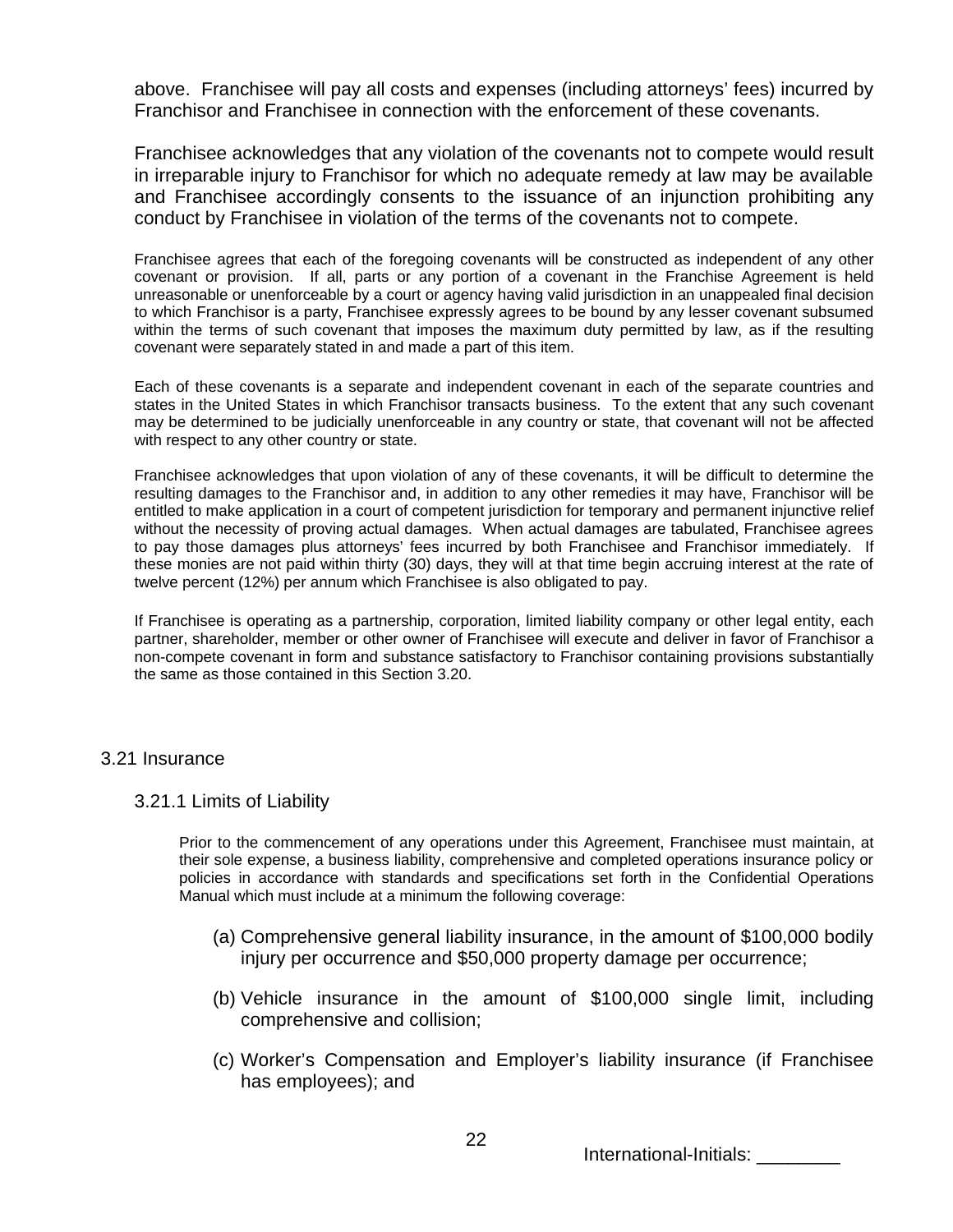# (d) Equipment insurance for the value of all The Car Wash Guys equipment.

If Franchisee finances the equipment, the lending institution may also require Franchisee to maintain fire/theft/comprehensive insurance for the value of that equipment.

### 3.21.2 Additional Insured

Franchisor shall be named as an additional insured under all insurance policies, as its interests may appear, and contain a waiver by the carrier of all subrogation rights against Franchisor. Maintenance of insurance under this paragraph shall not relieve Franchisee of liability under the default provisions set forth in this Agreement.

## 3.21.3 Other Requirements

Franchisor may, at its discretion, change the required coverage and the limits of liability for Franchisee's insurance during the term of this Agreement. Franchsior may require Franchisee to increase the minimum limits of coverage to keep pace with regular business practice and prudent insurance custom. In the event Franchisor does this, Franchisee may be paying a higher or lower premium.

The insurance will not be limited in any way because of any insurance Franchsior maintains. The insurance will not be subject to cancellation except upon twenty (20) days' written notice to Franchsior. Certificates of Franchise's insurance policies will be kept on deposit with Franchisor. Maintenance of the required insurance will not diminish Franchisees liability to Franchisor under the indemnities contained in this Agreement.

# 3.22 Signage

Franchisee must maintain and display standard signs on Franchisee's car wash truck/unit(s) in accordance with the specifications established by Franchisor and outlined in the Confidential Operations Manual.

All signs on the car wash truck or trailer unit must conform to our sign criteria as to type, color, size, design and location. All signs must be approved in writing by Franchisor prior to installation or display if they do not conform to the Confidential Operations Manual.

# 3.23 Taxes

Franchisee will promptly pay when due all applicable taxes and assessments against the premises and the equipment used in the Franchised Business and cause to be discharged all liens or encumbrances of every kind or character created or placed upon or against any of its property in accordance with the terms of any agreement, law, ordinance or court order imposing the same and all accounts and other indebtedness of every kind incurred by Franchisee in the conduct of the Franchised Business.

# 3.24 Compliance with Law

# 3.24.1 Government Licensing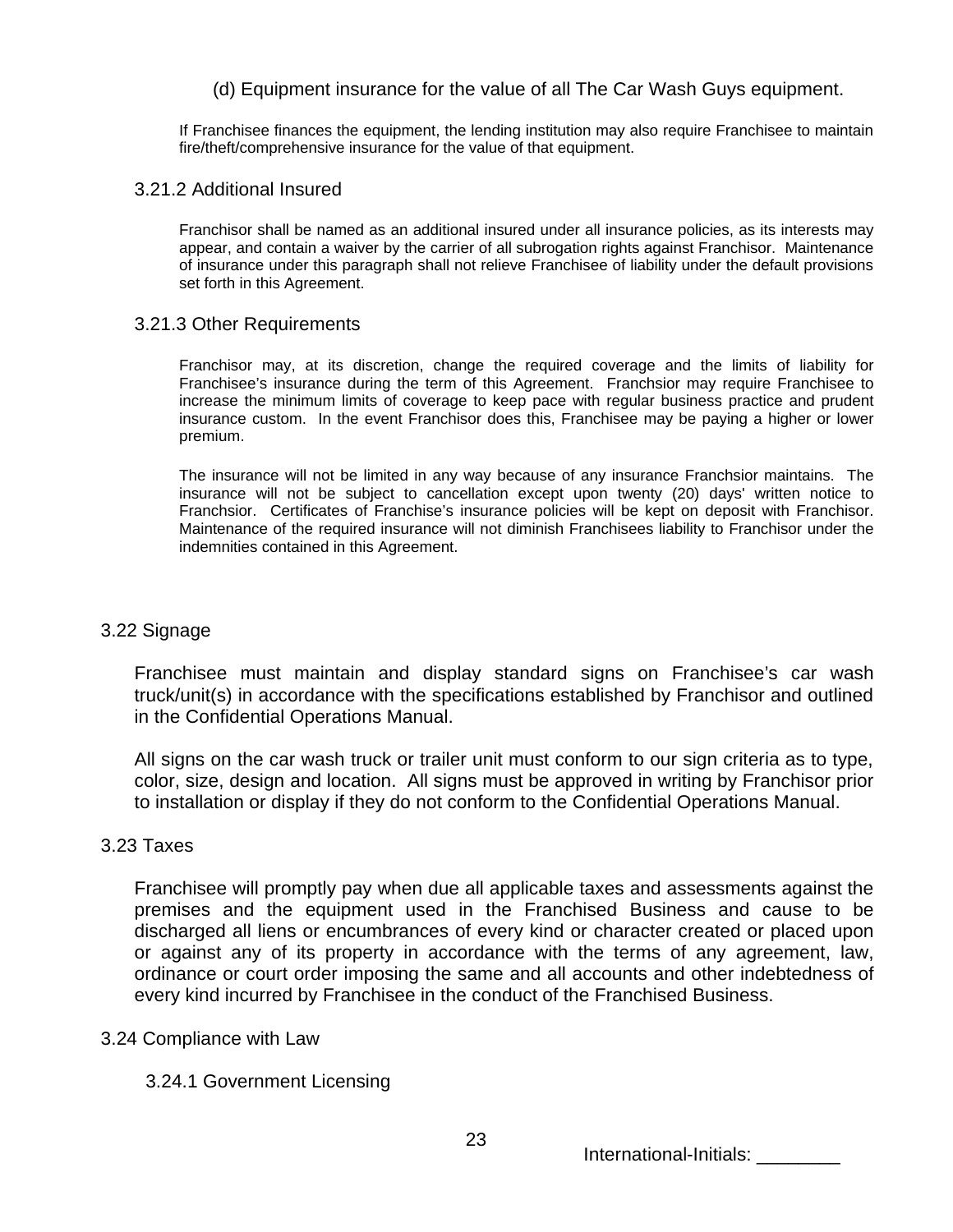Franchisee will comply with all national, federal, state, regional and local laws and regulations pertaining to the operation of the Franchised Business and will timely obtain and maintain any and all permits, certificates, registrations, insurance or licenses necessary for the full and proper conduct of the Franchised Business. Franchisee will pay promptly, as they become due, all national, federal, state, city and county licensing, registration and permit fees and charges in connection with the operation of the Franchised Business.

## 3.24.2 Drunk Driving

Franchisee agrees not to drink and drive a mobile car wash truck or drive a vehicle while towing a mobile car wash unit of the Franchised Business on a public highway when Franchisee may be over the legal limit of toxicity. Franchisee also agrees not to drive their personal vehicle in the manner described above. Such violation of the law resulting in the conviction of a felony or misdemeanor is subject to termination of the Franchise Agreement.

# 3.25 Operating Costs

Franchisee will maintain and pay its own cost of doing business, including but not limited to rent, telephone, utilities, insurance, licenses, certificates, registrations, permits, payroll, equipment lease payments, royalties, bank fees and other fixed and variable expenses. All the costs of the Franchise, including opening and operating costs, will be Franchisee's sole obligation. Franchisor will have no costs, liability or expense whatsoever with respect to the opening and operation of the Franchises Business. Franchisee will not use or employ the Service Marks in performing any activity or incurring any obligation or indebtedness in a manner that could result in making Franchisor liable for them.

# 3.26 Indemnity/Hold Harmless

Franchisee agrees to defend at their own cost and to indemnify and hold Franchisor, its affiliates and its predecessor, sister or co-branding companies, their shareholders, directors, officers, members, employees, agents and their spouses, harmless from and against any and all loss, costs, expenses (including attorneys' fees), damages and liabilities arising out of your negligence, failure to maintain or repair, breach of contract or other civil wrong, resulting directly or indirectly from or pertaining to the use, condition, equipping, maintenance or operation of your car wash truck/unit, including the preparation and sale of any product or service made or sold out of your mobile car wash unit. Such loss, claims, costs, expenses, damages and liabilities will include, without limitation, those arising from latent or other defects in the trucks, units and equipment, whether or not discoverable by Franchisor, and those arising from the death or injury to any person or arising from damage to your or our property, our agents or employees, or any third person, firm or corporation, whether or not such losses, claims, costs, expenses, damages or liabilities were actually or allegedly caused wholly or in part through our active or passive negligence or any of our agents or employees or resulted from any strict liability imposed on Franchisor or any of our employees.

Franchisee will indemnify and hold Franchisor and its affiliates and its predecessor, sister or co-branding companies free and harmless from and against any and all reasonable attorneys' fees, liabilities, expenses, claims, demands, actions or causes of action which may be incurred by or threatened against Franchisor or its affiliates and arising out of (i) the Franchisee's operation of the Franchised Business, or (ii) any transaction between Franchisee and any third party or (iii) Franchisee's improper use of the Marks.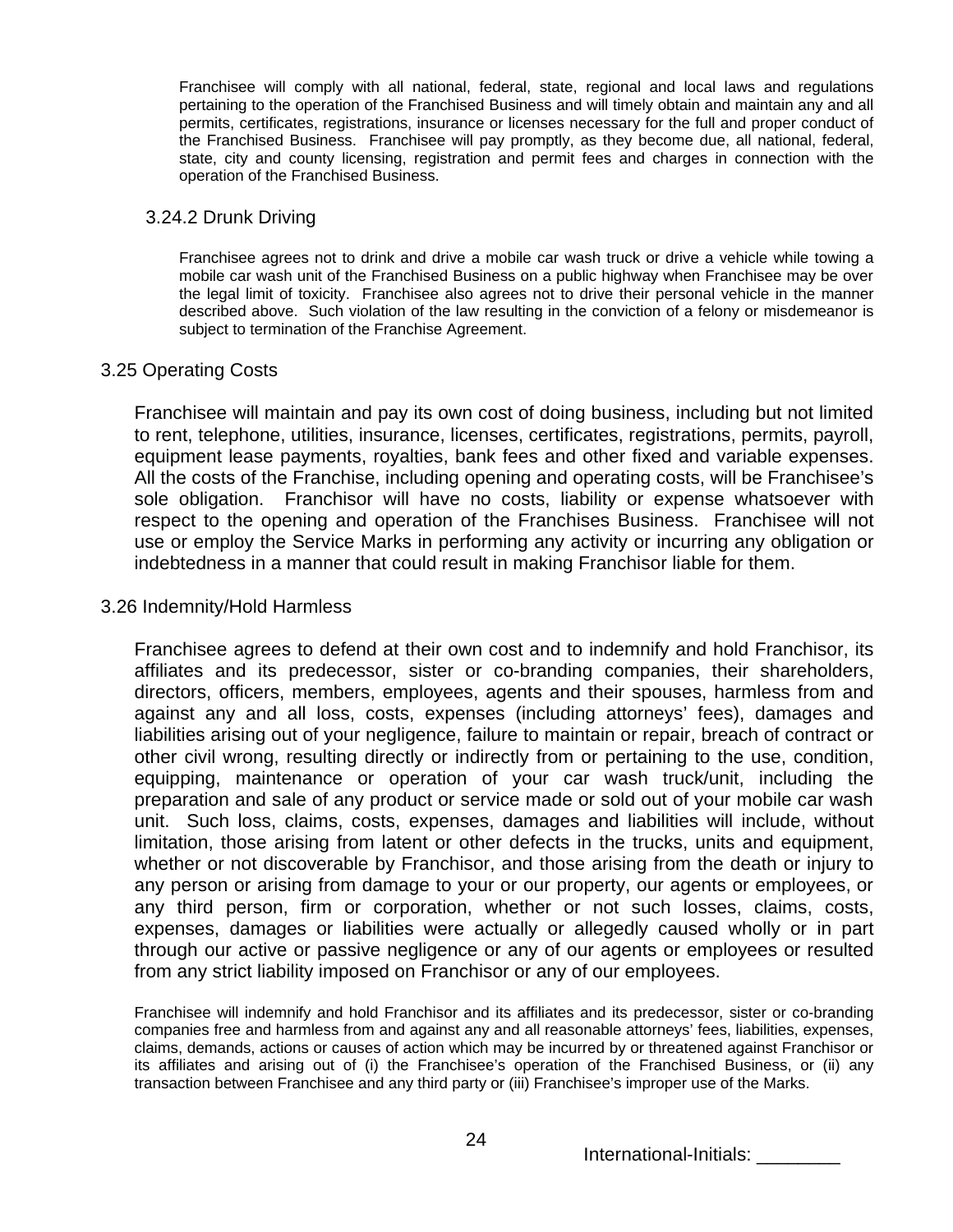# 3.27 National and International Accounts

In the event that Franchisee enters into an agreement to provide services to any National or International Account which has locations outside the Marketing Area, if any such locations is within the marketing area of another Franchisee of Franchisor, Franchisee shall offer such other Franchisee the right to service such account within such other Franchisee's marketing area on such terms as Franchisee may elect prior to offering such right to any other party.

# 3.28 Contracts with Customers

Franchisee may enter into contracts having such terms as Franchisee wishes to negotiate, provided, however, that any contract for the performance of any of the Services shall provide that, upon the expiration of this Agreement or any termination of this Agreement by Franchisor in accordance with Section 6.1 or otherwise, either (i) for the termination thereof, or (ii) for the provisions of alternate services not involving the methods or products of Franchisor. In no event will Franchisor be liable for any damages to Franchisee or any customer of Franchisee due to either the violation of this Section 3.29 or Franchisee's' failure or inability to perform Services due to such expiration or termination.

# 3.29 Promotion and Development of Business

Franchisee shall promote The Car Wash Guys System and the Services of the Franchised Business, thereby supporting and enhancing The Car Wash Guys System for the benefit of the Franchisor and all of its Franchisees and offering the best possible service to customers. Franchisee shall fully develop and conduct the Franchised Business in strict compliance with the terms and conditions of this Agreement and the Confidential Operations Manual.

# 3.30 Computer System

Within sixty calendar (60) days of signing the Franchise Agreement Franchisee must obtain a computer system meeting Franchisor's specifications. Franchisee will be required to update Franchisee's computer system when Franchisor reasonably requires. Franchisee must establish Internet access and an electronic mail (e-mail) account within fifteen calendar (15) days after Franchisee obtains their specified computer system. Franchisee must notify Franchisor of Franchisee's electronic mail account address via e-mail within five calendar (5) days after Franchisee obtains this address.

# 4. OBLIGATIONS OF WASH GUY.COM, INC.

# 4.1 Pre-Opening Obligations

# 4.1.1 Designate Marketing Area

Franchisor will designate for Franchisee a nonexclusive Marketing Area (See Exhibit 1). The boundaries of this area are clearly outlined. This is the area in which:

• Franchisee will conduct all of their franchise operations unless they obtain prior approval in writing from Franchisor.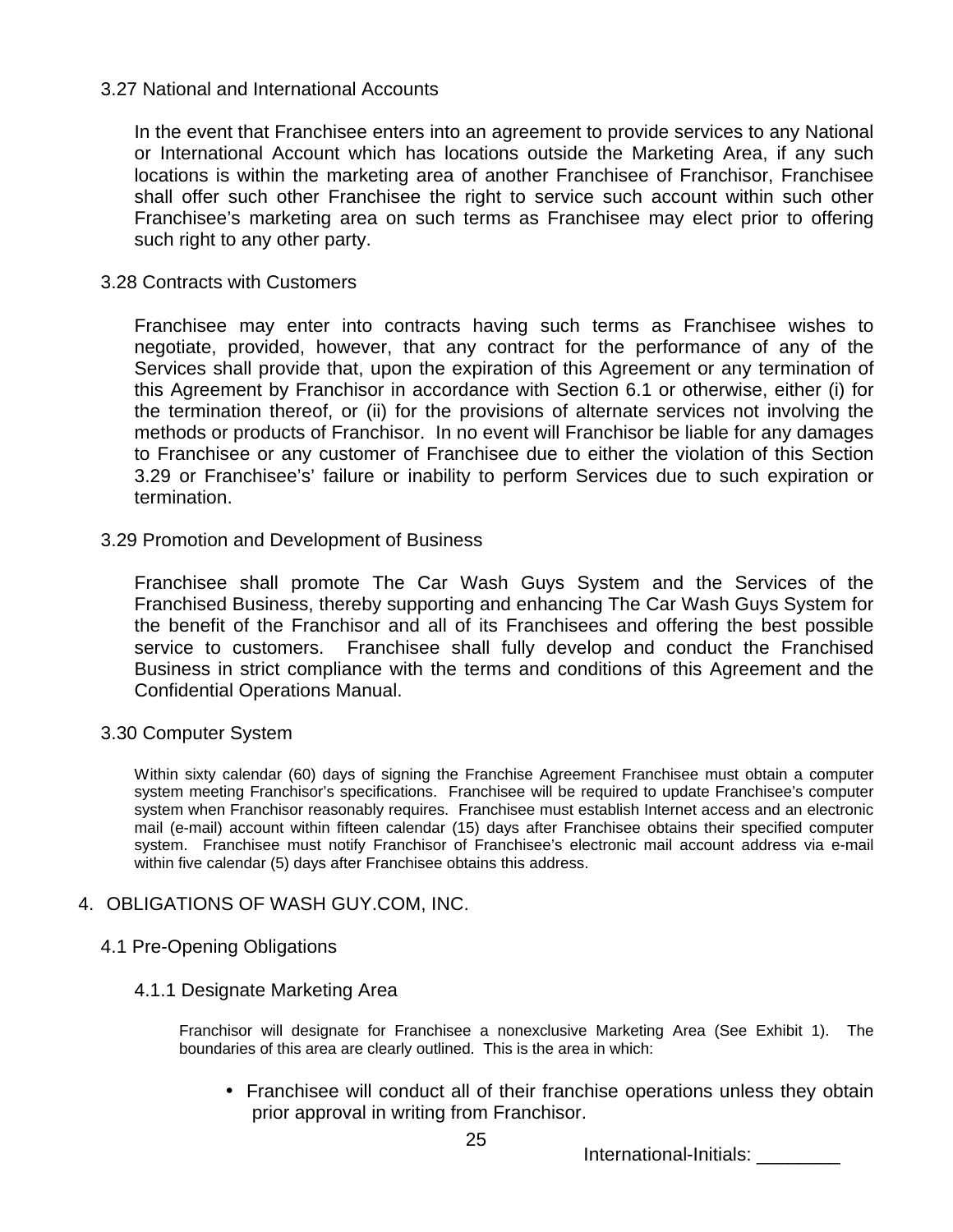• Franchisee's residence or the residence of their qualified manager must be located.

### 4.1.2 Site Selection

The Franchised Business may be operated at such location within the Marketing Area as may be approved in advance by Franchisor in writing. Final site selection will be subject to the approval of Franchisor, which approval will not be reasonable withheld. To obtain approval, Franchisee must give Franchisor written notice of the proposed location, as well as photographs of inside and outside the premises of the proposed Location. If Franchisor does not give Franchisee written notice of disapproval within twenty (20) business days after receipt of the written notice of the proposed Location, then the proposed Location will be deemed to be approved by the Franchisor. Franchisee specifically acknowledges that site approval by Franchisor is not to be interpreted as a guarantee of success or profitability of the Franchised Business which is to be operated at the Location.

## 4.1.3 Facilities Layout

Franchisor may provide Franchisee with a generalized space plan, work flow and general layout of a typical Car Wash Guys System office and warehouse facility.

## 4.1.4 Initial Equipment Specifications

Franchisor will provide Franchisee with specifications for all initial equipment, cleaning supplies and uniforms required to open the Car Wash Guys business as outlined in the Confidential Operations Manual, Letters from Lance or our Franchisee Forum intranet system.

## 4.1.5 Initial Training

Franchisor will conduct a comprehensive training program in the management, sales and operation of the Franchised Business. The training program will consist of at least one week of instruction at United States regional locations that Franchisor may select for Franchisee's benefit. One additional week of training may be provided in Franchisee's new Marketing Area. The Franchisee, if the Franchisee is an individual, or the majority partner, shareholder or member of the Franchisee, if the Franchisee is a partnership, corporation or limited liability company, and, if different, such individual who serves as the general manager of the Franchised Business ("General Manager"), must attend and successfully complete the initial training program to the satisfaction of the Franchisor prior to the opening of the Franchised Business. This initial training is required of anyone who will be operating the car wash truck(s)/unit(s) unsupervised. Three people including the Franchisee may attend the initial training program at one time.

The initial training program must be completed by all the persons designated in this Section 4.1.5 to the extent required hereby prior to the opening of each Franchised Business. Franchisee will be responsible for all any and all fees, charges, travel, food, lodging and other expenses incurred by Franchisee, its trainees and any of its employees in connection with attendance at the initial training program including a reasonable training fee. If Franchisee or any of its designated employees fails to complete the initial training program to the satisfaction of the Franchisor, then Franchisor will have the right to terminate this Agreement.

# 4.1.6 Confidential Operations Manual

Franchisor will lend Franchisee a copy of The Car Wash Guys System Confidential Operations Manual (as it may be revised, the "Confidential Operations Manual") or provide Franchisee with one password to access the loaned copy of the Confidential Operations Manual on our Franchisee Forum intranet system to use during the term of this Agreement. Franchisor may revise the contents of the Confidential Operations Manual to convey to Franchisee advancements and new developments in sales, marketing, operational techniques and other items and procedures relevant to the operation of the Franchised Business. Franchisor will send new pages, diskettes or a completely revised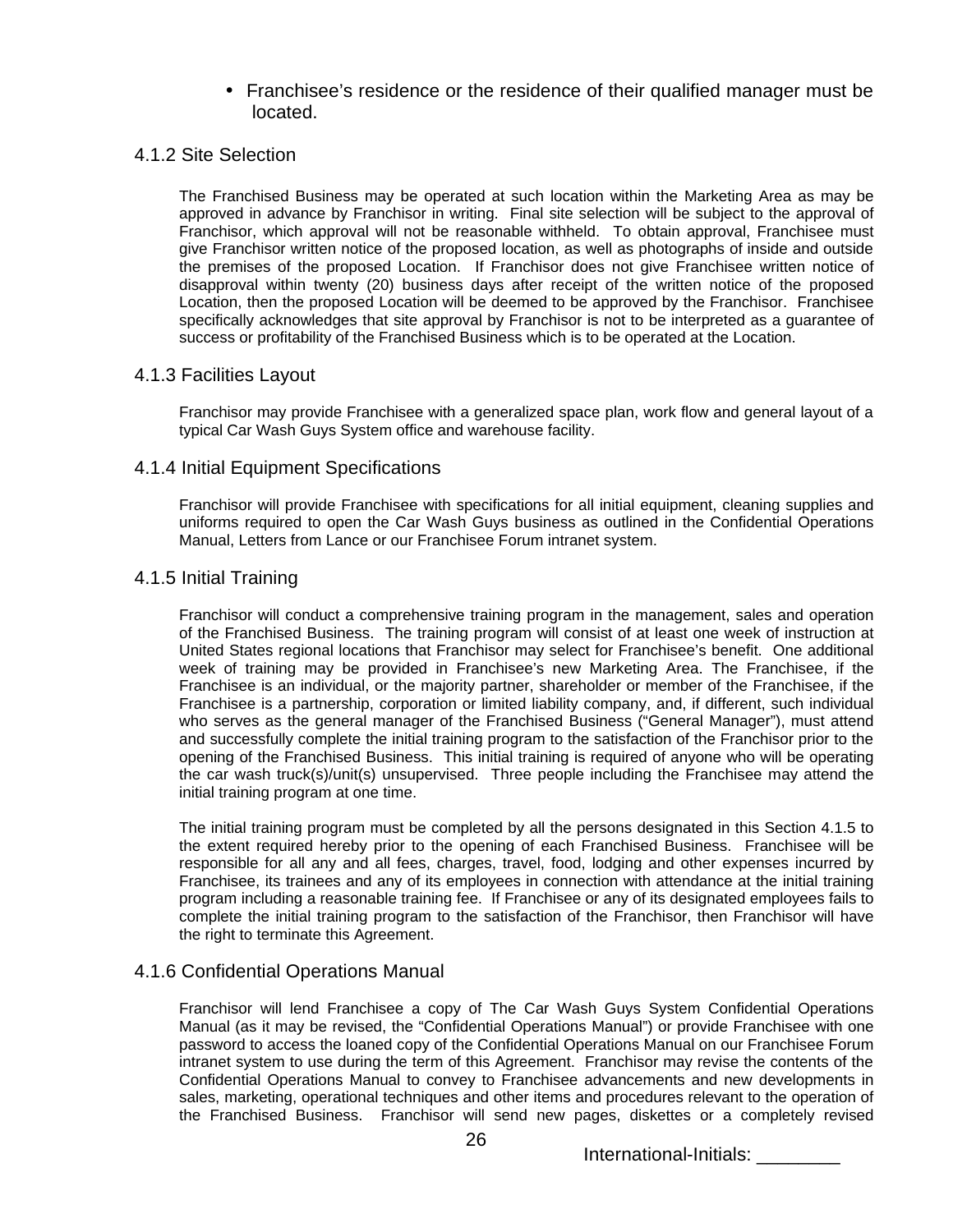Confidential Operations Manual to Franchisee, at no cost to Franchisee. Franchisee shall bear the responsibility and the cost of translating the Confidential Operations Manual into any language other than English. Franchisee shall promptly arrange for any such translation and submit it to Franchisor for approval. All right, title and interest in and to such translated materials and directives shall vest in Franchisor and Franchisee shall execute (and cause to be executed by the translator and/or Franchisee's employees and agents) such documents as Franchisor may require for this provision to be given full effect.

### 4.1.7 Insurance Standards

Franchisor will prescribe minimum standards and limits for certain types of insurance policies that Franchisee must have.

# 4.2 On-Going Obligations

Franchisor may cease some or all of the on-going obligations if Franchisee's royalty fees are past due.

## 4.2.1 Intranet System

Franchisor may provide Franchisee with an on-line updated Franchisee Forum intranet system containing information relevant to the Franchised Business.

## 4.2.2 Encouragement Of Community Support

Franchisor may guide Franchisee in their community service projects through encouragement, advice or participation.

### 4.2.3 Manager Training

Franchisor requires that Franchisee submit to Franchisor their proposed manager training program prior to their sending a new manager or crew leader to this training program. If the proposed manager training program is not approved in its original form Franchisee must modify it and resubmit a new manager training proposal. This training is required of all managers, crew leaders and anyone who will be operating the car wash trucks/units unsupervised. Franchisee will bear all costs of the proposed manager training, including a reasonable training fee at the then current rates.

Franchisor may evaluate any managers or crew leaders that Franchisee sends to their training and determine for Franchisee if they are capable of operating a car wash truck in the Marketing Area following Franchisor's standards, specifications and procedures as outlined in the Confidential Operations Manual.

Franchisor may allow a manager or crew leader who has failed their training program a chance to retake the course one additional time.

# 4.3 On-Going Training

Franchisee will be responsible for all travel, food, lodging and other charges and expenses incurred by Franchisee, its trainees and its employees in connection with attendance at the training specified below, including any registration fee that may be charged by the Franchisor.

#### 4.3.1 Specific Training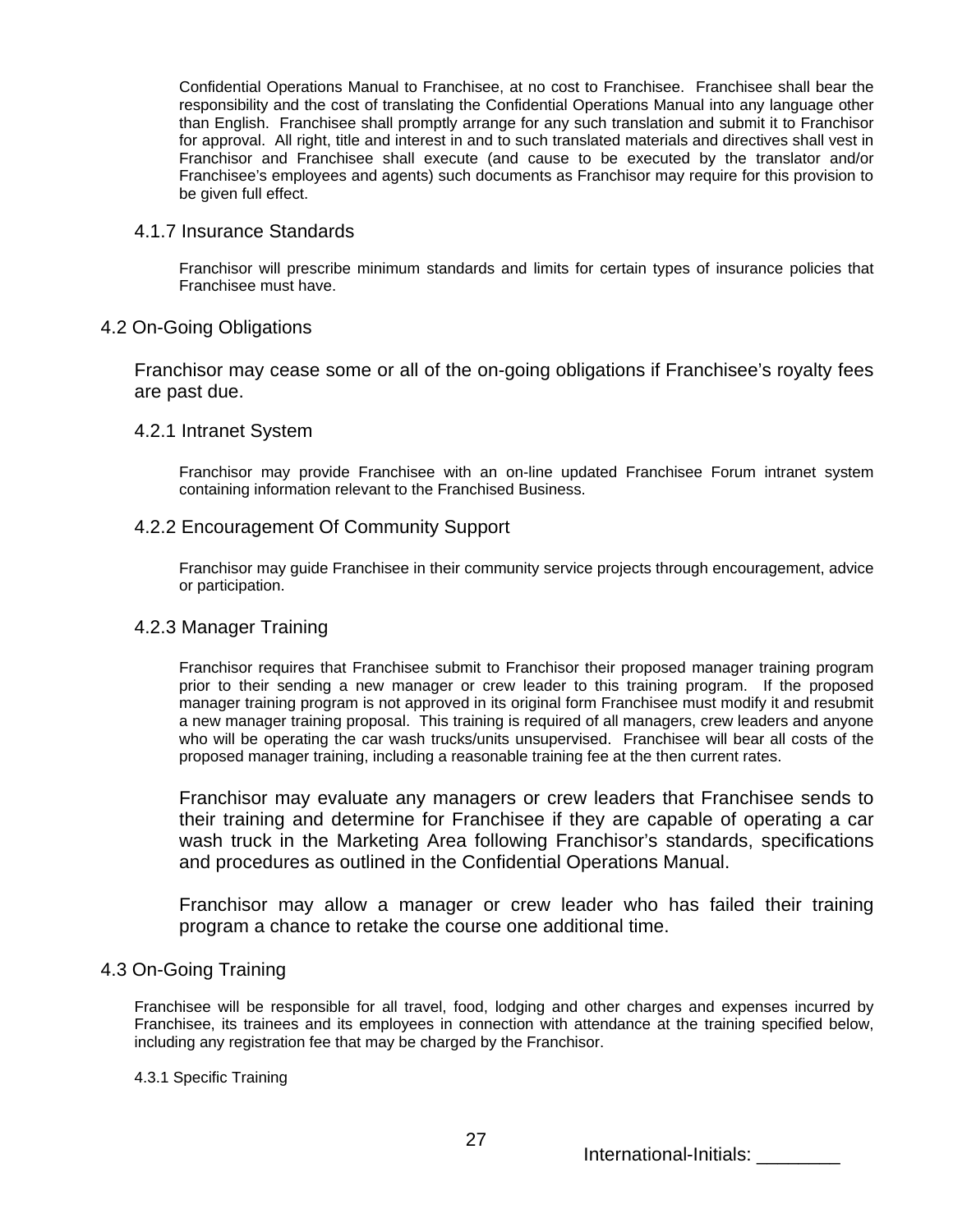Franchisor may provide training on specific, job-related issues for technicians, administrative staff, operations managers and sales and marketing personnel on an ongoing basis as Franchisor deems appropriate. Ongoing training classes will typically be one (1) or two (2) calendar day sessions. Attendance requirements will be determined by the content of the class.

4.3.2 General Training

Franchisor may provide ongoing general training on an annual basis to introduce new products, services and equipment, to review sales and marketing practices and to discuss other topics that are relevant to the Services provided by Franchisee. Ongoing general training classes will be held on a regional, national or international basis, as determined by the Franchisor and will typically be two (2) or three (3) calendar day sessions. If Franchisor holds ongoing general training at The Car Wash Guys National Convention, Franchisee or the Location Manager is required to attend such training. Attendance requirements at other ongoing general training sessions will be determined by the content of the class.

#### 4.3.3 New Hires

In the event that Franchisee hires a new location or operations manager or lead technician following completion of the initial training program described in Section 4.1.5, Franchisee will cause each of such new hires to attend a course providing the training required for such person's position within ninety (90) calendar days of the date such person is hired by Franchisee or not later that the date such course is next offered by Franchisor if more than three months after such person is hired by Franchisee.

#### 4.4 Advisory Services

Franchisor may provide, as and to the extent required in Franchisor's judgement, a continuing advisory service, which may include consultation on promotional, marketing and advertising techniques and customer relations. Representatives of Franchisor may consult regularly with Franchisee at no cost to the Franchisee. At Franchisee's request, a representative of Franchisor may visit the Franchised Business at least once each year at a time mutually agreed upon. Field representatives may be available at Franchisee's request for extraordinary consultation and assistance on a fee basis by appointment only. Franchisor's current fee for extraordinary assistance is U.S \$250 per day, plus all related expenses and may be increased by Franchisor.

### 4.5 Proprietary Products and Proprietary Equipment

Proprietary Products and Proprietary Equipment ("Proprietary Products") are those products and equipment that serve to establish the superior quality of The Car Wash Guys System and for which no substitute is available that is as effective in accomplishing the product's or equipment's intended purpose. Franchisor, if offered, or person designated by Franchisor (which may be an affiliate of Franchisor) will sell to the Franchisee any Proprietary Products which Franchisor may hereafter develop or obtain. The sale by Franchisor or such other person of such Proprietary Products or equipment to Franchisee will include a commercially reasonable markup. Franchisee may not become a wholesaler or distributor of Proprietary Products and may not re-sell Proprietary Products, except in connection with the provision of Services by Franchisee.

### 4.6 Non-Proprietary Equipment and Supplies

Franchisee will have the right to purchase equipment and supply items, other than Proprietary Products, for use in providing Services, from any responsible source; provided, however, that Franchisor reserves the right to approve suppliers, equipment and supply items. Independent suppliers will be approved by Franchisor if their products meet the reasonable quality standards established by Franchisor. In order to obtain approval of any such proposed alternative equipment or supply item, Franchisee will provide Franchisor with documentation from a source independent of Franchisee or the proposed supplier which demonstrates, to the reasonable satisfaction of Franchisor, that the proposed alternative equipment or supply item performs as well as the item to re replaced. Nothwithstanding such documentation, Franchisor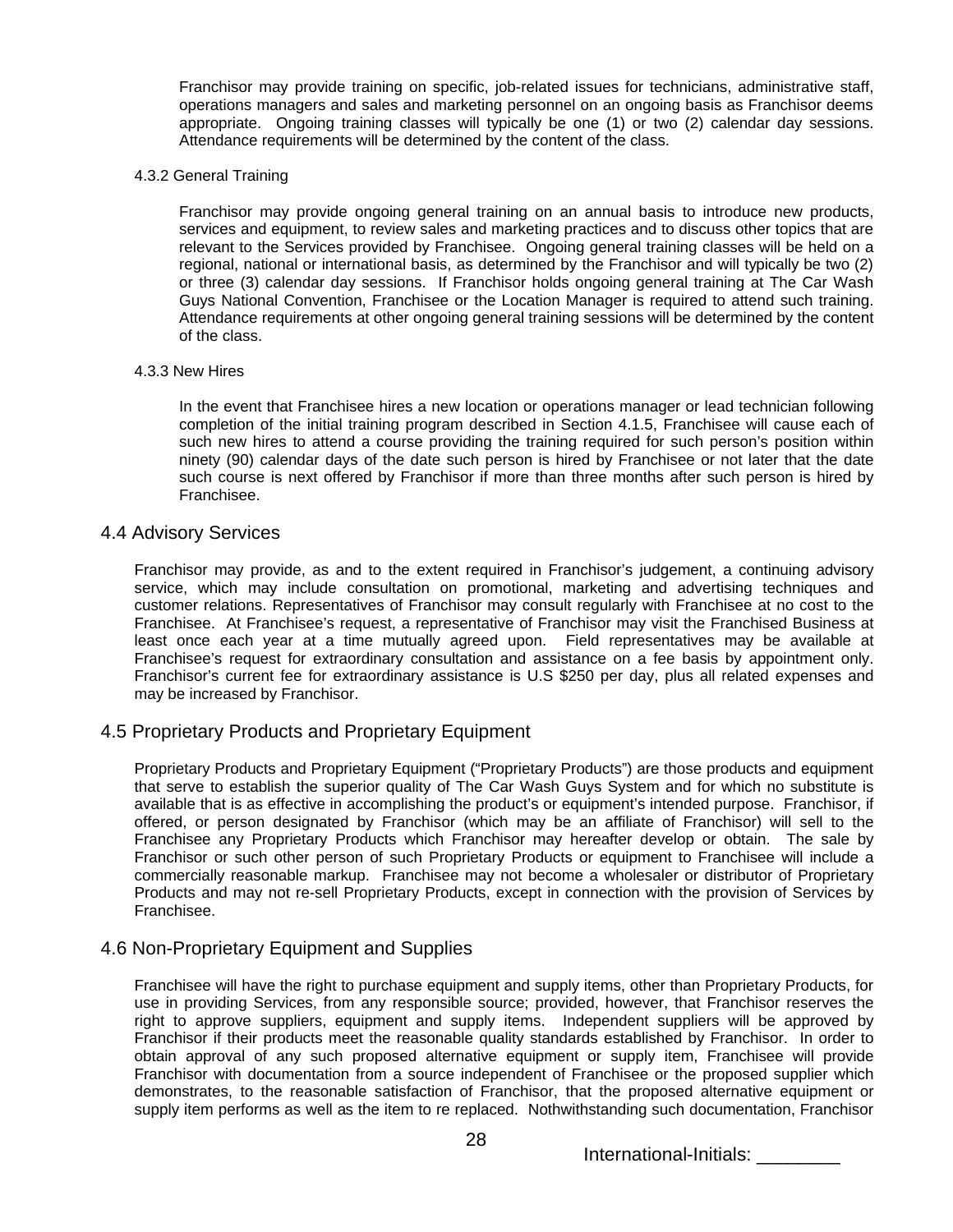will have the right to test further any such proposed equipment or supply item and Franchisor will be reimbursed by Franchisee for the costs of testing such items. In addition, Franchisor reserves the right at any time to require substitution of newly developed Proprietary Products for non-proprietary items, which would then be sold to Franchisee in accordance with Section 4.6. The sale by Franchisor, if offered, of nonproprietary equipment and supplies to Franchisee shall include a commercially reasonable markup.

### 4.7 Inspection

In order to preserve the validity and integrity of the Marks, and to assure that Franchisee is properly employing The Car Wash Guys System in the operation of the Franchised Business, Franchisor and its agents will have the right of entry and inspection of Franchisee's premises, the right to observe the manner in which Franchisee is rendering the Services and the right to confer with Franchisee's employees, customers and business associates.

### 4.8 National and International Accounts

To the extent that Franchisor enters into an agreement to provide The Car Wash Guys System Services to any National or International Account which has a location within the Marketing Area, Franchisor may offer Franchisee the right to service such account at such location at the terms upon which Franchisor and the National or International Account have agreed. In the event that there is more than one Franchisee licensed by Franchisor in the Marketing Area, Franchisor may allocate opportunities to service National or International Accounts between such Franchisees, as Franchisor in its sole discretion deems appropriate. If, for any reason, Franchisee elects not to service a National or International Account that is offered to Franchisee, Franchisor may, in its sole discretion, service such account or appoint any other party to service such account.

#### 4.9 No Customer Leads

Franchisor has no obligation to provide Franchisee with leads for potential customers.

### 5. TRANSFERABILITY

### 5.1 Transfer by Franchisor

There are no restrictions on the right of Franchisor to sell or assign this Agreement in whole or in part; provided, however, that Franchisor will not assign or otherwise transfer this Agreement unless the assignee agrees to assume Franchisor's obligations hereunder.

### 5.2 Transfer by Franchisee

#### 5.2.1 Individual

If Franchisee is an individual, Franchisee may not directly or indirectly sell, pledge, assign, transfer or convey any interest in this Agreement or in the Franchised Business without the prior written consent of Franchisor, which consent will not be unreasonably withheld.

### 5.2.2 Corporation

If Franchisee is a corporation, then any issuance, redemption or transfer of the equity or voting securities of the corporation, or any disposition of the assets of the corporation in one transaction or in a series of transactions which, in the aggregate, results in either (i) more than a twenty-five percent (25%) change in the beneficial ownership of the corporation, or (ii) a change in the voting control of the corporation, is a transfer which requires the consent of Franchisor. The bylaws of the corporation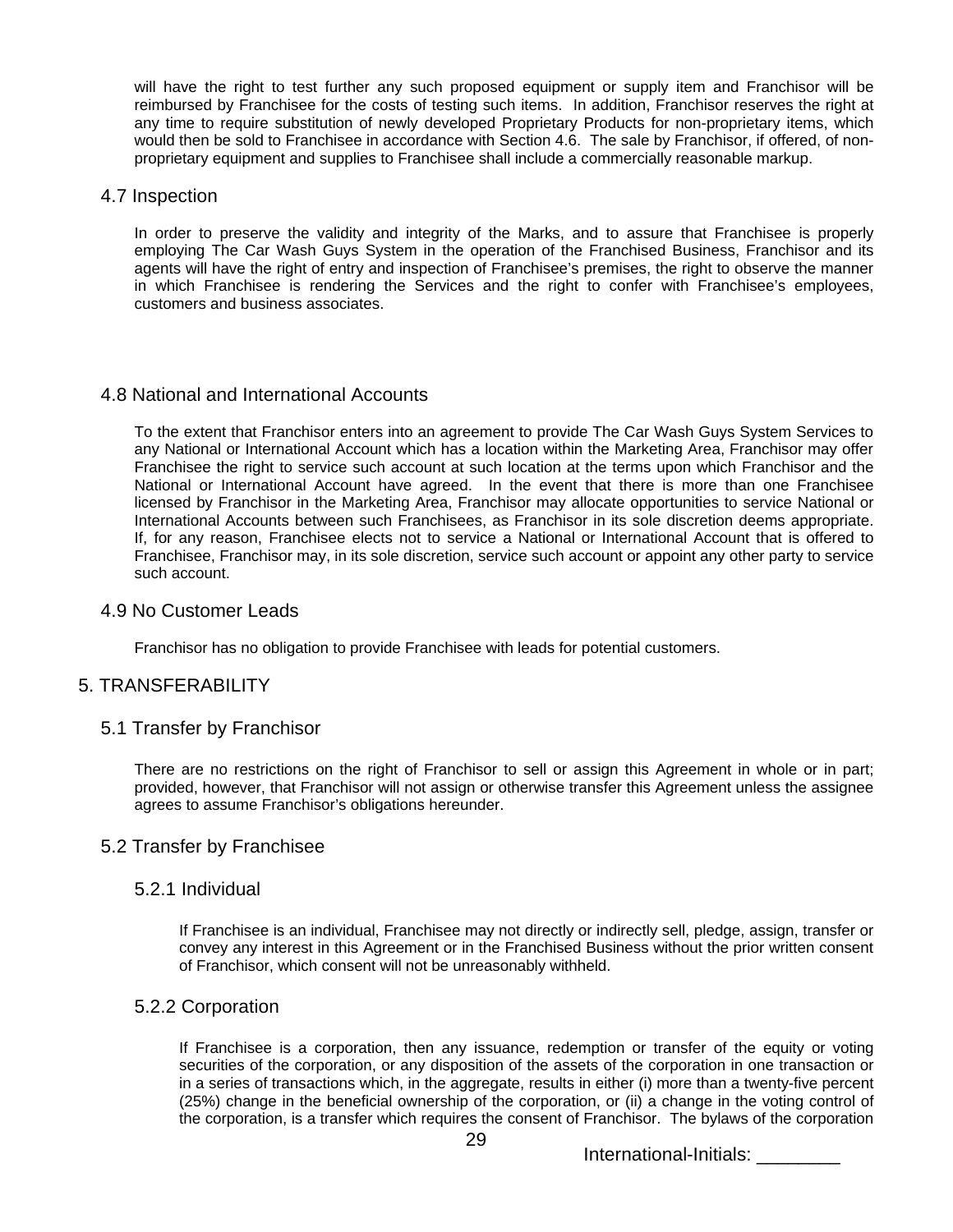and all share certificates evidencing ownership of the corporation must contain the following provision:

"The transfer of stock in this corporation is subject to the restrictive provisions of a Franchise Agreement with WASH GUY.COM, Inc. Reference is made to the Franchise Agreement for all particulars."

## 5.2.3 Limited Partnership or Limited Liability Company

If Franchisee is a general or limited partnership or a limited liability company, then the admission of a new partner of member, or the redemption, purchase, liquidation or transfer of a partnership or limited liability company membership interest or any disposition of the assets of the partnership or company, in one transaction or in a series of transactions which, in the aggregate, result in either (i) more than a twenty-five percent (25%) change in the beneficial ownership of the corporation, or (ii) a change in the voting control of the partnership or company, is a transfer which requires the consent of Franchisor. The partnership agreement or limited liability company operating agreement must contain the following provision:

"The transfer of a legal or beneficial interest in the (partnership) (limited liability company) is subject to the restrictive provisions of a Franchise Agreement with WASH GUY.COM, Inc. Reference is made to the Franchise Agreement for all particulars."

## 5.2.4 Conditions to Transfer

In connection with any transfer provided for above (which requires Franchisee's consent), the following requirements must be met to the full satisfaction of Franchisor as a condition to any transfer:

- (a) The proposed transferee or its principals must meet Franchisor's reasonable requirements for experience, net worth and character, as applied by Franchisor on a nondiscriminatory basis in selecting new Franchisees and must have or obtain before transfer all licenses required by law for operation of the Franchised Business.
- (b) The proposed transferee or its designee must attend and satisfactorily complete Franchisor's initial training.
- (c) The proposed transferee (and each partner, member or shareholder) must have duly executed an agreement to be bound by, and to assume and perform all the duties of the Franchisee under, the Agreement (including, in the case of such partners, members or shareholders, the covenants not to compete required by Section 3.20).
- (d) All maintenance, repairs and renovations required to bring the Franchisee's premises into compliance with Franchisor's standards must have been completed. All maintenance, repairs and upgrades required to bring the Franchisee's mobile units and equipment into compliance with Franchisor's standards must have been completed.
- (e) All monetary obligations of Franchisee under this Franchise Agreement are fully paid and Franchisee and each of its partners, members, shareholders, officers and directors must execute a general release of any and all claims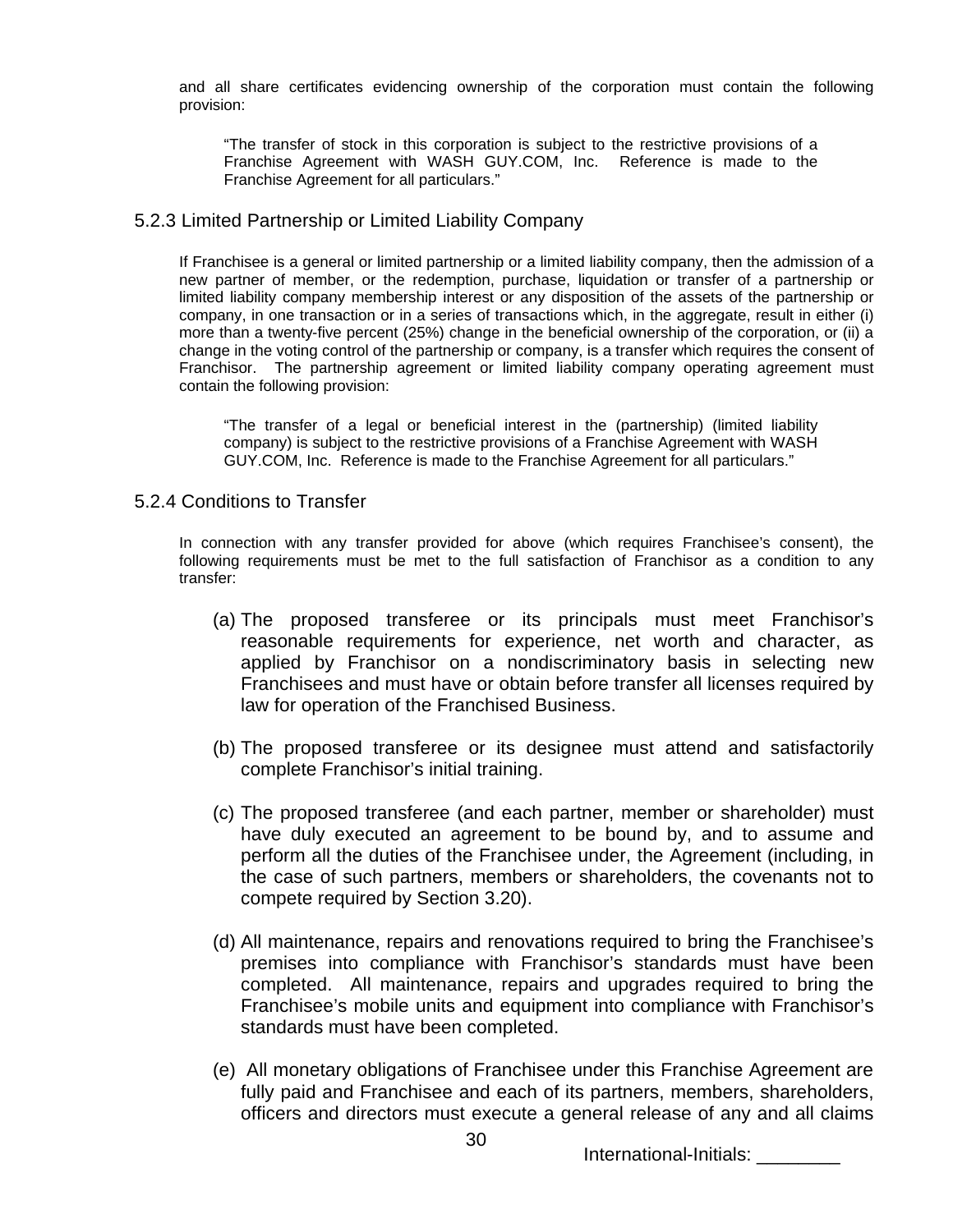against Franchisor and its affiliates and its predecessor, sister or co-brand companies and their shareholders, officers, directors, employees, agents and their spouses.

- (f) Franchisee agrees to remain liable for all obligations to Franchisor in connection with the Franchised Business prior to the effective date of the transfer and must execute any and all instruments reasonably requested by Franchisor to evidence such liability.
- (g) If the transfer results in more than a fifty percent (50%) change in the beneficial ownership of the Franchised Business, then the transferee must execute the then current form of the Franchise Agreement, except that the initial term will be the same as the remaining term of the original Franchise Agreement.
- (h) The transfer fee specified in Section 2.4 must have been paid in full.
- (i) Franchisee must offer the Franchised Business to Franchisor in writing for the right of first purchase. (See Section 5.5 of this Franchise Agreement.)

Before the effective date of a transfer Franchisor approves:

- (a) Franchisee must agree to remain bound by the covenants in this Franchise Agreement to not compete against Franchisor and to not disclose confidential information.
- (b) Franchisee will pay all ascertained or liquidated debts concerning the Franchise.
- (c) Franchisee may not be in default under this Franchise Agreement or any other agreement between the parties.
- (d) Franchisee will pay Franchisor or a registered and approved business broker, which Franchisor may have at the time of the transfer, a ten (10) percent commission on the gross transfer price (excluding the price of real property), if Franchisor obtains the transferee for Franchisee.

Any transfer by Franchisee must be approved by Franchisor in writing. The transferee must execute the standard form Franchise Agreement then being offered to new System Franchisees and such other ancillary agreements as Franchisor may require for the Franchised Business, which agreements will supersede the original Franchise Agreement in all respects and the terms of which agreements may differ from the terms of this Franchise Agreement; provided, however, that the transferee will not be required to pay the \$20,000 initial franchise fee and the Marketing Area provided for in this Agreement will remain the same.

# 5.2.5 Effect of Transfer

No sale, assignment, transfer, conveyance, encumbrance or gift of any interest in this Agreement or in the Franchised Business will relieve Franchisee, or the shareholders, members or partners participating in any transfer, of the confidentiality or noncompetition provisions of this Agreement.

International-Initials: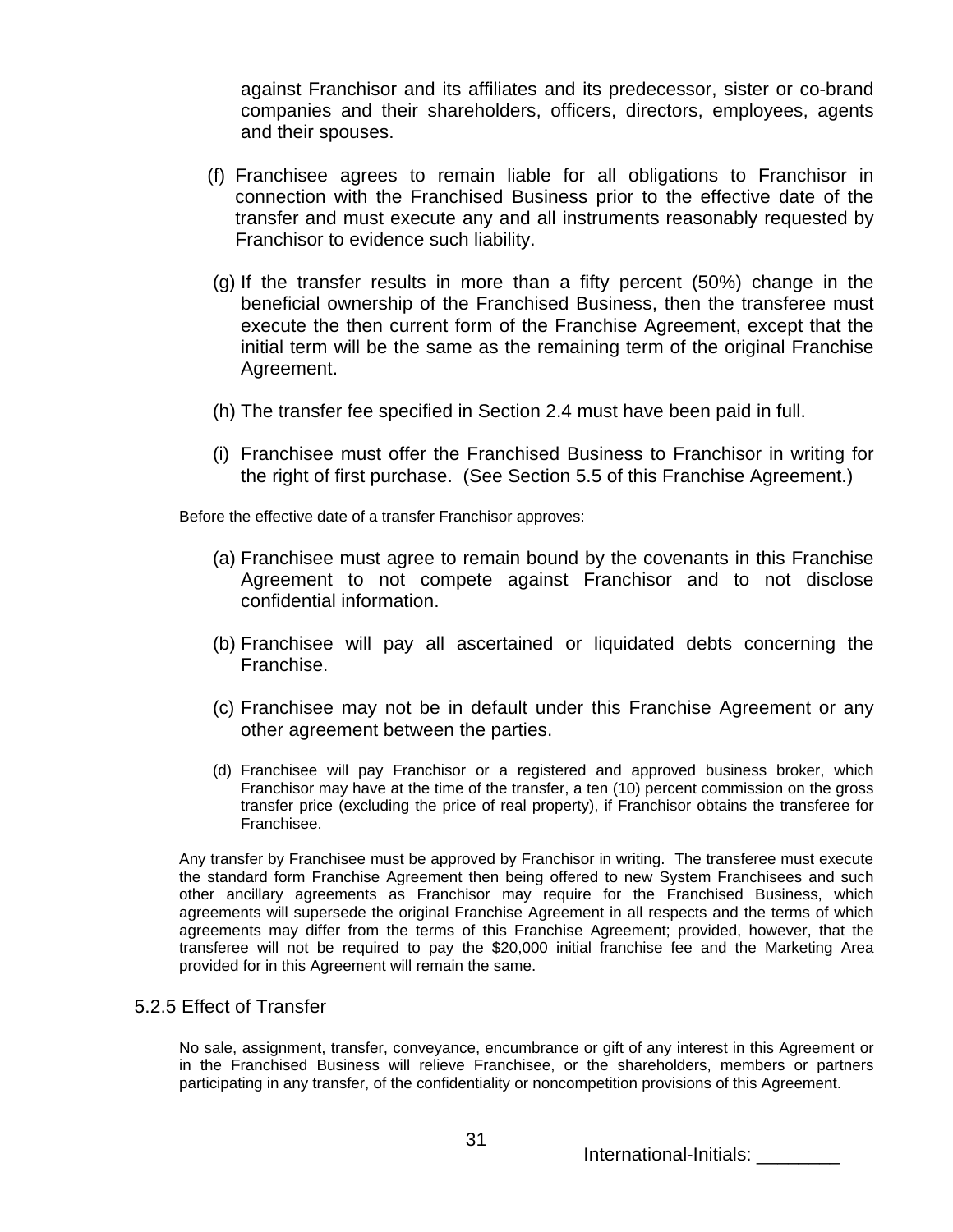# 5.2.6 Prohibited Transfers

For purposes of this Section 5.2, without limiting the generality of the foregoing, Franchisor's withholding of consent will be considered reasonable if the proposed sale, assignment, transfer or conveyance is to an individual, company, or business entity that Franchisor deems in Franchisor's sole opinion to be a competitor of Franchisors or a competitor of any affiliate of Franchisors or a competitor of any sister or co-brand company of Franchisors or a competitor of a vendor of Franchisors, another franchisor, another sub-franchisor, master franchise of another system or a Franchisee of another system which has an affiliate company that is a competitor of Franchisors. Any purported assignment without the prior written consent of Franchisor will be null and void and will constitute a material default under this Agreement.

5.3 Assignment to Corporation or Limited Liability Company

If Franchisee is a partnership or individual and hereafter desires to conduct the Franchised Business in an incorporated or limited liability company form, Franchisor will not unreasonably withhold its consent to the transfer of this Agreement and Franchisee's interest herein to any corporation or limited liability company formed for that purpose; provided that Franchisee and such corporation or company must, prior to such transfer, satisfy such reasonable requirements as Franchisor shall impose, which may include, without limitation, the following:

- (a) Franchisee or its partners will at all times be the record and/or beneficial owner of, and will have, by law or by written agreement satisfactory to Franchisor, voting control of, not less than fifty-one percent (51%) of the issued and outstanding shares or membership interests of each class of the capital stock or membership interests of such corporation or company;
- (b) No other person or entity, except members of Franchisee's or its partners' respective immediate families or trusts for the benefit of such family members, may own or have any right to acquire any capital stock, membership interests or other securities of such corporation or company;
- (c) The form and content of the articles or certificate of incorporation, organization or formation of such corporation or company and by-laws of any such corporation or operating agreement of any such company must contain provisions enforceable under applicable law restricting the issuance and transfer of capital stock, membership interests or securities of the corporation or company to such extent as Franchisor shall reasonably require;
- (d) Franchisor must have been furnished in writing the names and address of all existing or prospective shareholders or members of the corporation or company and Franchisee or its partners and (if requested by Franchisor) each such shareholder or member, or prospective shareholder or member, must have guaranteed in writing (in form and substance satisfactory to Franchisor) the performance by the corporation or company of the obligations of the Franchisee under this Agreement; and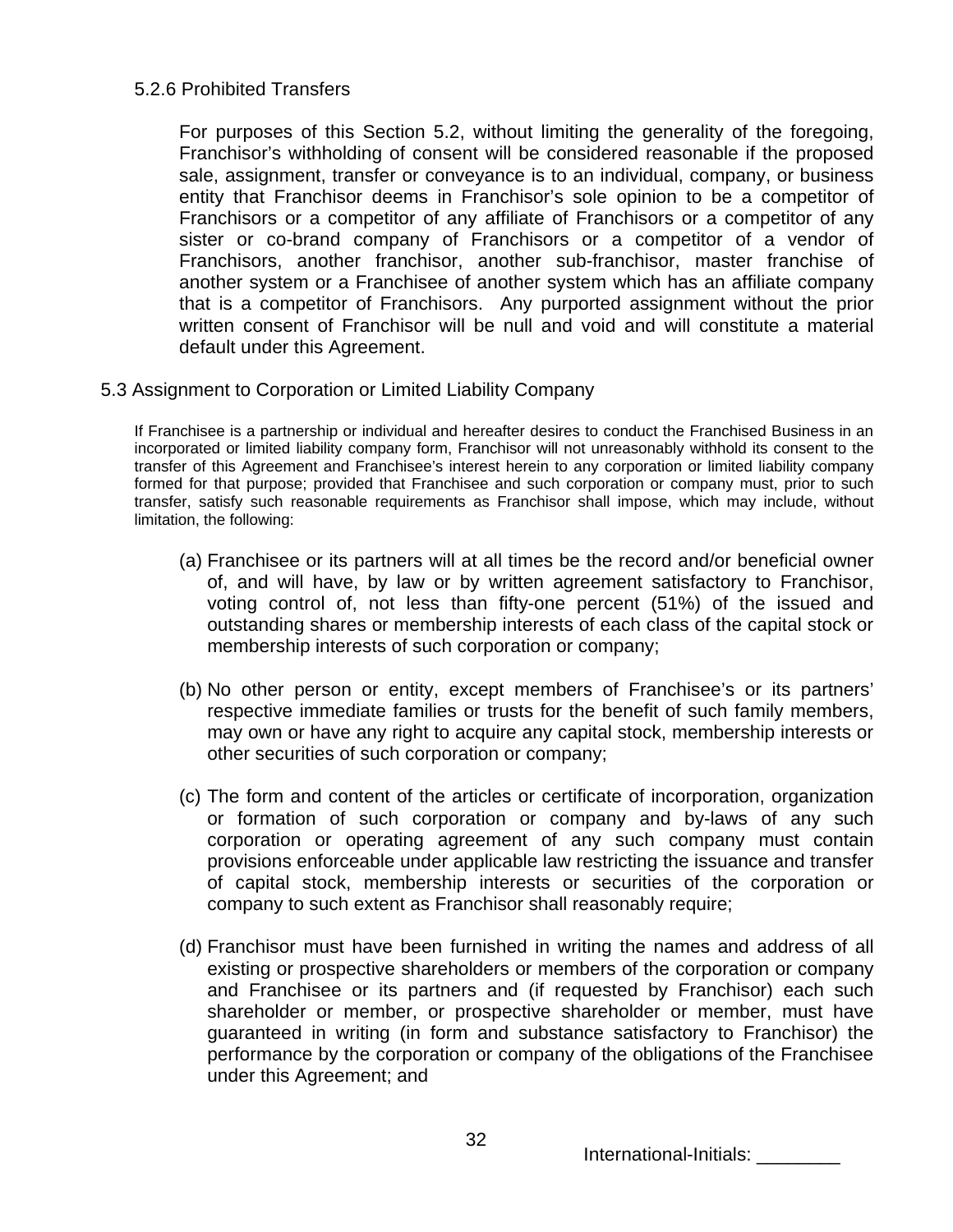(e) Each shareholder or member must have executed and delivered to Franchisor a non-competition covenant in form and substance satisfactory to Franchisor, containing the covenants not to compete required by Section 3.20.3 hereof.

After assignment of this Agreement to a corporation or limited liability company as above provided, or, if Franchisee is a corporation or limited liability company at the date of this Agreement, the sale, transfer, assignment or encumbrance or change in rights of any class or series of capital stock, membership interests or other securities of such corporation or company, whether by operation of law or otherwise, will be deemed a sale by Franchisee or (if a partnership) its partners or its or their interest(s) in this Agreement and will in all respects be subject to the limitations set forth in this Section 5 on the sale of Franchisee's interests in this Agreement. Any merger, consolidation or reorganization by any corporation or limited liability company having an interest in this Agreement will be deemed a sale of such interest and, unless the prior written consent of Franchisor has been obtained, will constitute a material breach hereof.

# 5.4 Death or Disability

Upon the death or permanent disability of the Franchisee, if the Franchisee is an individual or upon the death or disability of the majority shareholder, member or partner of Franchisee if the Franchisee is a corporation, limited liability company or a partnership, the spouse, adult children or estate will have the right to participate in the ownership of the Franchised Business under the terms of this Agreement for a period of one hundred eighty (180) calendar days from the date of death or disability. During that time, the spouse, adult child or estate must either:

- (a) satisfy all of the qualifications for a transferee or purchaser of a The Car Wash Guys franchise, except that no transfer fee or initial franchise fee will be charged; or
- (b) sell, transfer or assign the Franchised Business to a person who satisfies all of the qualifications for a transferee or purchaser of a The Car Wash Guys franchise.

In addition, during such time, Franchisor may enter the Franchised Business premises and take possession of the Franchised Business, its equipment, furniture, fixtures, records, lists and supplies and continue the operation of the Franchised Business for the benefit and account of Franchisee (after paying operating expenses, including a management fee to be established from time to time in the Confidential Operations Manual) pending the conclusion of whichever of the above options is chosen by Franchisee's spouse, adult children or estate.

# 5.5 Right of First Purchase

Franchisor requires Franchisee to give Franchisor the right of first purchase prior to soliciting offers from a third party if Franchisee chooses to sell their Franchised Business. Franchisee agrees to notify Franchisor in writing if Franchisee desires to sell or transfer Franchisee's interest in their Franchised Business. Franchisor must elect to exercise Franchisor's option to purchase Franchisee's Franchised Business within thirty (30) business days after Fracnhisor's receipt of Franchisee's written notification. If Franchisor offers Franchisee an amount that Franchisee doesn't agree to, Franchisee may try to sell to a third party. Franchisee is obligated before any transfer to a third party to make sure that they meet all criteria set forth above under the heading "Transfer by Franchisee".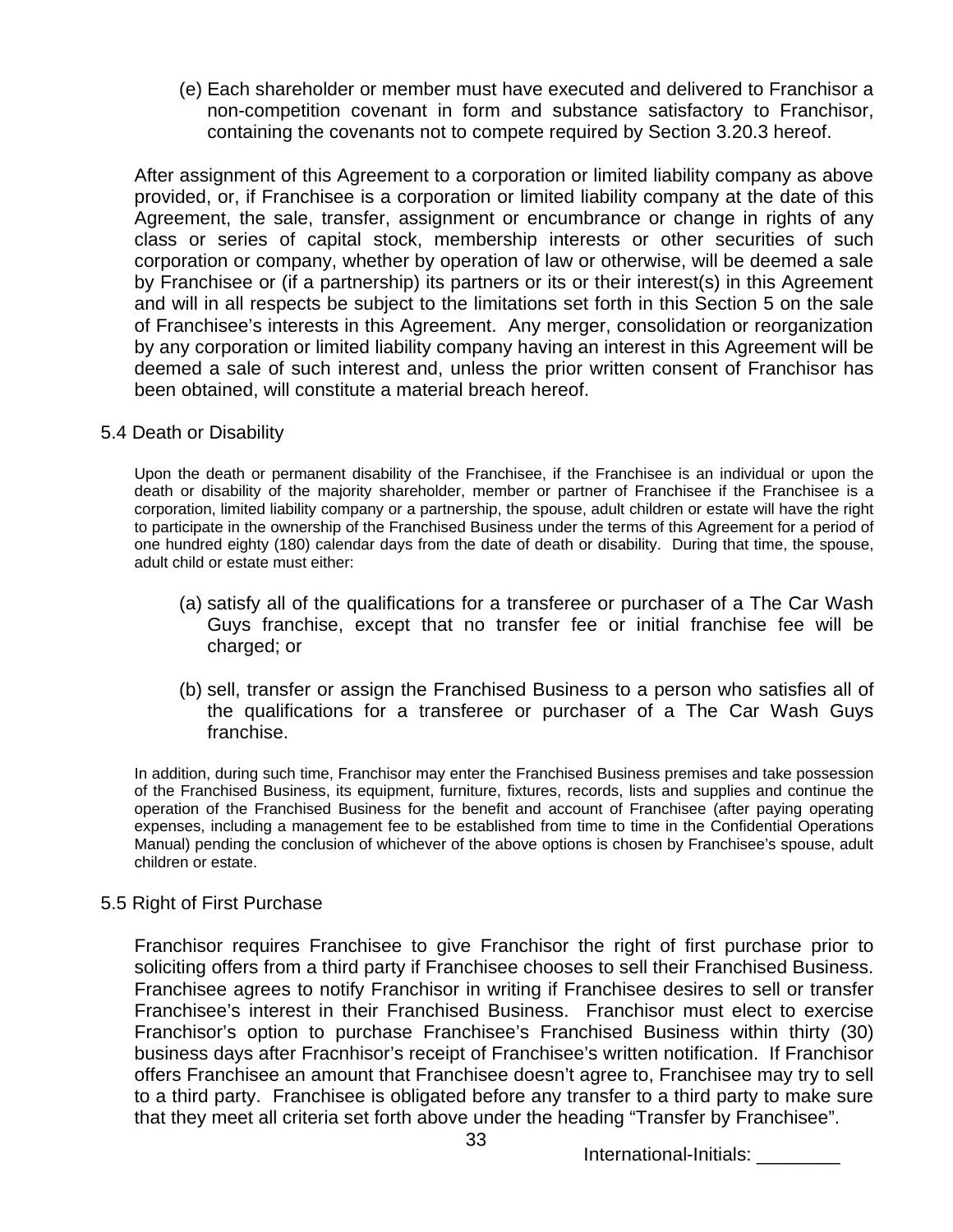# 5.6 Right of First Refusal

If at any time during the term of this Agreement Franchisee receives a bona fide offer to purchase the Franchised Business, which offer Franchisee is willing to accept, Franchisee must give Franchisor written notice of the terms of the offer and the name of the offeror. Franchisor may elect to purchase the Franchised Business on the same terms as contained in the offer within sixty (60) business days after Franchisor's receipt of the offer, except that in place of any non-cash consideration described in such offer, Franchisor may pay the fair market value thereof in cash. If Franchisor fails to give written notice of election or declines election within the sixty (60) business days, Franchisee may sell to the offeror on the terms offered, subject to the provisions relating to transferability as set forth on this Section 5, provided that such sale must be consummated within ninety (90) calendar days after the expiration of such sixty (60) business day period; otherwise the restrictions of this Section 5.6 shall be renewed and any sale or transfer by Franchisee of its interest in this Agreement, whether to such offeror or other individual or entity, shall again be subject to the restrictions of this Section 5.6. In the event Franchisor elects to purchase, the purchase must be completed within ninety (90) calendar days from the date of Franchisor's notice of election to purchase. For purposes of this Section 5.6, the term "fair market value" of any non-cash consideration shall mean the fair market value of such property as determined by agreement of Franchisee and Franchisor; provided, however, that if the parties are unable to reach such agreement within sixty (60) business days after Franchisor's receipt of the offer, then the fair market value of such property will be determined by one appraiser chosen by the parties, who will determine the value of such property. In the event that the parties are unable to agree upon such an appraiser, the parties agree that the United States office of the American Arbitration Association ("AAA") closest to our corporate offices will be employed to chose an appraiser and such person will determine the fair market value for these purposes. In the event the appraisal process is utilized, the party whose valuation of such property less closely approximated the value pursuant to the above-described appraisal process, measured by dollar amounts and not percentages, will pay all costs of the appraisal process. Any delay caused by such appraisal process or the parties' disagreement over the fair market value of any non-cash property will extend the period in which Franchisor is to act under this Section 5.6 by that number of calendar days equal to the period of the delay.

# 6. TERMINATION AND DEFAULTS

# 6.1 Termination by Franchisor

Franchisor may terminate the Franchise Agreement at the time indicated, if any of the following events occurs, each of which shall be deemed a default:

- (a) immediately, if the Franchisee or the Franchised Business is declared bankrupt or judicially determined to be insolvent, or all or a substantial part of the assets of the Franchisee or the Franchised Business are assigned to or for the benefit of any creditor, or the Franchisee admits its inability to pay its debts as they come due, or the Franchised Business is seized, taken over, or foreclosed by a governmental official in the exercise of his duties, or seized, taken over, or foreclosed by a creditor, lienholder or lessor, provided that a final judgement against the Franchisee remains unsatisfied for thirty (30) calendar days (unless an appeal bond has been filed), or if a levy of execution has been made upon the license granted by this Agreement or upon any property used in the Franchised Business and is not discharged within five (5) business days; or
- (b) immediately, if the Franchisee abandons the Franchised Business by failing to operate the Franchised Business for five (5) consecutive calendar days during which the Franchisee is required to operate a business under the terms of this Agreement or any shorter period after which it is not unreasonable under the facts and circumstances for Franchisor to conclude that the Franchisee does not intend to continue to operate the Franchised Business, unless such failure to operate is due to fire, flood, earthquake or other similar causes beyond the Franchisee's control; or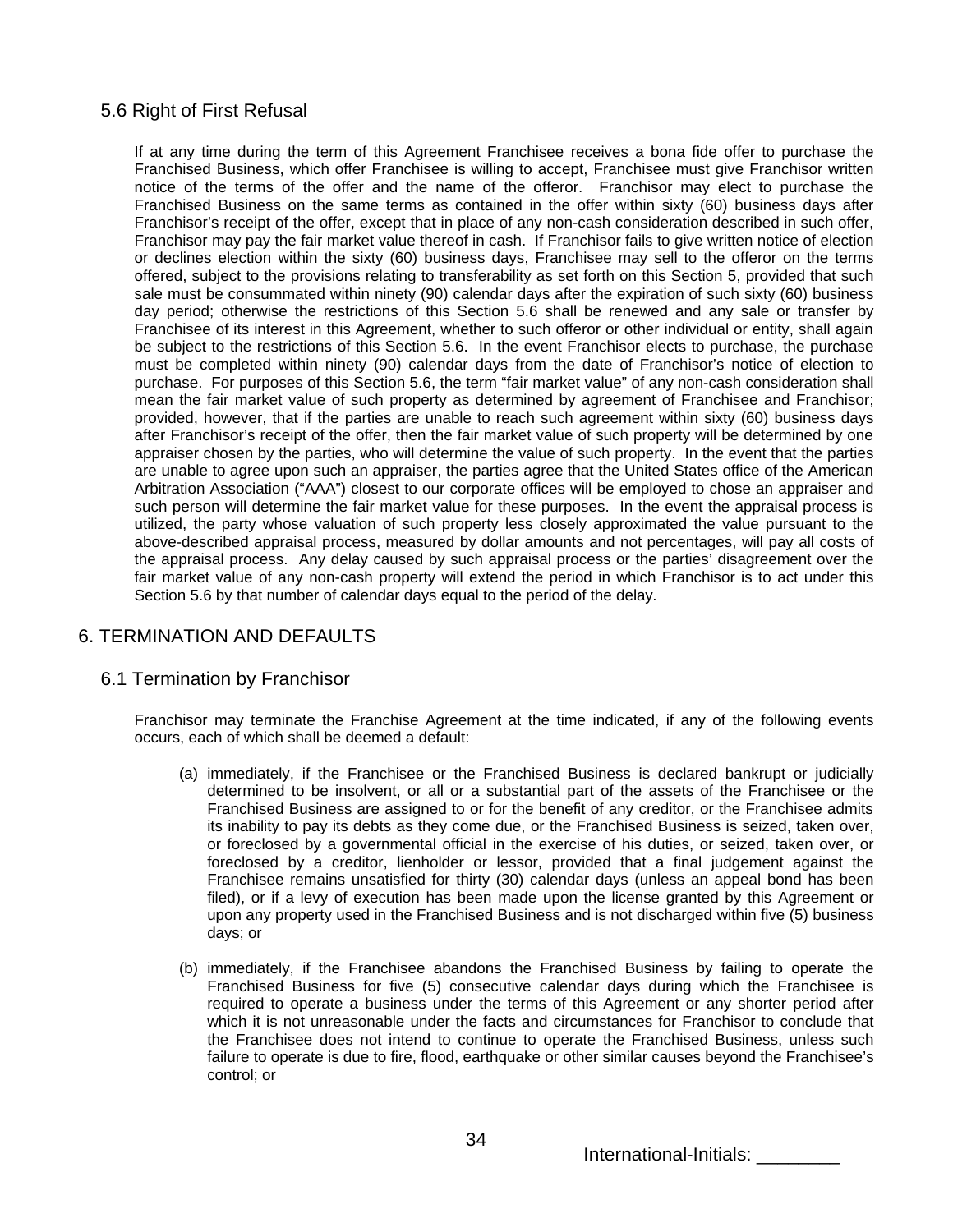- (c) immediately, if the Franchisor discovers that the Franchisee has made any material misrepresentations to the Franchisor relating to the acquisition of the Franchised Business; or
- (d) immediately, if the Franchisee is a competitor of the Franchisor or a competitor of an affiliate of the Franchisor or a competitor of any sister or co-brand company of the Franchisor or a competitor of a vendor of the Franchisor. In such case the Franchisee will be terminated, the Franchisee will forfeit their mobile truck/unit(s) and their associated equipment which will be transferred to other Franchisees to assist with community fundraiser events and the Franchisee will be required to pay a misrepresentation penalty of five (5) times the franchise fee to the Franchisor that will be distributed to charitable organizations so designated by a Franchisee committee convened for just this purpose. The Franchisee will be liable to the Franchisor for reasonable attorney's fees and court costs incurred by the Franchisor in any litigation related to this matter; or
- (e) immediately, if the Franchisee is convicted of, or pleads *nolo contendere* to, a felony, commits any criminal misconduct relevant to the operation of the franchise, a fraud, any act or crime involving moral turpitude, or any other crime or offense that Franchisor believes is likely to have an adverse effect on the System, the proprietary marks or the goodwill; or
- (f) immediately, if the Franchisee, after curing any default after notice and opportunity to cure, engages in the same noncompliance, whether or not corrected after notice; or
- (g) immediately, in the event the Franchisee attempts to transfer any interest in the Franchisee of the Franchised Business in violation of Section 5; or
- (h) immediately, in the event that the Franchisee violates the provisions of Section 3.19 or 3.20 hereof;
- (i) immediately, in the event that the Franchisee does not notify Franchisor of Franchisee change or discontiuance of use of address or change of telephone number or change of e-mail account address within fifteen (15) calendar days of such change; or
- (j) immediately, in the event that the Franchisee fails to perform the required car wash fundraisers or community service projects; or
- (k) immediately, in the event that the Franchisee operates the Franchise in a manner that creates an imminent danger or threat to public health or safety; or
- (l) upon ten (10) calendar days' written notice to Franchisee of its failure to pay any fees or other amounts due to Franchisor, any affiliate of Franchisor or any other Franchisee that is not cured within such ten day period; or
- (m) upon thirty (30) calendar days after notification to Franchisee of noncompliance with any national, federal, state or local law or regulation applicable to the operation of the Franchised Business unless cured within such period; or
- (n) upon thirty (30) calendar days after notification to Franchisee of failure to secure and maintain in force all required licenses, insurance, permits, registrations and certificates relating to the operation of the Franchised Business, or failure to operate said business in full compliance with all applicable laws, ordinances and regulations, including, without limitation, all government regulations relating to occupational hazards and health and environmental regulations, worker's compensation insurance, unemployment insurance, withholding and payment of federal and state local income taxes, social security taxes and sales taxes or fail to maintain liability insurance; or
- (o) upon thirty (30) calendar days' written notice to Franchisee of any failure of Franchisee to perform any obligation under this Agreement that is not cured within such thirty day period; or
- (p) upon thirty (30) calendar days after notification to Franchisee of failure to have sufficient supplies to meet customer demand; or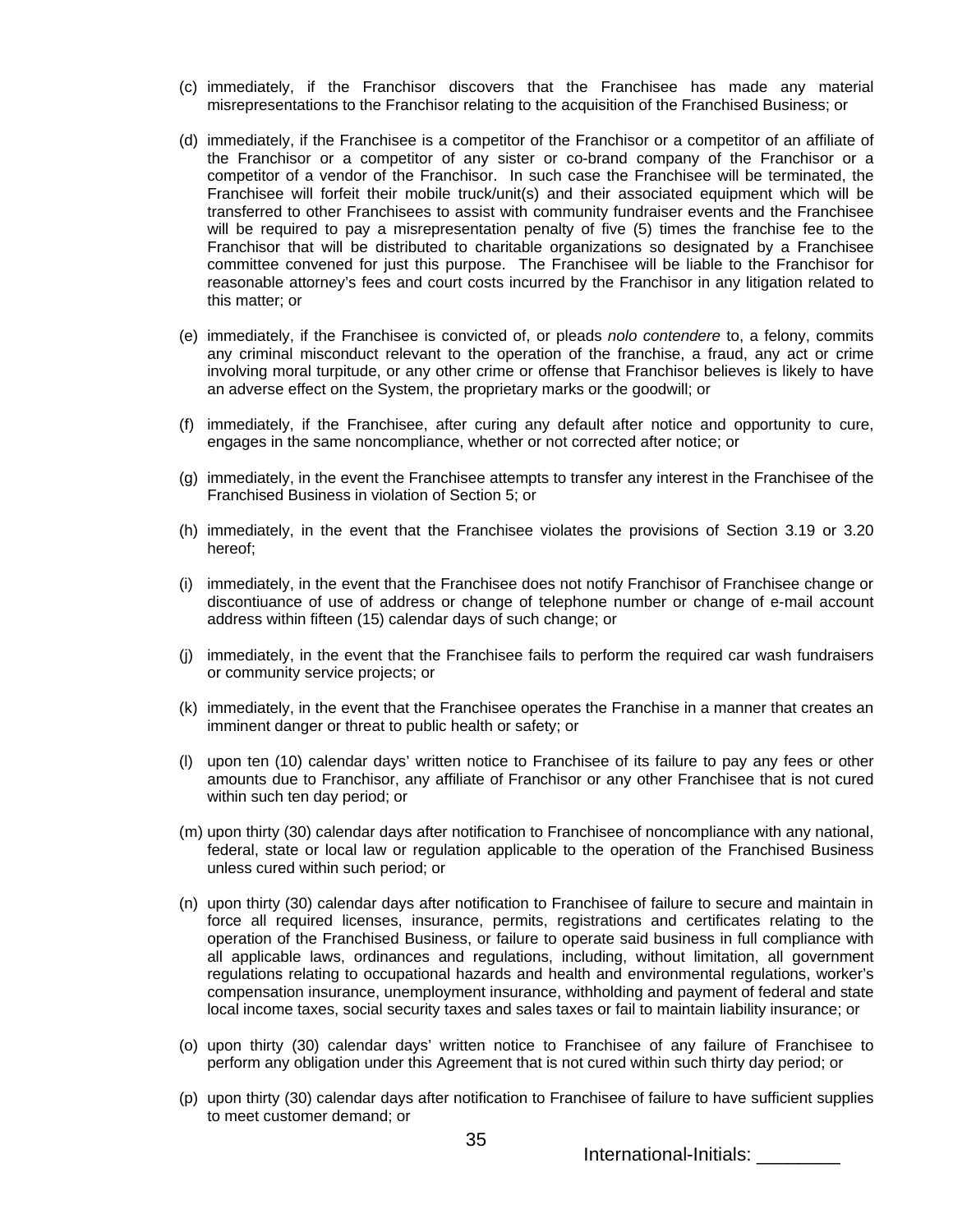- (q) upon thirty (30) calendar days after notification to Franchisee of failure to hire and maintain sufficient staff in order to handle customer volume at all times; or
- (r) upon thirty (30) calendar days after notification to Franchisee of failure to pay your employees and staff the required wage described in Section 3.5, or
- (s) prior to the opening of the Franchised Business, if Franchisee or any of its designated employees fails to complete the initial training program described in Section 4.1.5 to the satisfaction of Franchisor; or
- (t) upon ninety (90) calendar days' written notice from the date hereof, if Franchisee does not secure premises for and commence the operation of the first Location for the Franchised Business within such period; or
- (u) immediately at any time following one hundred eighty (180) calendar days from the date of this Agreement, if Franchisee continues to operate another business in violation of Section 3.3 hereof following such one hundred eighty day period; or
- (v) at such time as Franchisor and Franchisee mutually agree in writing to terminate this Agreement; or
- (w) if Franchisee is convicted of drunk driving while driving a car wash truck or while driving a vehicle while towing a mobile car wash unit.

### 6.2 Rights and Duties of Parties Upon Expiration or Termination

Upon termination or expiration of this Agreement for any reason, all rights of the Franchisee under this Agreement will immediately terminate, but Franchisee will have the following duties, which will survive termination or expiration of this Agreement:

- (a) Franchisee must promptly pay Franchisor all sums owing under the terms of this Agreement, including all damages, costs and expenses (including reasonable attorneys' fees) incurred by Franchisor by reason of default on the part of Franchisee, whether or not the expenses occur before or after the termination or expiration of this Agreement.
- (b) Franchisee must immediately cease to operate their Franchised Business and must not thereafter represent to the public, advertise or hold themselves as a Franchisee or former Franchisee of The Car Wash Guys or of the Franchisor.
- (c) Franchisee must immediately and permanently cease to use, in any manner whatsoever, any confidential methods, procedures and techniques associated with the System; the proprietary mark THE CAR WASH GUYS and all other proprietary marks and distinctive forms, slogans, signs, promotional material, symbols and devices associated with the System.
- (d) Franchisee must take action to cancel any assumed name or equivalent registration which contains any of the Marks and will furnish Franchisor with satisfactory evidence of cancellation
- (e) Franchisee must ensure at its own expense that all mention of the Marks in connection with Franchisee is removed at the earliest possible time from all telephone and other directories, directory assistance records, building directories, signboards, internet sites, membership rosters and every other place and publication.
- (f) Franchisee will cease and desist from all use of the Marks and must deliver to Franchisor, or its duly authorized representative, all materials and papers upon which the Marks appear. Franchisee will not, at any time, adopt or use any word or mark which is similar to or confusing with the Marks.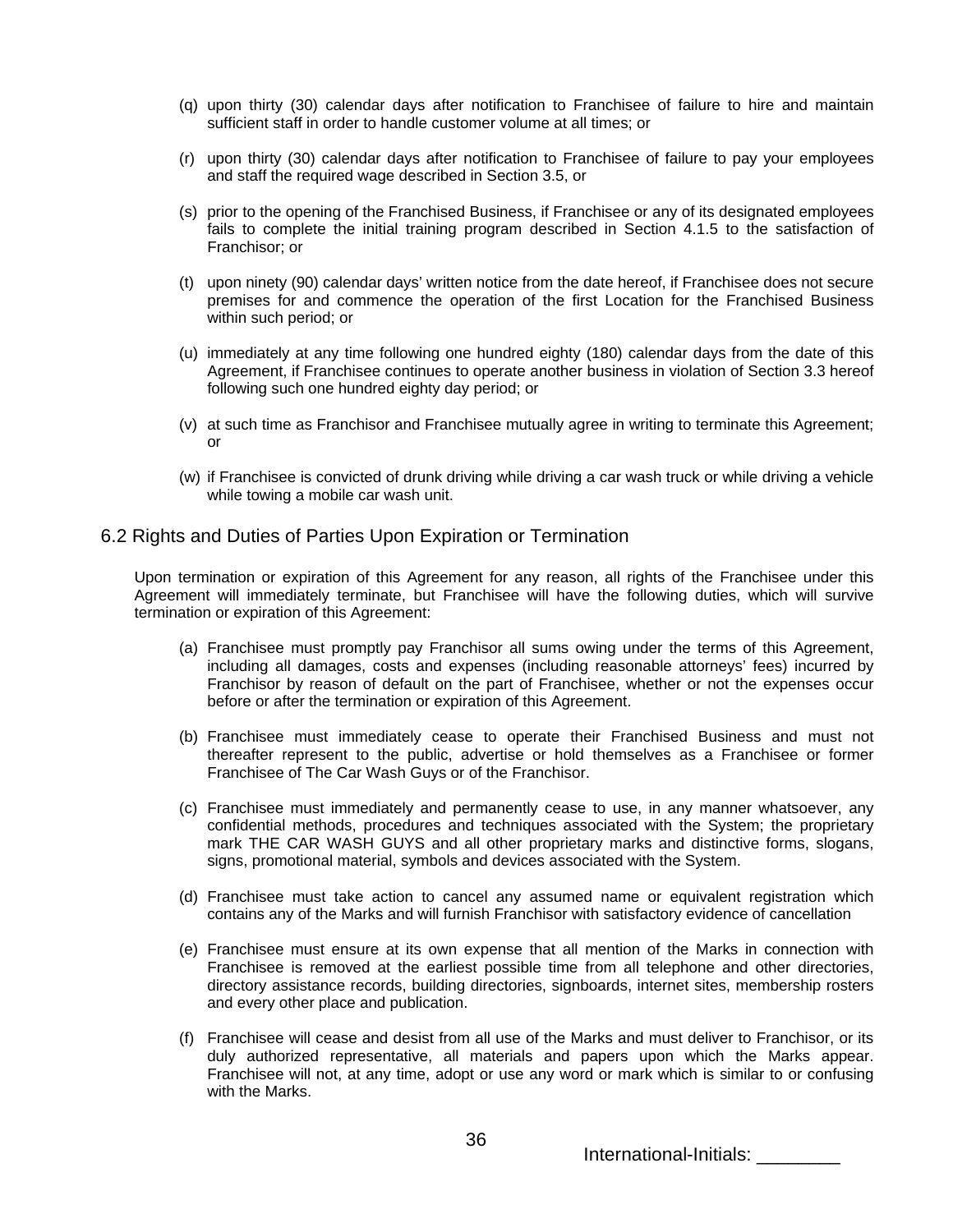- (g) Franchisee must immediately deliver to Franchisor all manuals, including, but not limited to, our Confidential Operations Manual. Franchisee must also deliver to Franchisor all documents and records that are reasonably necessary or important to the continuation of the Franchised Business including corporate newsletters and information packets and proprietary computer software and programs containing customer, industry and other data bases, lists, fax, sales, advertising and marketing material. Franchisee must also deliver any proprietary copyrighted customized accounting or other software which may or may not have been loaned to Franchisee. All fax, sales, advertising and marketing materials including data bases, artwork, sales letters, lists, etc. loaded on these programs or loaded on another computer program or in printed form are also owned by Franchisor and must be returned to Franchisor. This includes documents, records, files, instructions, correspondence, all materials related to operating your franchised business, including agreements, disclosure statements, and any and all other materials relating to the operation of your franchised business in your possession, and all copies thereof (all of which Franchisee acknowledge as our property and Franchisee must return to Franchisor). Franchisee will retain no copy or record of the foregoing, except your copy of the Franchise Offering Circular, Franchise Agreement, related agreements and of any correspondence between the parties and any other documents which Franchisee need for compliance with any provision of law or arbitration proceedings or for your tax records.
- (h) If Franchisee continues to operate or subsequently begin to operate any other business, Franchisee agrees not to use any reproduction, counterfeit, copy or colorable imitation of the Marks, either in connection with that other business or the promotion of it, which is likely to cause confusion, mistake or deception, or which is likely to dilute our rights in and to the Marks. If Franchisee does use the Marks wrongfully, Franchisee will pay Franchisor a minimum of \$20.00 per day and together with all related damages and accept a cease and desist order. Further, Franchisee agrees not to use any designation of origin or description or representation which falsely suggests or represents an association or connection with Franchisor.
- (i) If Franchisor so elects, Franchisee must sell to Franchisor, at Franchisor's cost, all products, supplies and equipment which bear the Marks.
- (j) If Franchisee is terminated without transfer, Franchisee will deliver their trucks, trailers or other units to Franchisor's designated equipment development and installation site for retrofitting, repair (engine work, body work, paint, logos) and upgrading to current specifications in preparation for sale to a new or existing Franchisee if the vehicles with gasoline engines have under 50,000 miles or the vehicles with diesel engines have under 80,000 miles or for sale only to an existing Franchisee if the vehicles have over these mileage limits. The costs to retrofit, repair and upgrade will be due and payable by Franchisee. The participating vendor team partner will receive a five percent (5%) commission based upon the sales price of each truck/unit due and payable upon the sale of the unit(s) to cover their expenses for their time, telephone calls, credit application inquiries and processing the sale. If Franchisee fail to deliver the truck/unit(s) to the installation site within fifteen (15) days after your termination, Franchisee agree to pay the towing, transport, driver delivery time and other expenses incurred when another party delivers the truck/unit(s) to the installation site. Franchisee further agree to assume full liability for the units until sold. Franchisee can determine the asking and final selling price for each of their truck/unit(s).
- (k) Franchisee must comply with the provisions of this Franchise Agreement described under the heading "Covenants Not to Compete". See Section 3.20 of this Franchise Agreement.

### 6.3 Arbitration

Any controversy or claim arising out of or relating to this Agreement, other than for injunctive relief, will be settled by binding arbitration and judgement upon the award may be entered in any court having jurisdiction thereof. The arbitration must be conducted through the AAA office closest to our corporate offices in the United States and will be conducted by a panel of three arbitrators selected in accordance with the International Arbitration Rules or such other rules and regulations of the AAA applicable to international commercial matters. The arbitrators will render a decision based on, and consistent with, Arizona law and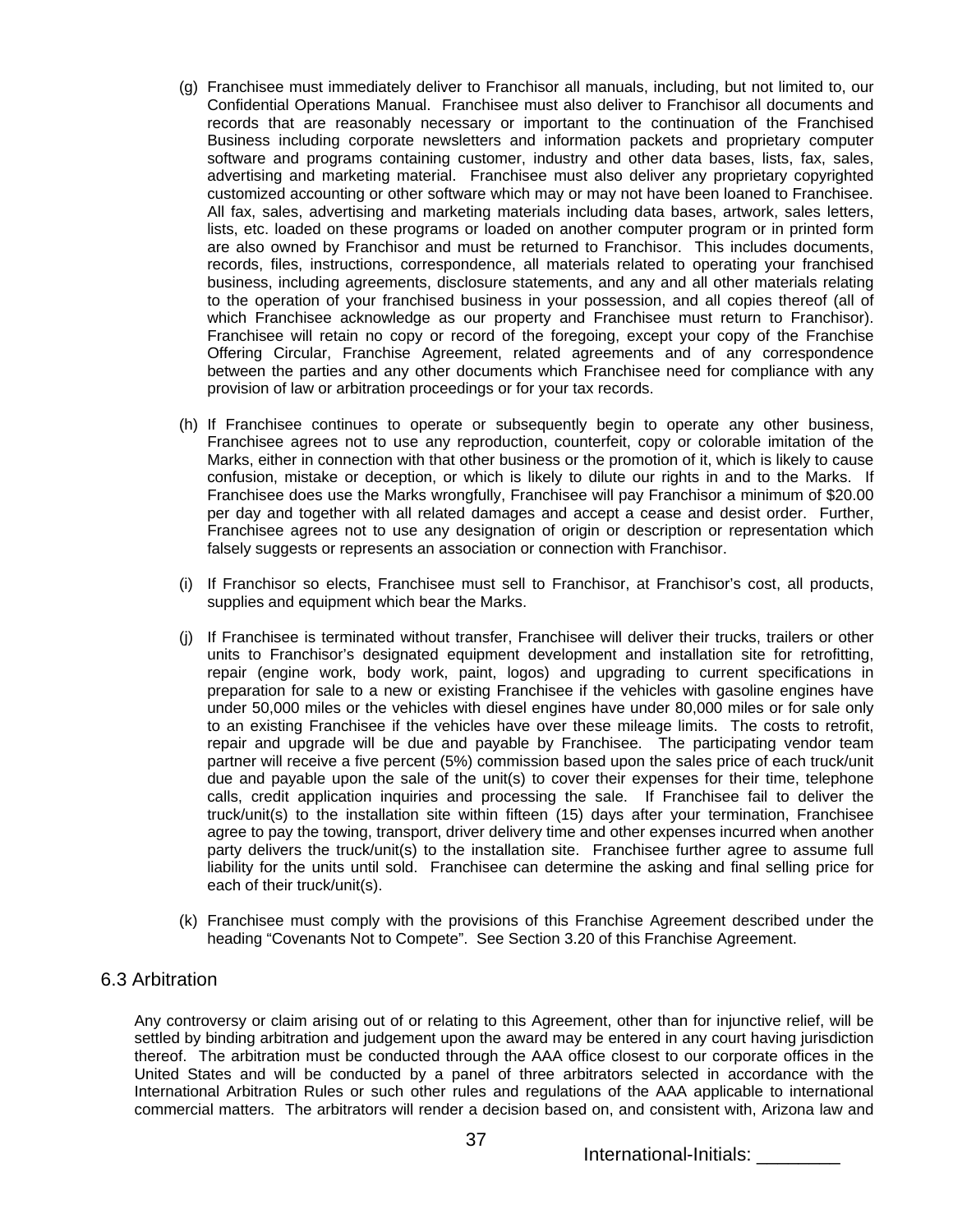with the facts and evidence that are properly introduced at the hearing. If there are any disputes in matters of public policy, restraint of trade, securities laws violation or any other matter which cannot be the subject of arbitration, those matters will be separated from all other disputes and those other disputes will first be settled by arbitration. After arbitration, any disputes which cannot be tried by arbitration will be bought before a court of competent jurisdiction. Should the parties be unable to separate matters which will be addressed by arbitration from those which cannot be addressed by arbitration, the allegations and positions of the parties will be brought before the arbitrators and their decision regarding the appropriateness for arbitration of the matters in controversy will be determinative and binding upon parties. Unless otherwise determined by the arbitrators, the fees and expenses of arbitration, not including attorneys' fees, will be shared equally by the parties.

### 7. MISCELLANEOUS

### 7.1 Governing Law

This Agreement has been accepted and made in the State of Arizona, United States and all rights hereunder will be governed by and interpreted under the internal laws (and not the law of conflict of laws) of the State of Arizona.

## 7.2 Compliance with Law

This Agreement will be deemed to contain, and will be construed so as to contain and be consistent with, all mandatory provisions and requirements of applicable state and federal law.

### 7.3 Waiver

A waiver of any default or breach of any provision, term, covenant, or condition of this Franchise Agreement will not be a waiver of any subsequent breach of the same or any other provision, term, covenant, or condition.

Any waiver of any provision of this Agreement must be set forth in writing and signed by the party granting the waiver. Any waiver Franchisor grants will not prejudice any other rights Franchisor may have, and will be subject to Franchisor's continuing review. Franchisor may revoke any waiver, in its sole discretion, at any time and for any reason, effective upon delivery to Franchisee of ten (10) days prior written notice of revocation.

By written notice, Franchisor unilaterally may waive any obligation of Franchisee, their principals, or the guarantors.

Our consent, whenever required, may be arbitrarily withheld if Franchisee are in default under this Franchise Agreement.

## 7.4 Notices and Communications

All notices required by this Franchise Agreement will be in writing. They may be sent by international air mail, certified or registered mail, postage prepaid and return receipt requested, first class-postage prepaid return receipt requested; international overnight courier or such other means of delivery affording proof of receipt. They may be delivered personally and receipted. Notices will be delivered to Franchisee at the address of the Franchised Business as set forth in this Franchise Agreement, to Franchisor at our mailing address at 4400 N. Scottsdale Road, Suite 9 #217, Scottsdale, Arizona 85251, or to other locations specified in writing.

International-Initials: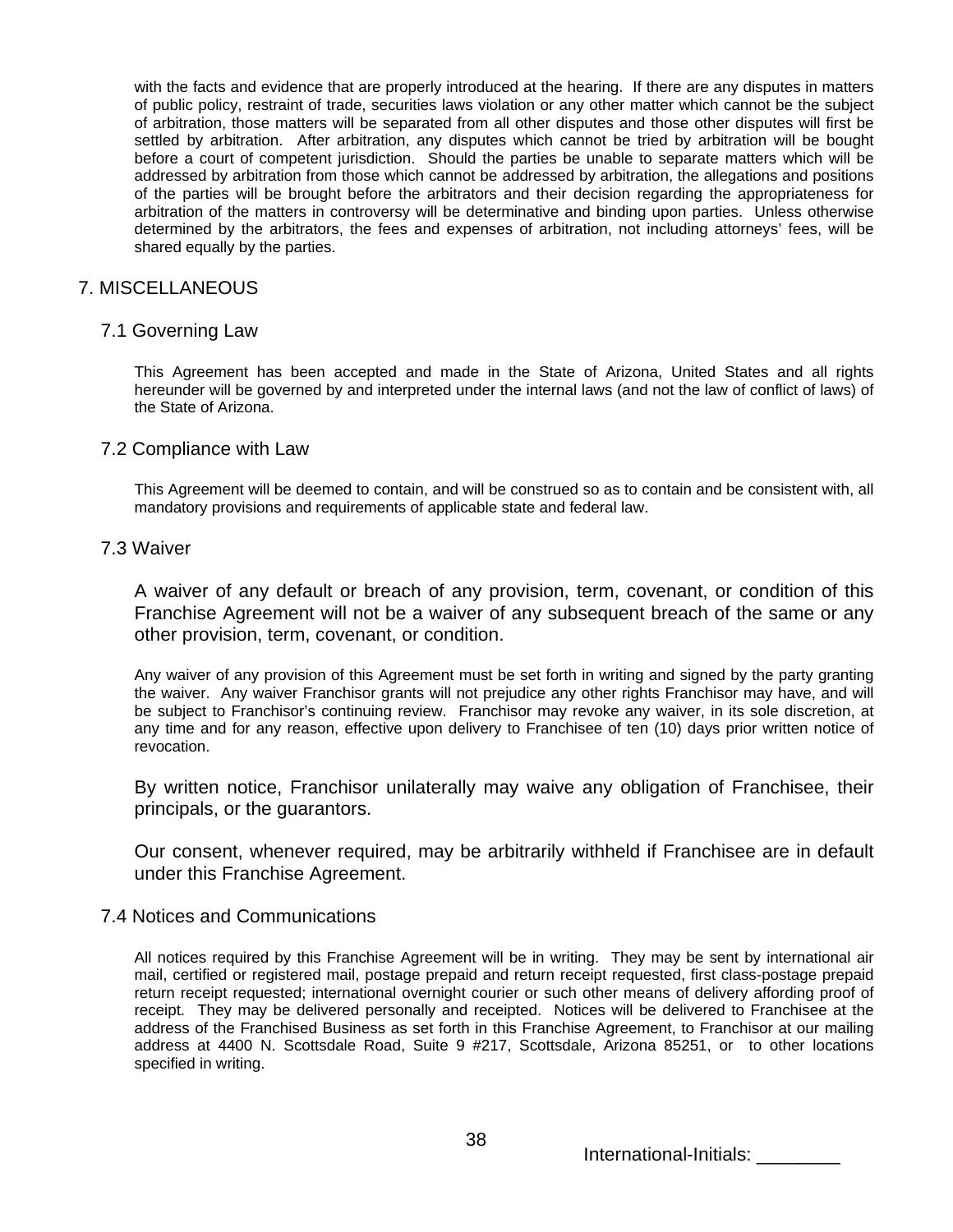If Franchisee is a business entity, Franchisee must designate in writing to Franchisor the name and address of its agent to receive notice. Notice to the agent will be conclusively presumed to be full and adequate notice to Franchisee. Notice shall be deemed to have been given on the date of actual receipt, or if delivery is refused, on the date of attempted delivery.

## 7.5 English Language

All notices, reports, financial statements and other submissions required to be made to Franchisor hereunder shall be prepared or translated into the English language at Franchisee's sole expense.

## 7.6 Attorney's Fees

If any legal action is necessary by Franchisor to enforce the terms and conditions of this Agreement, Franchisor will be entitled to recover reasonable compensation for preparation, investigation, and court costs and reasonable attorney's fees, as fixed by a court of competent jurisdiction.

If Franchisee become a party to any litigation concerning this Franchise Agreement by reason of any act or omission of Franchisees and not by any act or omission of the Franchisor or any act or omission of Franchisor's authorized representatives, Franchisee will be liable to Franchisor for reasonable attorneys' fees and court costs incurred by Franchisor in the litigation.

### 7.7 Modifications to System

Franchisor may change the System at any time and such changes shall become part of The Car Wash Guys System.

### 7.8 Amendment

This Agreement may be amended, modified or discharged, in whole or in part, only by a document in writing subscribed by all of the parties subscribing to this Agreement.

## 7.9 Remedies Cumulative

The parties are entitled to any and all remedies at law or in equity, in addition to any remedies set forth in this Agreement.

### 7.10 Other Franchises

The parties hereby acknowledge and agree that Franchisor may grant other franchises that are the same as or similar to the Franchised Business granted hereby within the Market Area.

# 7.11 Successors and Assigns

This Agreement will inure to the benefit of, and be binding upon, the parties hereto and their heirs, successors, representatives, assigns and transferees to the extent this Agreement is assignable.

# 7.12 Relationship of the Parties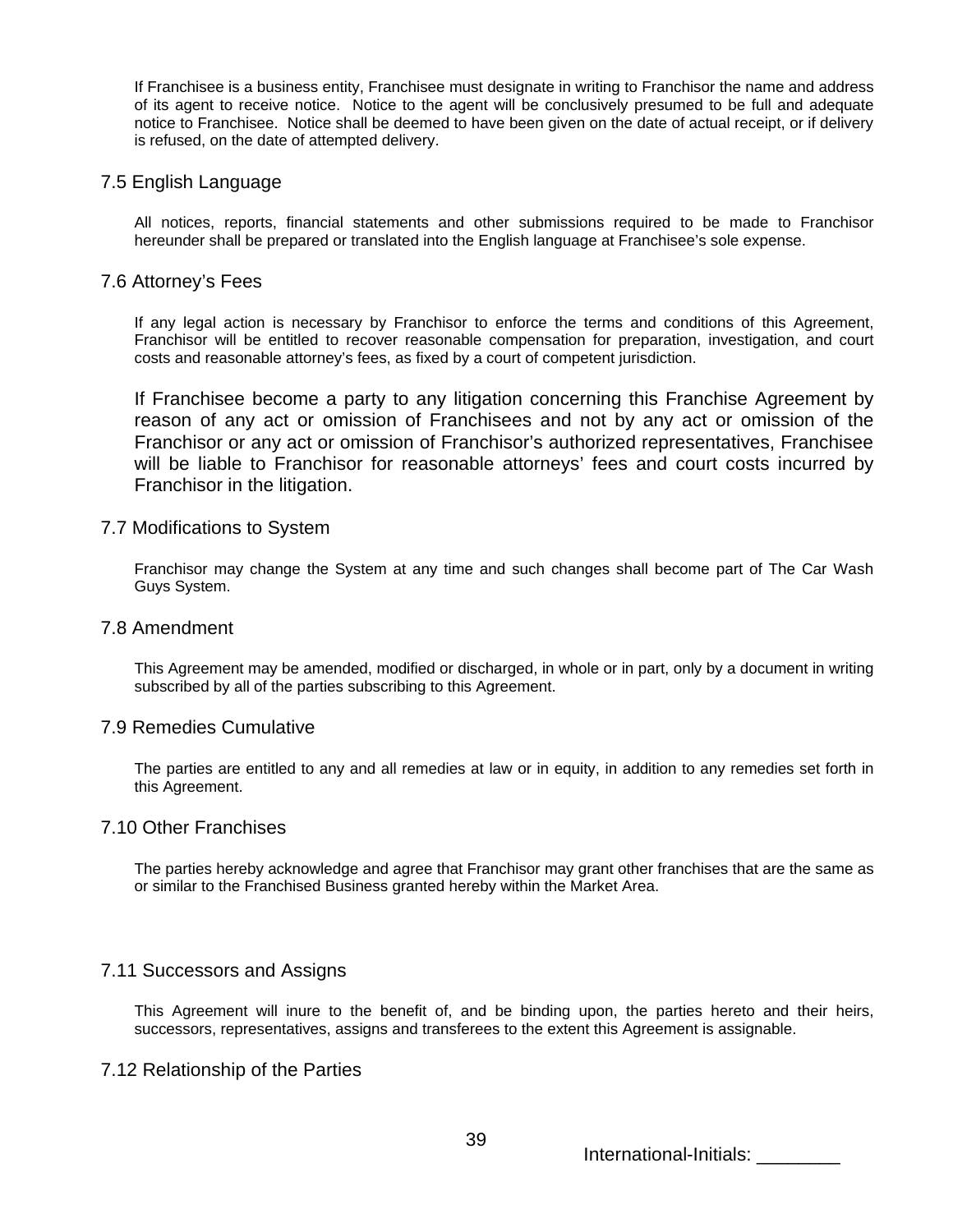Franchisee is and will remain an independent contractor. Franchisee and Franchisor are not and will never be considered joint venturers, partners, employees, or agents one for the other. Neither will have the power to bind nor obligate the other except as otherwise outlined in this Agreement. No representation will be made by either party to anyone that would create any apparent agency, employment, or partnership. Each will hold the other safe and harmless from each other's debts, acts, omissions, liabilities, and representations. Franchisee acknowledges that Franchisee is not in a fiduciary relationship with Franchisor.

In all public and private records, documents, relationships, and dealings, Franchisee will show that Franchisee is an independent owner of the Franchised Business. Franchisee will prominently indicate on its letterheads and business forms that Franchisee is a licensed Franchisee by using language saying that Franchisee operates an independently owned Franchise.

Franchisee will maintain employee records to show clearly that Franchisee and its employees are not employees of the Franchisor.

The liability of Franchisee's shareholders, members or partners will be both joint and several. A breach of this Agreement by Franchisee or by any shareholder, member or partner will be a breach by all of the shareholders, members or partners and also by Franchisee.

# 7.13 Entire Agreement

This Agreement, together with its Exhibits, expresses fully the understanding by and between the parties, and all prior understandings, agreements, commitments, conditions, warranties and representations of any kind, oral or written, as to the Franchised Business (except as to information and representations submitted by Franchisee to Franchisor in the application to purchase the Franchise) are cancelled and null, void and of no effect. Any previous matter, presently covered within this Agreement, is hereby superseded and cancelled with no further liabilities or obligations of the parties to this Agreement at the time of execution of this Agreement.

# 7.14 Severability

The paragraphs of this Franchise Agreement are severable and in the event any paragraph, portion, term or provision of this Franchise Agreement is held invalid or unenforceable by a court of competent jurisdiction, then the remainder of this Franchise Agreement will continue in full force and effect. If, any part of this Franchise Agreement is declared invalid, that declaration will not affect the validity of the remaining portion which will remain in full force and effect as if this Agreement had been executed with the invalid portion omitted. The parties declare their intention that they would have executed the remaining portion of this Agreement without including any part, parts, or portions which may be declared invalid in the future.

# 7.15 Waiver of Rights

Franchisor's failure to enforce any rights under this Franchise Agreement will not be construed as waiver of such rights. Any waiver, including waiver of default, in any one instance will not constitute a continuing waiver or a waiver in any other instance.

# 7.16 Other Parties

If Franchisee is a partnership, joint venture, association, corporation, limited liability company or other legal entity, then all persons who have any beneficial interest in the Franchisee must execute this Franchise Agreement where indicated below and be bound jointly and severally by all the terms and provision hereof,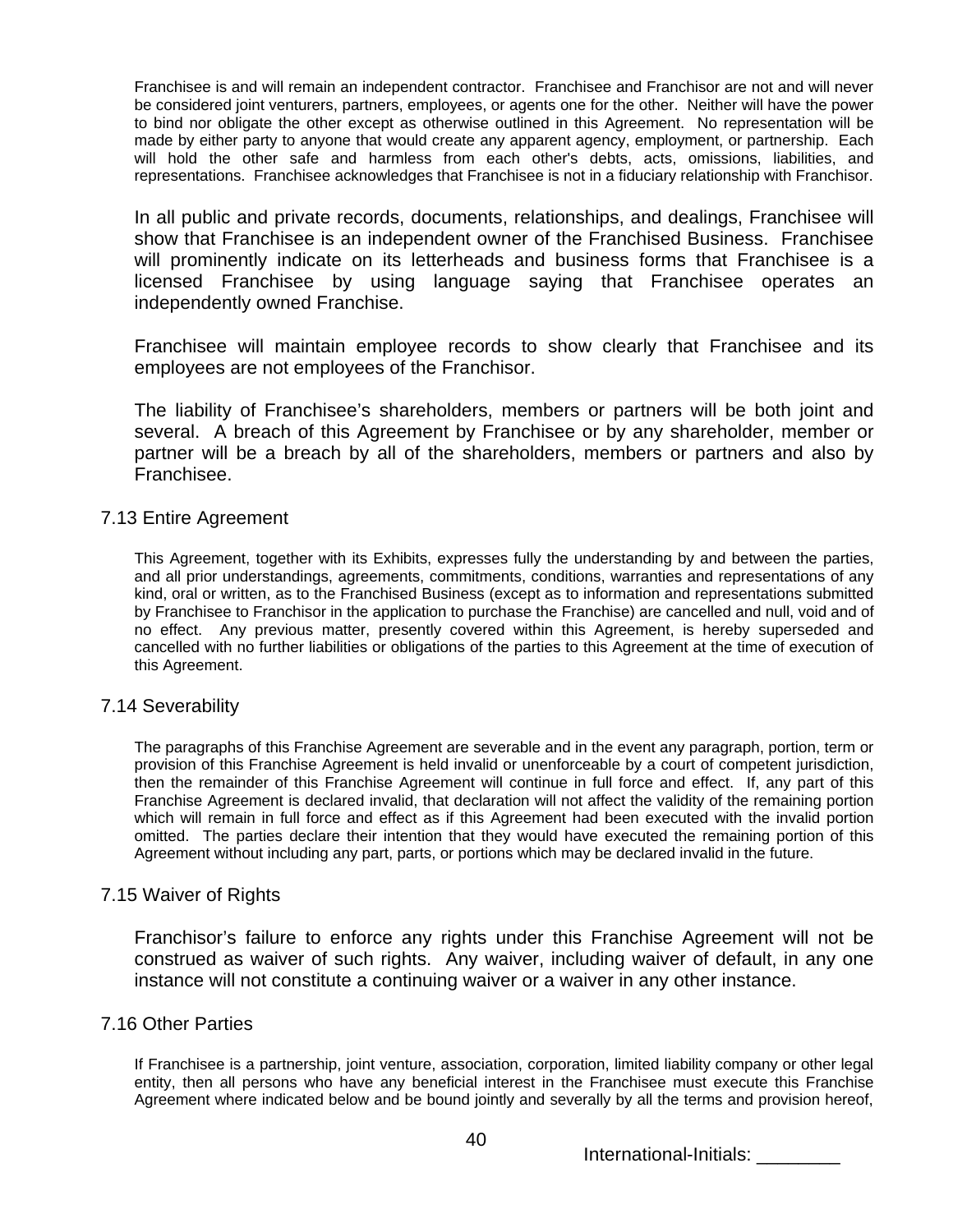and each such execution shall be a condition precedent to the grant by Franchisee of the Franchised Business.

# 7.17 Success of Business

# 7.17.1 Franchise Risk, Franchisee Ability

Franchisee acknowledges that the success of the business venture contemplated by this Agreement depends primarily upon the business acumen and ability as an independent business owner. Franchisee acknowledges that neither Franchisor nor any other person has guaranteed or warranted that Franchisee will succeed in the operation of the Franchised Business or has provided or made any sales or income projections of any kind to Franchisee. Franchisee also acknowledges that this business involves hard work and sometimes long hours, similar to most small businesses which are owner operated, and that Franchisor never promised this business was going to be easy for Franchisee, Franchisee's partners, members, officers or directors. Franchisee further acknowledges that they are in good health and able to devote their full time and best efforts in the day to day operation of the Franchised Business or that Franchisee has the business management skills necessary to successfully hire a general manager to run the day to day operation of the Franchised Business.

## 7.17.2 No Representations

Franchisee acknowledge that there have been no representations, promises, guarantees or warranties of any kind made by Franchisor to induce Franchisee to execute this Agreement except as specifically set forth in the Franchise Offering Circular that has been delivered to Franchisee. Franchisee also acknowledges that Franchisee has decided to enter into this Franchise Agreement with Franchisor under their own free will. Nothing on any website has induced Franchisee to enter into this Franchise Agreement. Franchisee further acknowledges that much of the material on any website contains a degree of 'corporate propaganda' and enthusiastic and aggressive consumeroriented advertising.

# 7.17.3 Franchisee Read This Document

Franchisee acknowledges that they have reviewed the Franchise Agreement and the Franchise Offering Circular and have received all information which Franchisee has requested concerning the business operation and any other information which in Franchisee's opinion was necessary for Franchisee to decide whether to enter into this Agreement. Franchisee also acknowledges that they believe they have made a good decision for themselves or for their partners, their company or their corporation based upon what Franchisee believes is their ability to run and control a business of their own.

### 7.18 Injunctions

Nothing contained in this Franchise Agreement shall bar WASH GUY.COM, INC. or Franchisee's right to obtain specific performance of the provisions of this Agreement and injunctive relief against threatened conduct that will cause Franchisee or Franchisor loss or damages under customary equity rules, including applicable rules for obtaining restraining orders and preliminary injunctions.

Franchisee recognizes the unique value and secondary meaning attached to the System, the trade names, service marks, trademarks, standards of operation and the trade practices and agrees that any noncompliance with the terms of this Agreement or any unauthorized or improper use will cause irreparable damage to Franchisor and its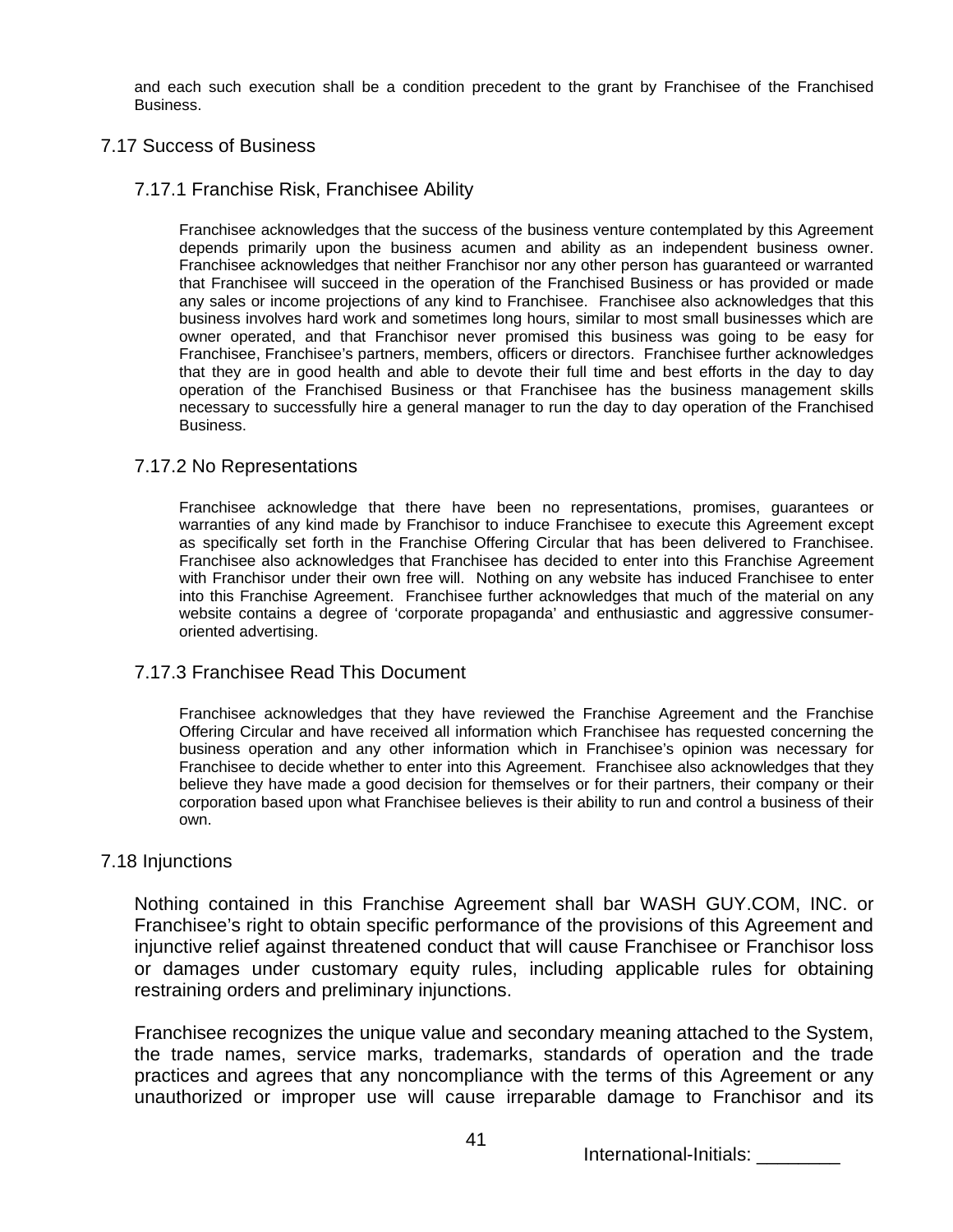Franchisees. Franchisee therefore agrees that if Franchisee engages in any such unauthorized or improper use, during or after the period of this franchise, Franchisor will be entitled to both permanent and temporary injunctive relief from any court of competent jurisdiction in addition to any other remedies prescribed by laws.

7.19 Indemnification of Franchisor

Franchisee shall indemnify Franchisor for any loss, cost or expense, including attorneys' fees, that may be sustained by Franchisor because of the acts or omissions of Franchisee's vendors or suppliers or arising out of the design or construction of the mobile unit(s).

7.20 Headings and Table of Contents

The headings and Table of Contents used in this Franchise Agreement are for purposes of convenience only and shall not be used in constructing the provisions hereof. As used in this Franchise Agreement, the male gender shall include the female and neuter genders, the singular shall include the plural and the plural, the singular.

# 7.21 Third Parties

The parties intend to confer no benefit or right on any person or entity not a party to this Agreement and no third party shall have the right to claim the benefit of any provision hereof as a third party beneficiary of any such provision.

# 7.22 Late Charges On Past Due Amounts

A late charge will be added to any sum Franchisee is to pay to Franchisor under this Agreement that is not received within fifteen (15) calendar days after its due date. The late charge will bear interest at the lower of one and one-half percent (1 1/2%) per month and the maximum rate permitted under applicable law in the Marketing Area, from the date payment was due to the date payment is received by Franchisor

Franchisor's acceptance of late charges will not constitute a waiver of the breach created by Franchisee's non-payment of any amount when due. Notwithstanding the payment of any late charges, Franchisor may exercise any rights or remedies granted by this Franchise Agreement upon Franchisee's breach or any rights or remedies otherwise granted by law.

Nothing contained in this Franchise Agreement obligates Franchisor to accept any payments after due or to commit to extend credit to or otherwise finance Franchisee's operation of the Franchise. Franchisee acknowledge that failure to pay all amounts when due will constitute grounds for termination of this Agreement.

# 7.23 Address, Telephone Number and E-Mail Account Changes

Either party may change his or its address, telephone number or e-mail account address by giving notice in writing of such change of address to the other party. Franchisee must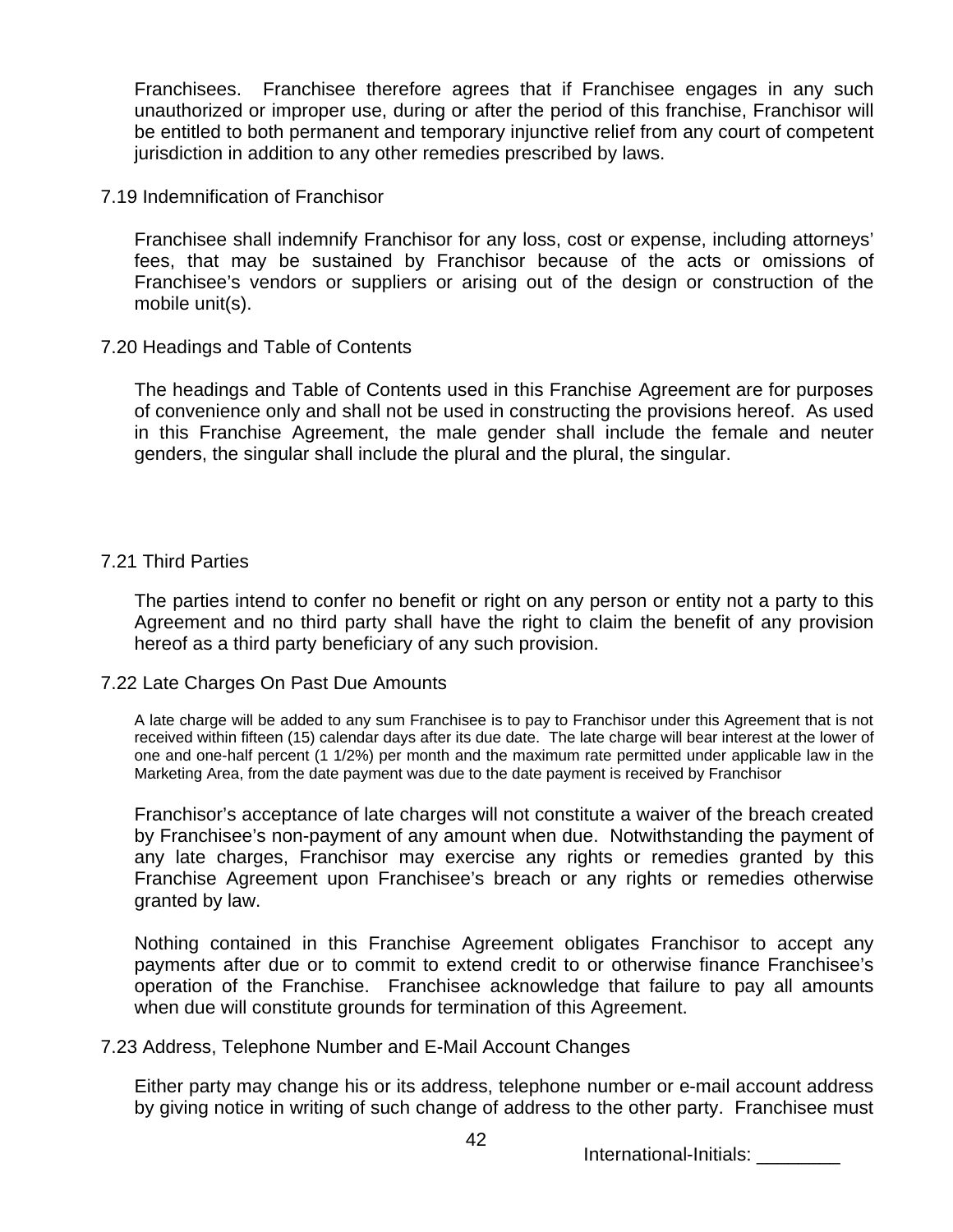notify Franchisor of Franchisee's change of address, telephone number or change of email account address within fifteen (15) calendar days of such change.

If Franchisee moves their residence out of the Marketing Area, Franchisee must hire twothirds of their labor force for the Franchised Business from within the Marketing Area including at least one manager or crew leader as provided for in the Confidential Operations Manual.

## 7.24 Effectiveness

The submission of this Agreement does not constitute an offer to franchise and this Agreement shall become effective only upon execution by Franchisor and Franchisee.

# 7.25 Force Majeuer

If there is a fire, flood, hurricane, tornado, earthquake, riot or bombing in the Marketing Area which significantly reduces Franchisee's ability to work, no royalties will be charged to Franchisee during this time and in major disasters for thirty (30) calendar days following. Franchisor hopes Franchisee will join local disaster relief efforts as soon as their family is taken care of and out of danger.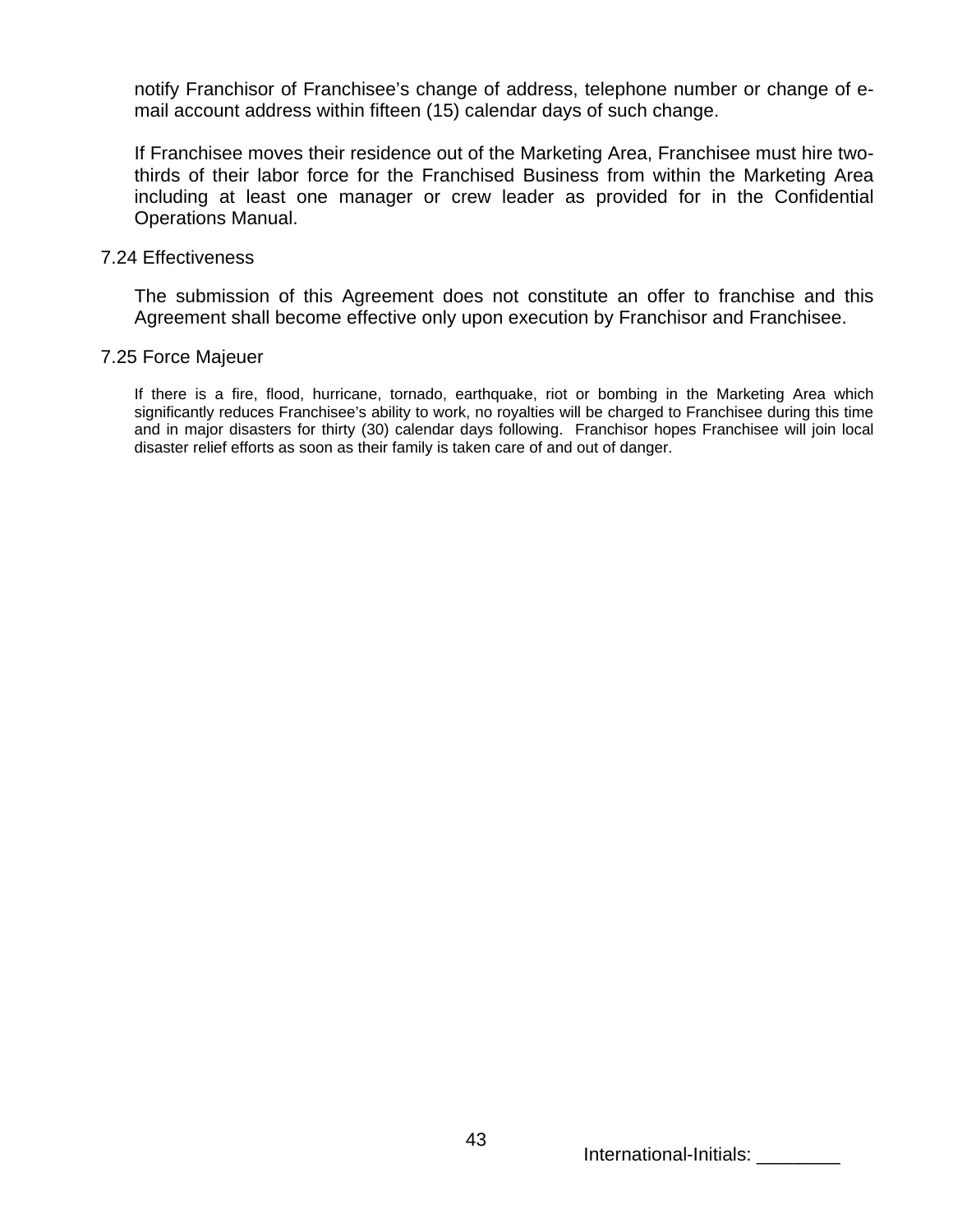7.26 Additional Representations

Franchise makes the following additional warranties and representations:

(a) Franchisee is a (check one):

(b) If Franchisee is a corporation, limited liability company or partnership, Franchisee must attach your complete articles of incorporation, articles of organization or partnership documents and indicate below the name and address of, and percentage interest owned by, each shareholder, member or partner:

| <b>NAME</b>                                                              | <b>ADDRESS</b>                                        | <b>PERCENTAGE</b> |  |
|--------------------------------------------------------------------------|-------------------------------------------------------|-------------------|--|
|                                                                          |                                                       |                   |  |
|                                                                          |                                                       |                   |  |
|                                                                          |                                                       |                   |  |
|                                                                          |                                                       |                   |  |
|                                                                          |                                                       |                   |  |
|                                                                          | (c) The address where your records are maintained is: |                   |  |
|                                                                          |                                                       |                   |  |
| (d) The name and address of your designated agent to receive notice are: |                                                       |                   |  |
|                                                                          |                                                       |                   |  |
|                                                                          |                                                       |                   |  |

Franchisee will not substitute a new designated agent without prior written notice to Franchisor.

(e) The name and address of your manager are:

International-Initials: \_\_\_\_\_\_\_\_

\_\_\_\_\_\_\_\_\_\_\_\_\_\_\_\_\_\_\_\_\_\_\_\_\_\_\_\_\_\_\_\_\_\_\_\_\_\_\_\_\_\_\_\_\_\_\_\_\_\_\_\_\_\_\_\_\_\_\_\_\_\_\_\_\_\_\_

\_\_\_\_\_\_\_\_\_\_\_\_\_\_\_\_\_\_\_\_\_\_\_\_\_\_\_\_\_\_\_\_\_\_\_\_\_\_\_\_\_\_\_\_\_\_\_\_\_\_\_\_\_\_\_\_\_\_\_\_\_\_\_\_\_\_\_

\_\_\_\_\_\_\_\_\_\_\_\_\_\_\_\_\_\_\_\_\_\_\_\_\_\_\_\_\_\_\_\_\_\_\_\_\_\_\_\_\_\_\_\_\_\_\_\_\_\_\_\_\_\_\_\_\_\_\_\_\_\_\_\_\_\_\_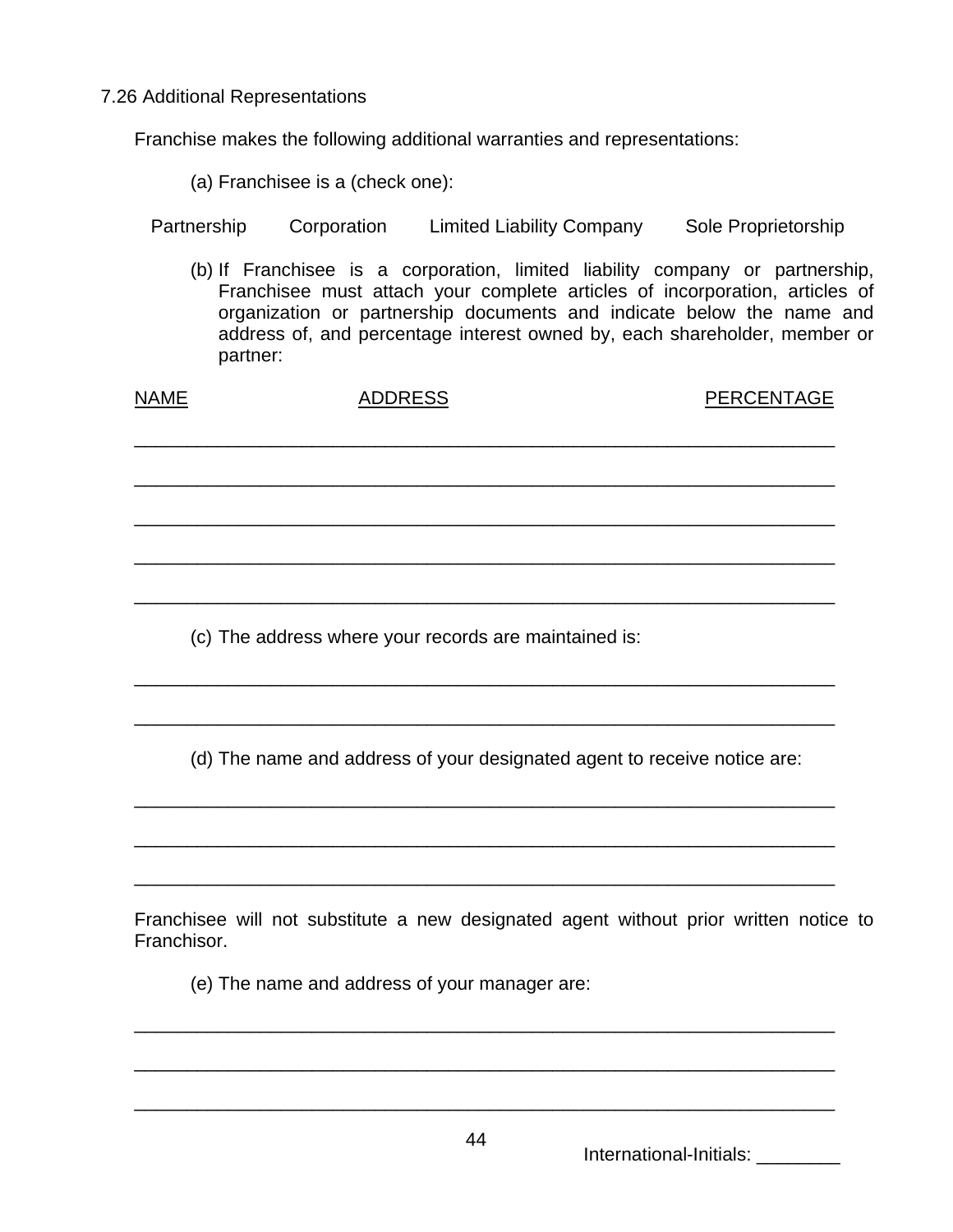# 7.27 Disclaimer

THE UNDERSIGNED ACKNOWLEDGES THAT FRANCHISEE AND FRANCHISOR HAVE READ THIS FRANCHISE AGREEMENT IN FULL, ARE COGNIZANT OF EACH AND EVERY ONE OF THE TERMS AND PROVISIONS THEREOF, THAT NO REPRESENTATIONS OR AGREEMENTS, WHETHER ORAL OR WRITTEN, EXCEPT AS ATTACHED HAVE BEEN MADE OR RELIED UPON, THAT THE SIGNATURES AFFIXED HERETO WERE AFFIXED AS THE WHOLLY VOLUNTARY ACT OF THE PERSONS WHO SIGNED THIS FRANCHISE AGREEMENT AND THAT THE TERMS AND PROVISIONS OF THIS FRANCHISE AGREEMENT CANNOT BE CHANGED OR MODIFIED UNLESS IN WRITING SIGNED BY FRANCHISEE'S AUTHORIZED REPRESENTATIVE AND FRANCHISOR'S AUTHORIZED CORPORATE OFFICER; THAT THE UNDERSIGNED REALIZES THAT THERE CAN BE NO GUARANTY OF SUCCESS SINCE THEIR BUSINESS ABILITY, APTITUDE AND INDUSTRIOUS DISPOSITION IS PRIMARY IN THEIR SUCCESS.

# 7.28 Questions Concerning This Franchise Agreement

Franchisee understands the intent of each paragraph and Franchisee has asked all questions of anything they did not understand and has consulted competent advisors to help them determine the exact meaning of everything in this Franchise Agreement. Franchisee further considers themselves mentally competent and that nothing written in this Franchise Agreement still seems ambiguous to Franchisee. There is nothing in this Franchise Agreement which Franchisee did not understand at the time Franchisee signed this Franchise Agreement. Franchisee has shown this Franchise Agreement to consultants and/or advisors who they feel comfortable with and Franchisee's advisors and Franchisor have gone over this Franchise Agreement and related and attached agreements with Franchisee. Franchisee has written down questions and personally checked them off when Franchisee felt they were answered adequately both by Franchisor and Franchisee's advisors.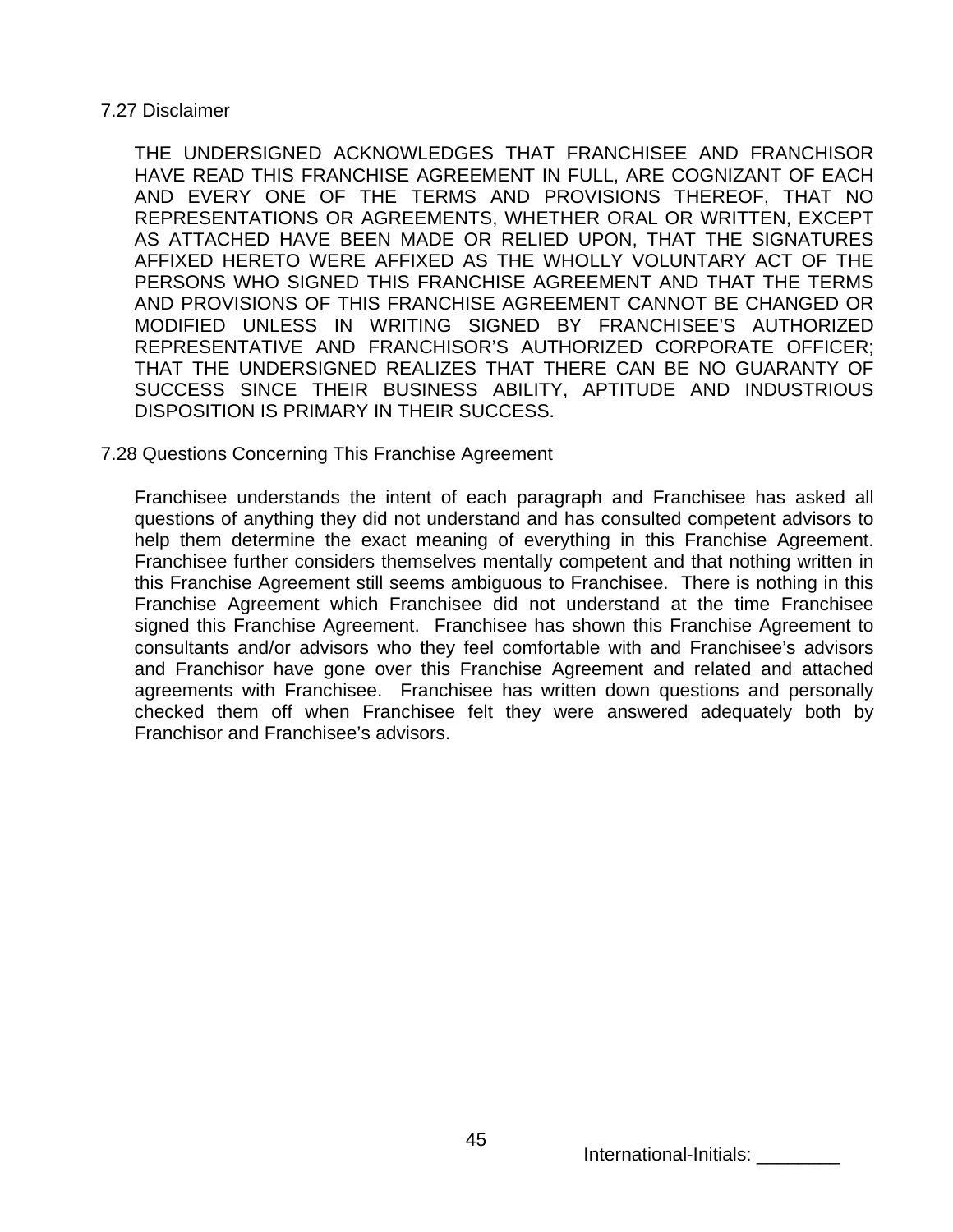# 7.29 Counterparts

This Franchise Agreement may be executed in counterparts, all of which together will constitute one and the same Agreement.

| The parties have executed this Franchise Agreement on _____________, 200__.                                                    |                    |        |
|--------------------------------------------------------------------------------------------------------------------------------|--------------------|--------|
| <b>FRANCHISEE:</b>                                                                                                             | <b>FRANCHISOR:</b> |        |
| (If an individual)                                                                                                             | WASH GUY.COM, INC. |        |
|                                                                                                                                |                    | By:    |
|                                                                                                                                |                    | Title: |
| (If a corporation)                                                                                                             |                    |        |
| State of incorporation: ___________________                                                                                    |                    |        |
| (If a general or limited partnership)                                                                                          |                    |        |
| Name of partnership: _________________________<br>State of organization: ______________________<br>Name of managing or general |                    |        |
| (If a limited liability company)                                                                                               |                    |        |
| Name of company: __________________________<br>State of organization: ________________________                                 |                    |        |
|                                                                                                                                |                    |        |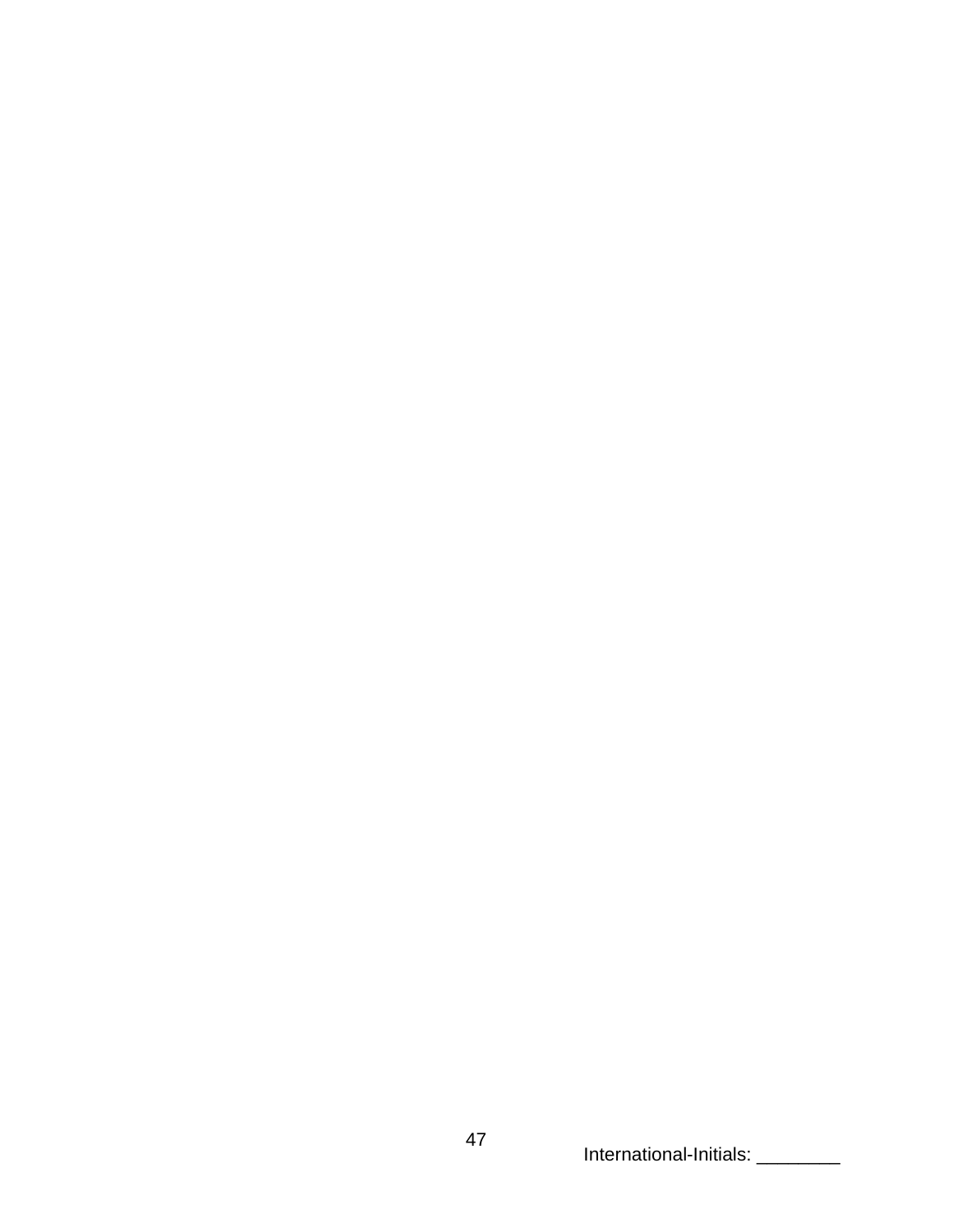Each of the undersigned individuals or entities certifies that he/she/it is an owner of the above named Franchisee and hereby executes this Franchise Agreement and agrees to be bound by all terms and conditions thereof to the same extent as the Franchisee:

Print Name of Shareholder/

| Partner/Member:                                                                                                       |         |
|-----------------------------------------------------------------------------------------------------------------------|---------|
|                                                                                                                       | Signed: |
|                                                                                                                       | Signed: |
|                                                                                                                       | Signed: |
|                                                                                                                       | Signed: |
|                                                                                                                       | Signed: |
| <u> 1989 - Johann Harry Harry Harry Harry Harry Harry Harry Harry Harry Harry Harry Harry Harry Harry Harry Harry</u> | Signed: |
|                                                                                                                       | Signed: |
|                                                                                                                       | Signed: |
|                                                                                                                       | Signed: |
|                                                                                                                       | Signed: |

THIS FRANCHISE AGREEMENT IS NOT EFFECTIVE UNTIL SIGNED BY A CORPORATE OFFICER OF WASH GUY.COM, INC. NO FIELD REPRESENTATIVE OR SALESPERSON IS AUTHORIZED TO EXECUTE THIS FRANCHISE AGREEMENT ON BEHALF OF WASH GUY.COM, INC. FRANCHISEE IS ADVISED NOT TO INCUR ANY EXPENSE OR OBLIGATION WITH RESPECT TO THE FRANCHISED BUSINESS